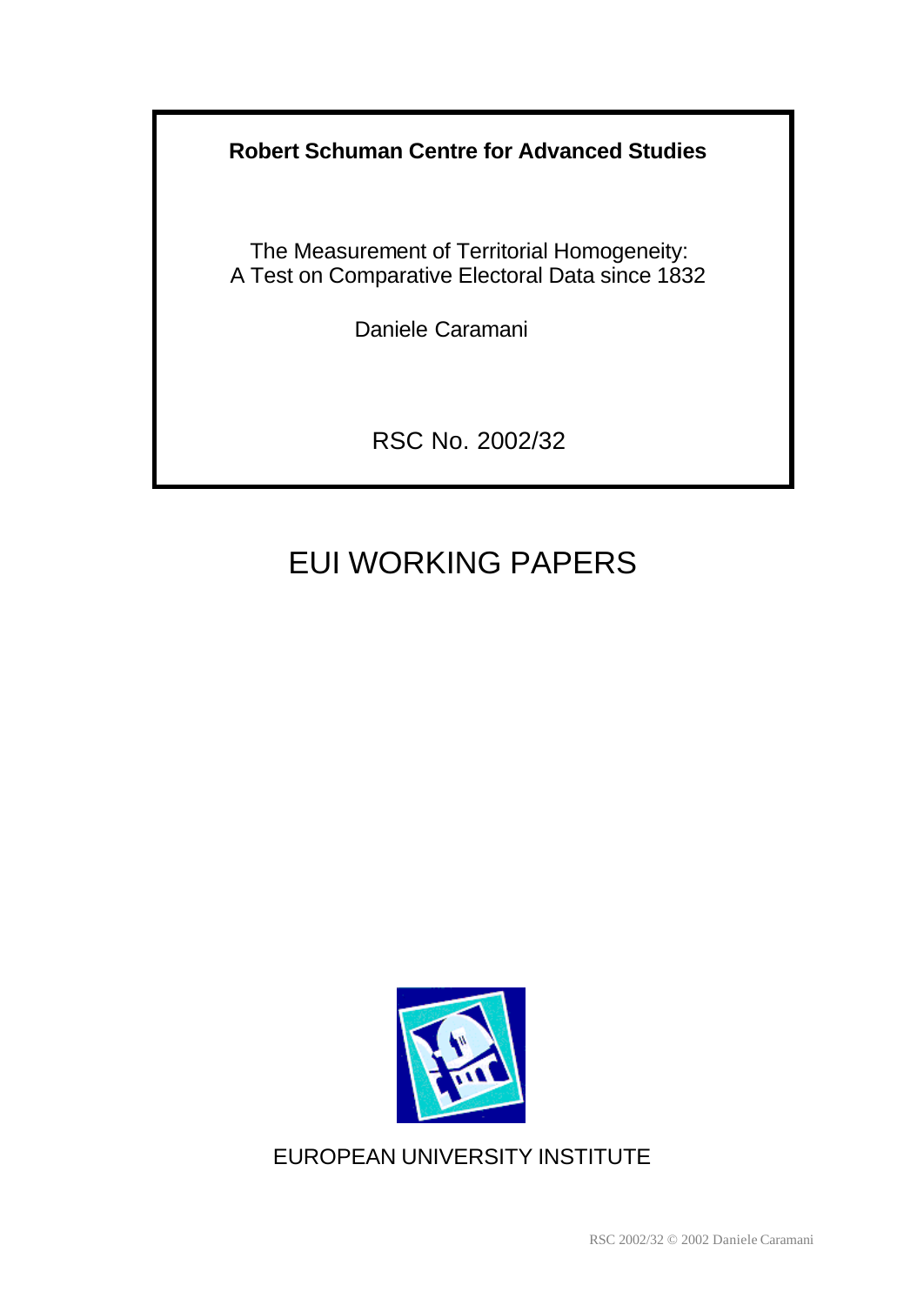All rights reserved. No part of this paper may be reproduced in any form without permission of the authors.

> © 2002 Daniele Caramani Printed in Italy in May 2002 European University Institute Badia Fiesolana I – 50016 San Domenico (FI) Italy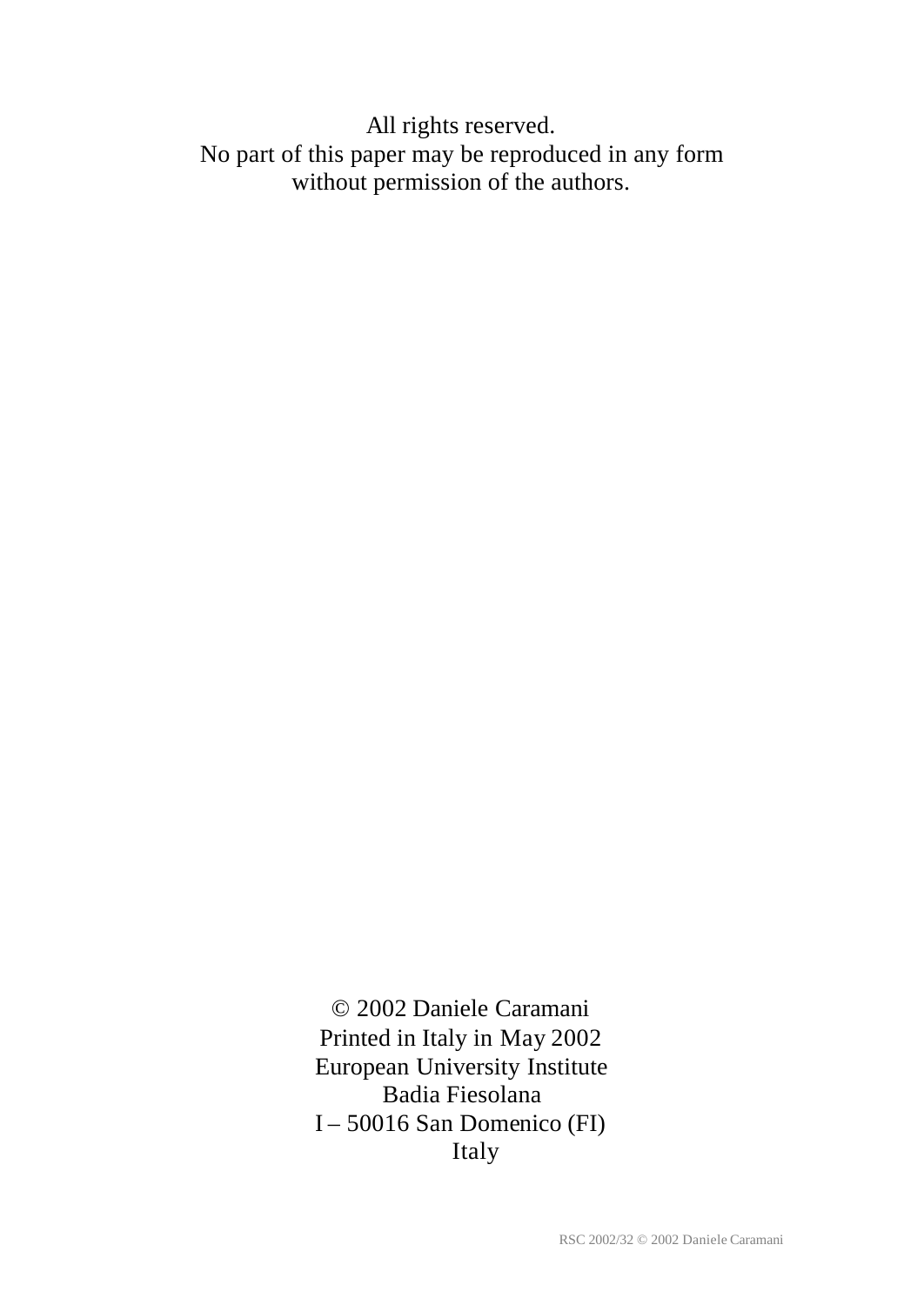# **ABSTRACT**

This paper describes the competitive strategies of political parties – aiming at maximising electoral support  $-$  in the early years of democratic elections. By spreading through geographical space in search of votes, candidates and parties challenged adversaries in their traditional strongholds, a process which led to the reduction of the number of safe seats and uncontested constituencies. Evidence includes nine European countries from the nineteenth century until World War I and is based on electoral results by candidates at the level of single constituencies. Results attest for an increasing competition among parties and candidates, and illustrate the analogy between competitive strategies of parties in the geographical and ideological space. The paper further discusses the impact of the enlargement of suffrage and electoral formulas on entry barriers for new parties in the electoral arena.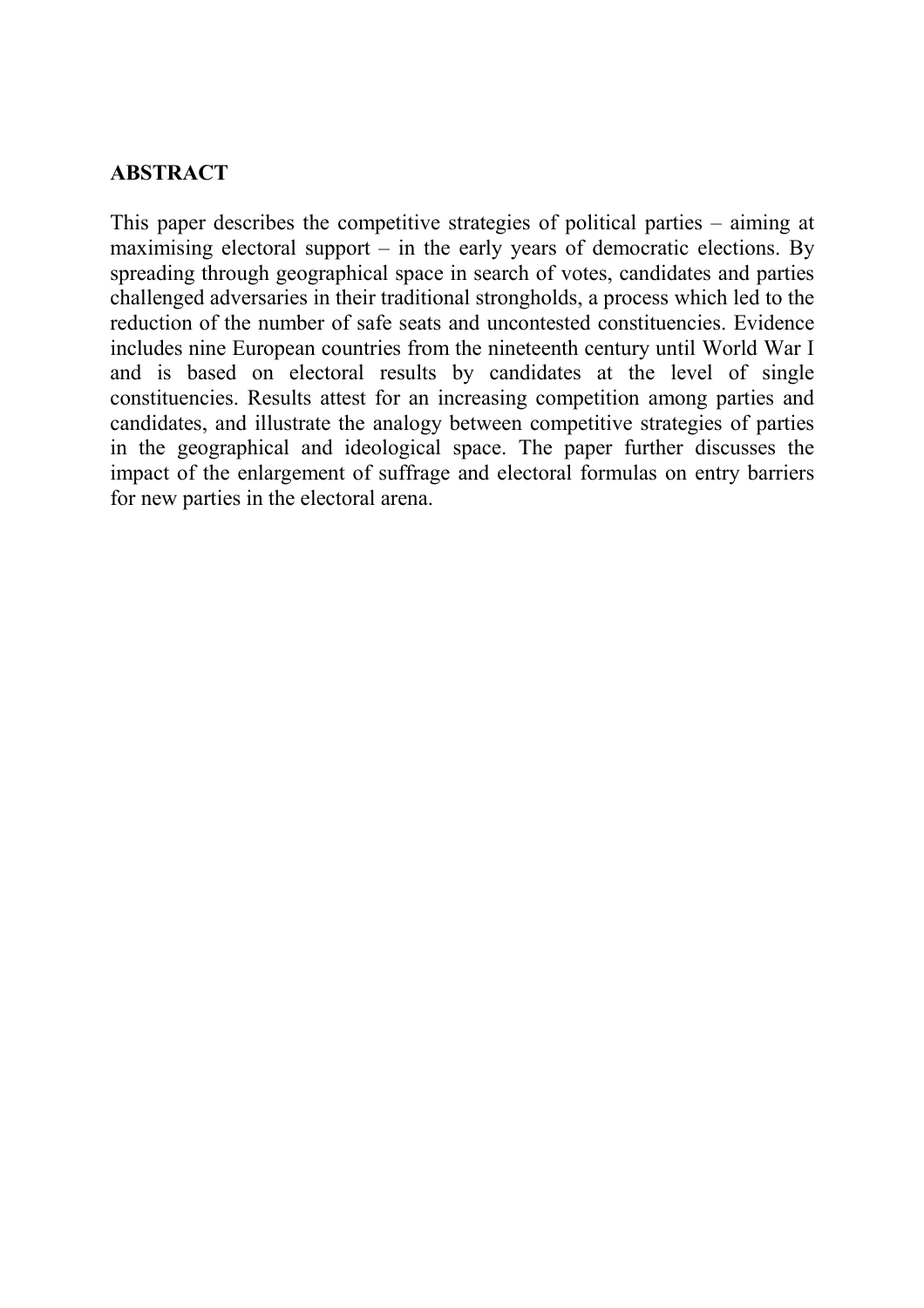# **INTRODUCTION: THREE STORIES OF "SILENT ELECTIONS"1**

At the first Danish election to the *Folketing* in 1849 (the lower house of the *Rigsdag* newly introduced under the influence of the French February Revolution of 1848), the single seat returned by the constituency of Odder in the county of Århus was won by Geert H. Winter, a *magister artis* of the *Venstre* or Liberal Party. Almost 30 years later, at the general election of 1876, the same candidate (who in the meantime had become Dr. phil. Winter) won the same seat again. In between, 13 general elections had taken place, and G. Winter had always been elected in the same constituency. He had never been opposed by any other candidate (except in 1852), so that actual elections did rarely take place in Odder for almost three decades. He had always been "elected by acclamation" (*valgt ved kåring*), a procedure adopted in case of unopposed candidates. Only in 1879 did teacher N. Guldbrandsen (also *Venstre*) dare to challenge G. Winter but was defeated with 1,051 votes against 368. G. Winter was able to win two more elections, but was finally defeated in 1884.

Such cases were not limited to single-member constituencies. Since 1832 (the first election after the First Reform Bill that carried out the largest seat redistribution and constituency changes in the United Kingdom), the county constituency of Lancashire-Northern returned two seats to Westminster. Both seats remained uncontested until 1865. Actual voting did therefore never take place before 1868 (the first election after the Second Reform Bill of 1866). Out of nine general elections, in seven elections the two seats were split between one conservative and one liberal candidate. In two elections – 1837 and 1841 – the seats were won by two conservatives. The candidates were however always the same but Hon. E.G.S. Stanley – already a member of parliament at the time of Dissolution in 1832 – changed from liberal to conservative.

Similar situations arouse under different electoral formulas. The *arrondissement* of Sint-Niklaas in the Eastern Flanders between 1847 and 1892 returned three seats with a two-ballot formula and multiple vote. In 13 elections out of 16 of this period (both partial and general),<sup>2</sup> the *Parti catholique* won all seats with 100 per cent of the valid votes at the first ballot. Only in 1848 did the

<sup>1</sup> This paper is based on a collection of electoral data carried out at the *Mannheimer Zentrum für Europäische Sozialforschung* (University of Mannheim) and published in the form of a handbook and CD-ROM (Caramani 2000). I wish to renew my gratitude to all those persons who contributed to that project, especially Peter Flora and Franz Kraus. For comments on earlier versions of this paper, I am particularly indebted to Stefano Bartolini.

 $2$  Only five general elections took place in Belgium from 1847 to 1898. The remaining 24 elections were partial with half of the *Chambre des représentants* renewed every two years with two alternating sets of constituencies.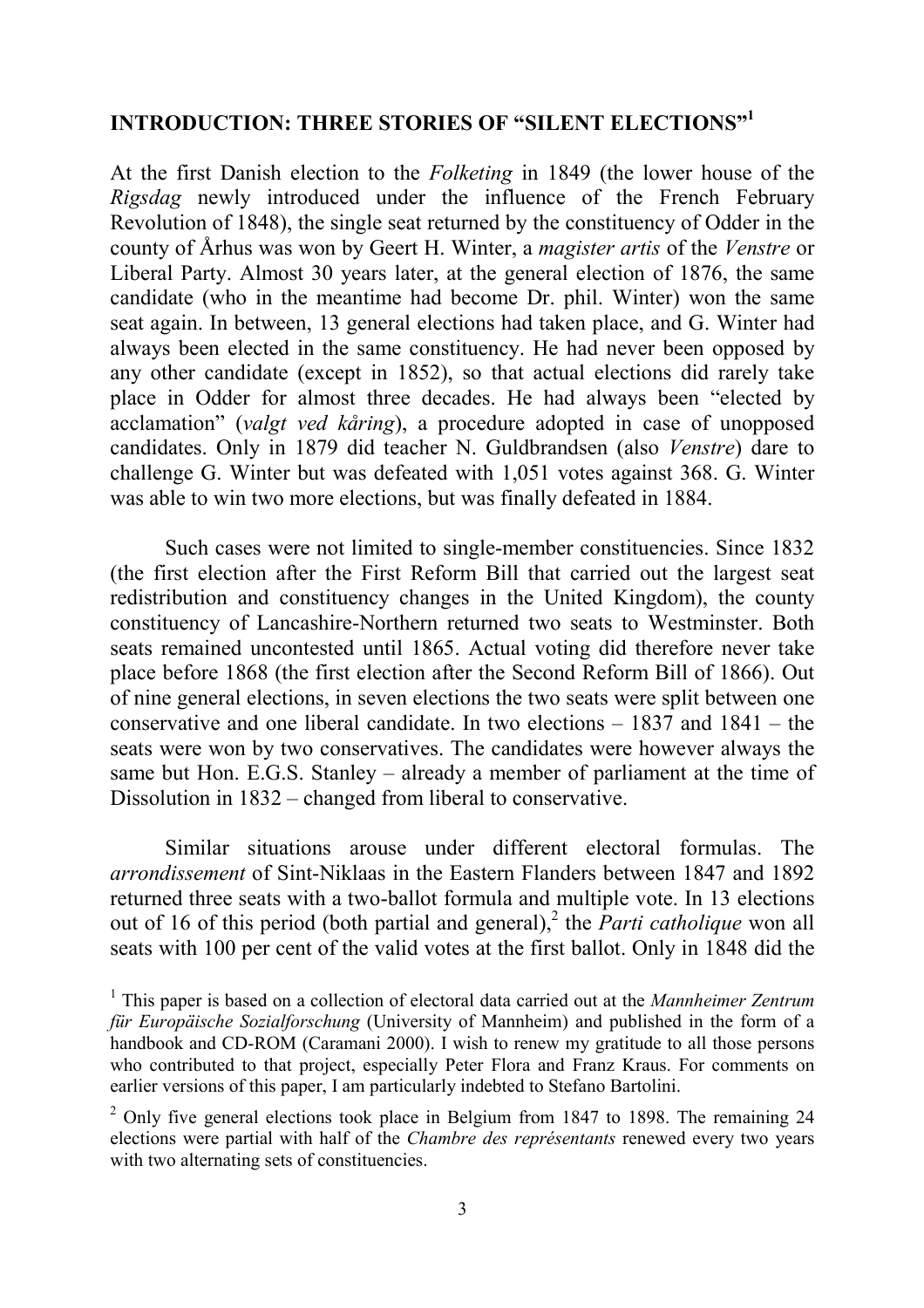*Parti libéral* win one seat with 18,57 per cent of the votes at the first ballot. Until 1894 no other candidate contested that constituency and never a second ballot was needed to allocate the three seats in the remaining elections.

Electoral competition between candidates and parties emerged laboriously. On the one hand, the nineteenth century witnessed the most striking changes in political life with the transition from absolutist to parliamentary regimes, and with the progressive appearance of the masses on the political stage. Parliaments, that in many cases had not been convened since the end of the Middle Ages, were reintroduced. Even though in some cases they were still based on estate representation, in all political systems these bodies soon transformed into modern parliaments based on territorial representation as we know them today. $3$ 

Yet – as prestigious contemporary observers like Tocqueville and Lampedusa noted – democratic revolutions did no lead to immediate changes. The systems that developed in the nineteenth century remained to a large extent non-competitive, and prolonged the control by elites and notables of the past on local political life. Competition in constituencies did not appear suddenly in the aftermath of democratic reforms, so that powerful local personalities remained for long unopposed. The early history of elections is full of examples such as those above, with seats solidly in the hands of the same person and – later, with the development of party structures – with opposition parties long not daring to adventure onto unfriendly territories.

The rules of the game themselves were not favourable for competition. The franchise remained long restricted through census and capacity requirements, the abolition of which has been continuos but hard-fought. In some cases elections remained indirect or otherwise unequal with few voters having the right to cast more votes than most others on the basis of taxation, property, literacy, and so on.<sup>4</sup> The electoral possibilities to challenge established elites were therefore limited, and under such voting conditions the opposition to notables could hardly express electorally. In several countries, the control over areas by given political groups was further reinforced by cultural elements, such as linguistic or religious affiliations or political subcultures. Before geographical

<sup>&</sup>lt;sup>3</sup> This occurred according to different timing: Belgium 1830, Luxembourg 1841, Netherlands 1848, several German states 1848, Sweden 1866, Iceland 1874, Habsburg Empire and Finland 1907. For other countries the transition occurred from periods of absolute regimes without any type of representative body (for example, Denmark 1849) and/or simultaneously with independence from foreign domination or national unification (for example, Italy).

<sup>4</sup> For example in Belgium with the *vote plural* from 1893 to 1914. In Norway voting remained indirect until 1903.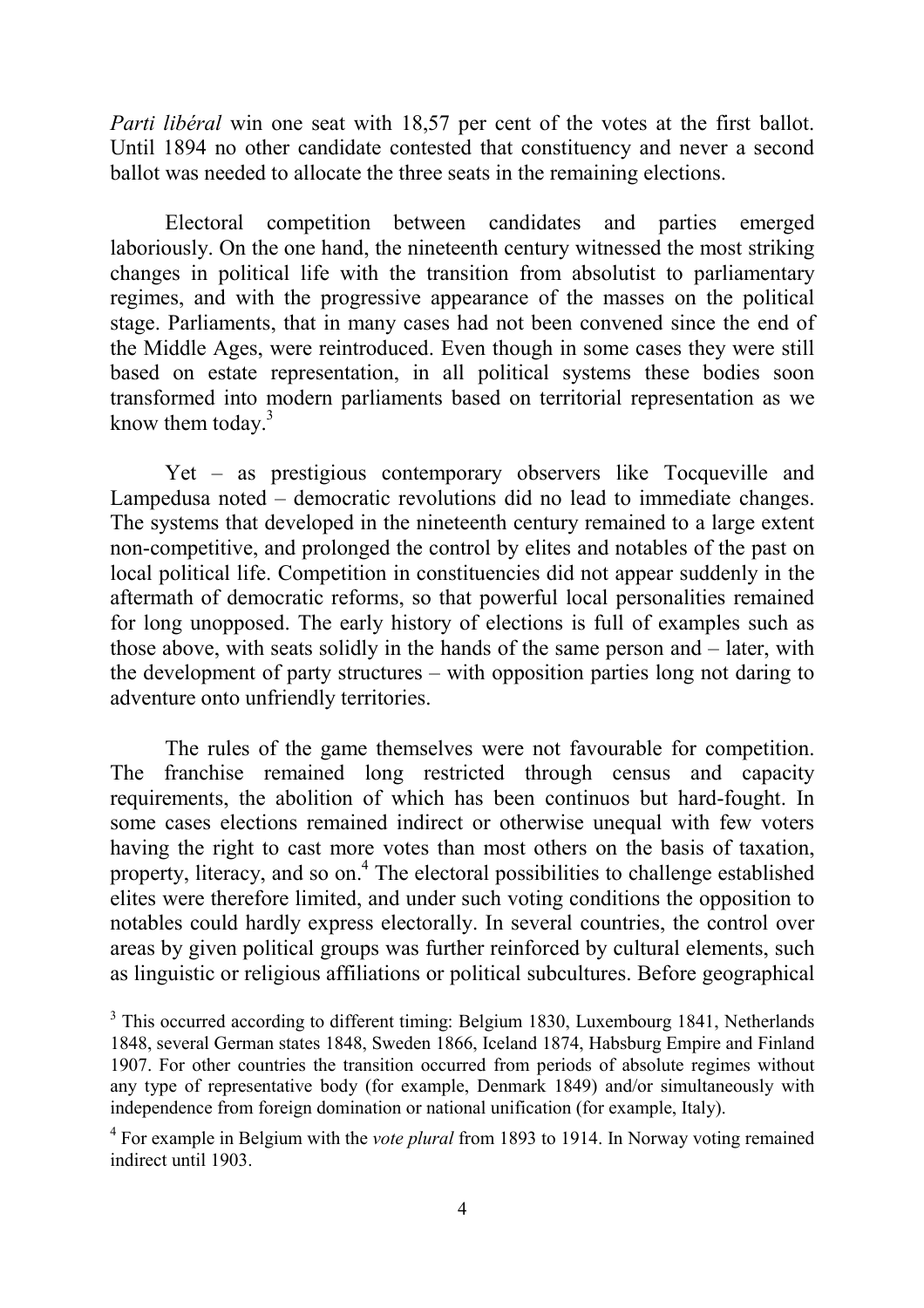mobility – through industrialisation and urbanisation, and the development of communication – ethno-lingusitic and religious strongholds could not easily be eroded. Majoritarian electoral formulas, that in their many variations were employed in all countries during the nineteenth century, constituted a powerful hindrance to competition. The high thresholds for representation these formulas set, especially when combined with single-member constituencies, discouraged candidates to contest constituencies controlled by antagonists. In several cases, only with the introduction of PR did incentives become high enough for attempting at breaking the monopoly of representation of given political groups in given areas.

This paper shows empirically and comparatively the birth and the historical growth of electoral competition in nine European countries from the nineteenth century until World War I. Using constituency-level electoral data, this paper describes parties' strategy aiming at maximising their electoral support by expanding through geographical space and challenging electoral areas controlled by adversary parties. The analysis further evaluates the impact on the birth of party competition of the "massification of politics": the extension of voting rights to larger sectors of the society, the entry of new mass parties (in particular social democrats) as a consequence of the joint impact of enfranchisement and the Industrial Revolution, and the change of the electoral formula from majoritarian to PR.

# **ELECTORAL COMPETITION**

From a historical perspective, the definition of electoral competition must start form its basic aspect. Competition is in the first place a matter of *contestedness*: there is competition when there are at least two candidates for one seat.<sup>5</sup> On the contrary, there is no competition in those constituencies in which the number of candidates equals the number of seats to be returned (for example, one candidate for one seat). The majoritarian electoral formulas in force during the nineteenth and early twentieth century in all European countries, were mostly based on single-member constituencies. A constituency is therefore competitive insofar as the single seat is contested by at least two candidates. It follows that the higher the number of contested constituencies, the higher the degree of competition.

<sup>5</sup> This concept refers to the first of four concepts introduced by Stefano Bartolini, *contestability*, in regard to party competition (see Bartolini 1999 and 2000). The concept of contestability points to the extent to which conditions for the electoral market to be open are met, that is, to the thresholds for entry for candidates and parties. The concept of *contestedness* points to the degree to which elections are contested once the main barriers to entry have been removed. The former refers to whether or not it is possible to contest elections, whereas the latter to how much elections are actually contested. Contestability does not say whether or not and to what extent are elections contested in reality.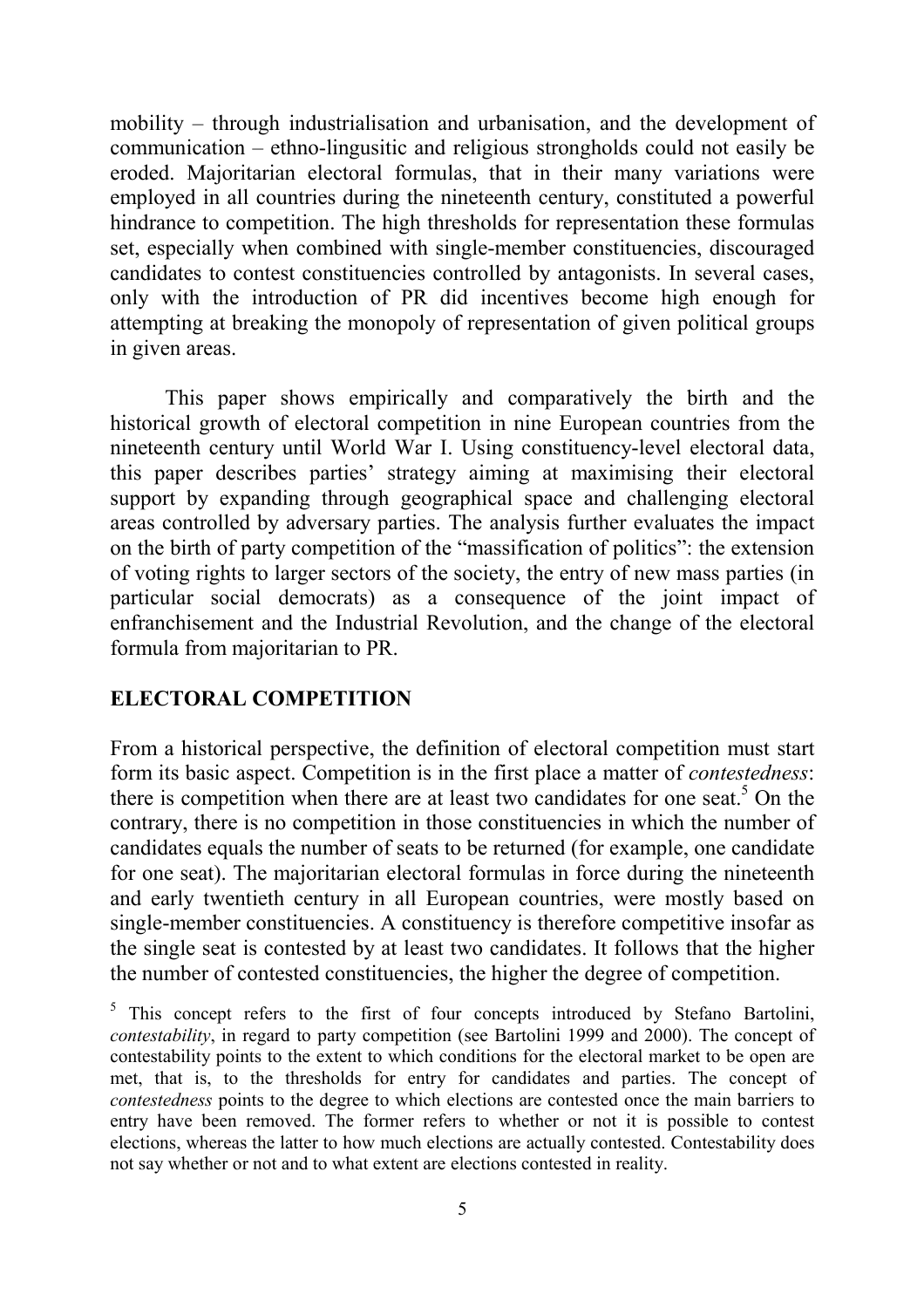Such a definition based on a high number of contested constituencies implies a close relationship with the *territorial spread of parties across constituencies*. For a high number of contested constituencies to arise, parties must diffuse through territory to challenge constituencies dominated by other parties. A regionalised party system would on the contrary indicate the existence of non-competitive areas, with the domination of one party. The competition in a political system, therefore, increases with the transformation of territorial – or sectional – cleavages into non-territorial – or functional – cleavages.

However, even in the case of a contested constituency the level of competition is low if there is a party or a candidate dominating all others. Beside the contestedness, therefore, a competitive situation arises with parties receiving an evenly matched support and with equivalent chances to win the seat. By contrast, the larger the distance between the elected and non-elected candidate(s), the lower the competition in a constituency in terms of *marginality*, that is, when the shift from one party or candidate to the other of a reduced amount of votes is sufficient to modify the outcome.<sup>6</sup>

The degree of competition in a system is therefore also closely related to the *degree of homogeneity across territory of party strength*. The link between a territorially uniform electoral support for parties and the competitiveness of elections was first established by Schattschneider in his study on American politics (1960).<sup>7</sup> Schattschneider shows that the marked sectionalism of American voting behaviour – with the Republican Party concentrated in the North East and Middle West, and the Democratic Party in the South – "curtailed competition" (1960: 84). The strong territorial basis of the American political system after 1892 caused a considerable lowering of the rate of competition. Only border states between the solid sections were characterised by a certain equality between parties' electoral strength. This situation radically changed in 1932 when the high degree of territoriality dissipated and a national political alignment replaced sectional cleavages. The electoral support of the two major parties diffused throughout the national territory producing a two-party system all over the country. This produced "a very great extension of the area of party competition" (Schattschneider 1960: 90).

 $6$  For Stokes the degree of competition is determined by two factors: 1) the scope of change between two elections, that is, the amount of shifted votes and 2) the size of the majority, that is, the margin or distance between the two major parties (Stokes 1967). Sundquist (1973: 333–40), defines a competitive party system as one characterised by an equal balance between parties, a roughly 50/50 per cent balance between the two parties. See, along the same lines, Key (1964).

<sup>7</sup> See especially Chapter 5 on 'The Nationalization of Politics'.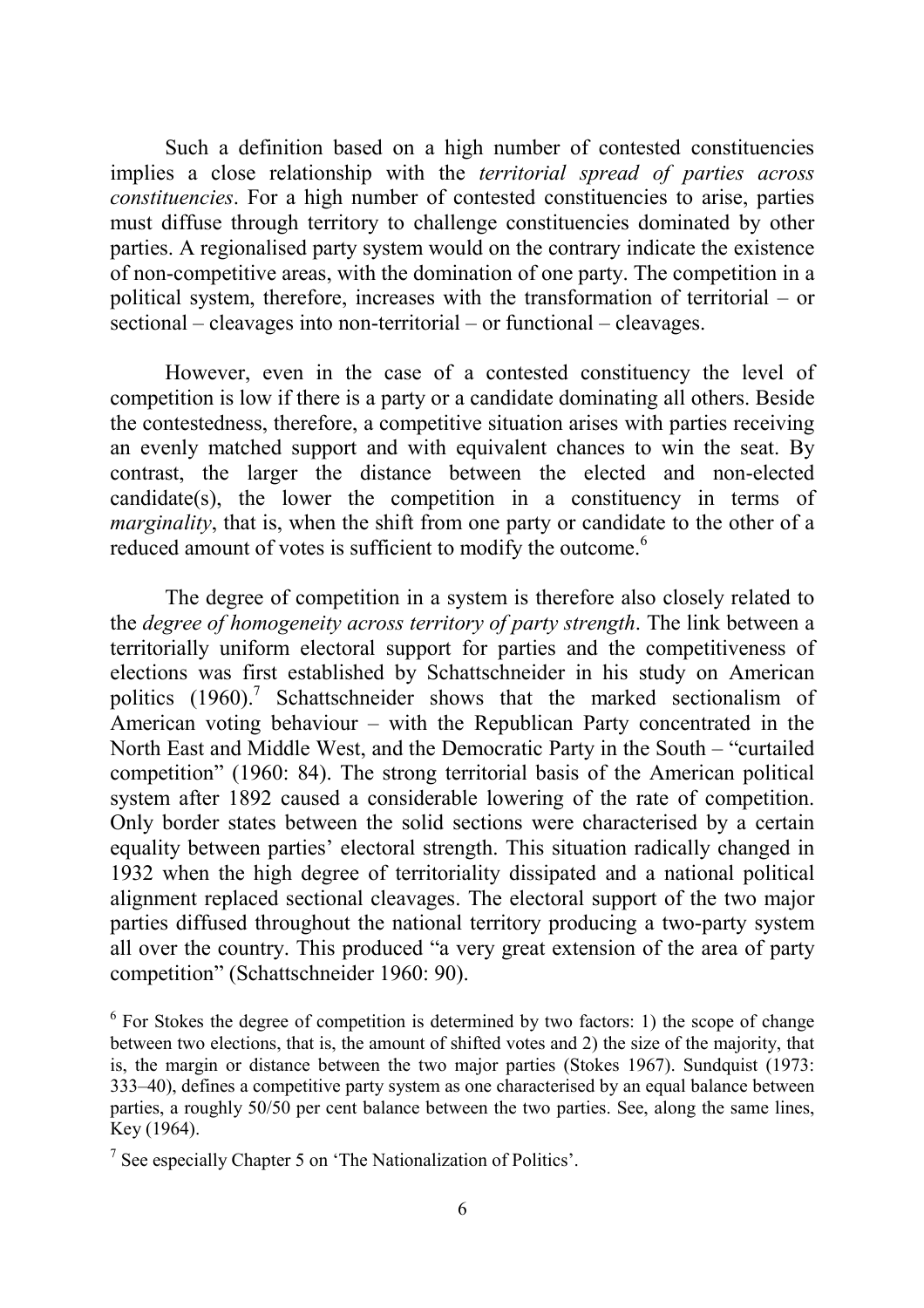A territorially homogeneous electoral behaviour seems therefore to be a necessary condition for a competitive political system. Several other authors have established a close link between the homogeneity of territorial configuration of voting behaviour and the degree of competitiveness of political systems, to the point of making the latter an indicator of the former. This perspective has namely been adopted by Urwin in the analysis of the territorial structures of party support in Germany and the United Kingdom (Urwin 1974, 1982a,b). However, Claggett, Flanigan, and Zingale have noted that "there appears to be some confusion between increasing nationalization in this sense of convergence in the levels of support and increasing competitiveness of the party system. These phenomena are not necessarily connected"  $(1984: 81)$ .<sup>8</sup> It is only if a 50/50 configuration is diffused in many constituencies that the rate of competition increases, both locally and nationally.<sup>9</sup>

This paper is limited to the analysis of electoral competition in terms of contestedness of constituencies and seats as engendered by the spread of candidates and parties across territory. It will be the task of a second paper to analyse empirically the growth of competition in terms of marginality among candidates and of homogeneity of support across regions.

<sup>&</sup>lt;sup>8</sup> If one assumes that in a two-party system Party A receives around 80 per cent of the votes in every constituency and that Party B receives around 20 per cent of the vote in every constituency, it is clear that, although the support of both parties is homogenous, this configuration does not produce a competitive type of party system.

 $9<sup>9</sup>$  As Schattschneiders writes, in case of territorial segmentation of the support, even though the two parties are nationally evenly matched and even though the shift of support between the two elections is of great amount, it does not necessarily follow that alternation in power occurs: 'a general shift of the vote has little effect, because the margin of superiority of each of the parties in its own sectional base is so great that no ordinary movement of voters can overturn the alignment'. By contrast, in cases of 'national alignment', a minor shift of votes might be sufficient. It is therefore the change from a territorial to a functional cleavage that creates a situation in which a minor shift of votes produces alternation in power.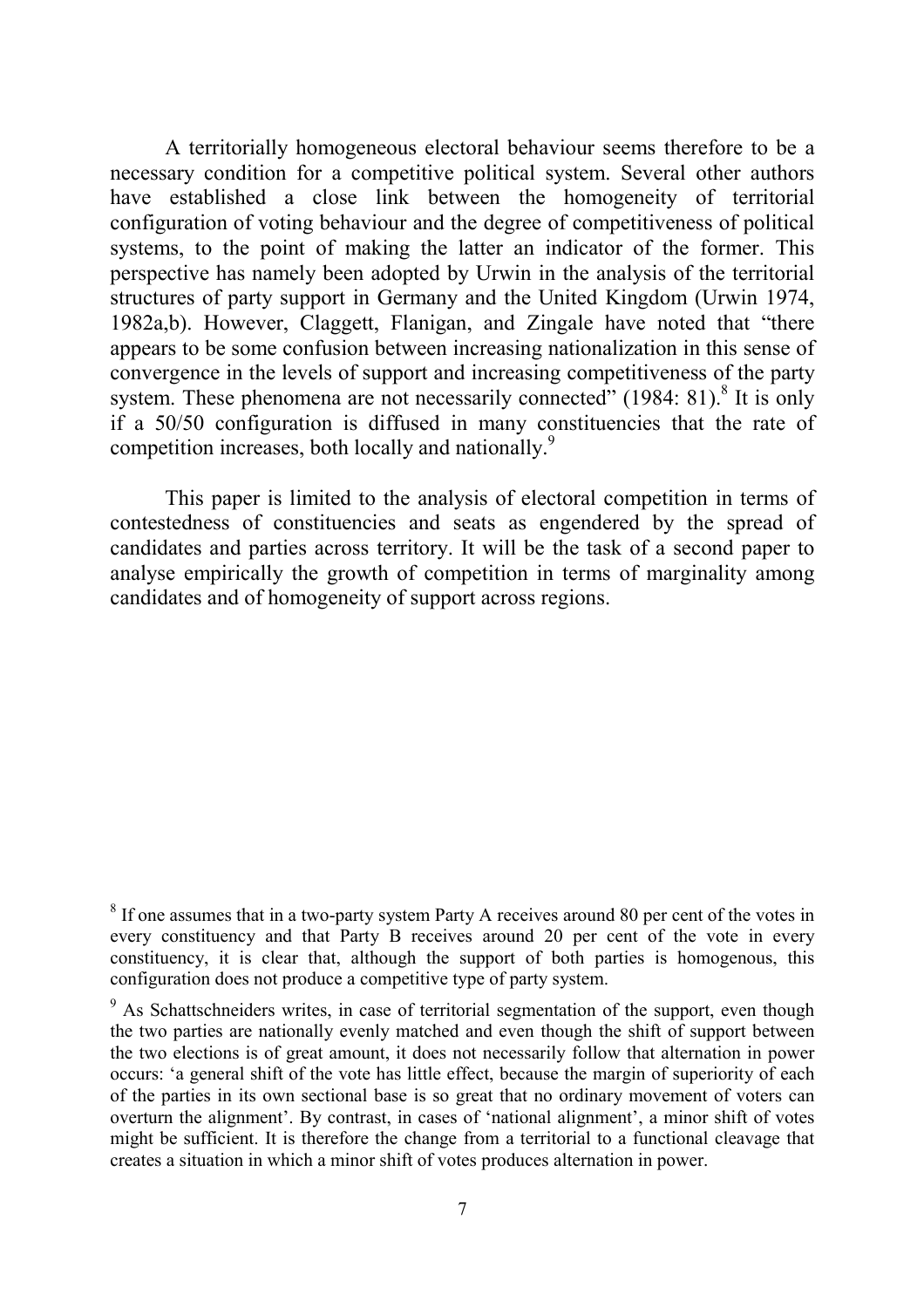# **FRAMEWORK FOR ANALYSIS**

## **Countries and Time Period**

Up to World War I, starting with the first elections available according to countries, electoral systems varied a great deal among countries, mixing features of repeated-ballot systems with direct/indirect vote, in some cases open voting, and estate representation. Furthermore, a large amount of information, especially concerning the party affiliation of candidates, is missing. It is therefore impossible to carry out a thorough exploration. This "pilot" analysis considers instead nine European countries with mostly direct majoritarian electoral systems:

- *Great Britain (1832–1935)*: plurality formula in single- and multi-member constituencies; *Ireland (1832–1910)* which is considered as a separate case; *Denmark (1849–1913)*: plurality formula in single-member constituencies;
- *Belgium (1847–98), Germany (1871–1912), The Netherlands (1888–1913)*, and *Norway (1906–18)*: two-ballot formulas in mostly single-member constituencies; In *Switzerland (1848–1917)* a three-ballot, then two-ballot system (since 1900), was used.
- *Iceland (1874–1914)*: three-ballot system in single- and two-member constituencies until 1903, then plurality, but no party affiliation of candidates for the whole of the period; $10$

The starting point of the period of time varies for each country according to 1) patterns of state formation, 2) the development of free elections, and 3) the availability of data sources.<sup>11</sup> For all countries the analysis stops with the last

 $10$  The 1915 Danish election as well as the 1917 Dutch election have been excluded from analysis. In The Netherlands in 1917 an agreement between parties was reached so that the distribution of seats in parliament would remain unchanged. For this reason, second ballots display all uncontested constituencies. In Denmark in 1915 (the last election before the introduction of male universal suffrage) there were 104 uncontested constituencies because of the war.

<sup>&</sup>lt;sup>11</sup> For these reasons other countries are excluded from the analysis. In Austria representation by estates (five *curiae*) was abolished after the 1900/01 election. In Finland the first election after the abolition of estates was held in 1907 (still under Russian rule). In France reliable data are available only since 1910 with the adoption of the new *Règlement de la Chambre* (allowing representatives to belong to no more than one parliamentary group). In Italy data by parties since 1861 (unification) are sporadic, not last because of the fluid nature of the party system. Furthermore, the aggregation of results by party affiliation (regions) does not allow for a significant analysis. In Greece elections are registered only since 1926 after the abolition of lead ballots and in Luxembourg since 1919 (election to the constituent assembly). Data are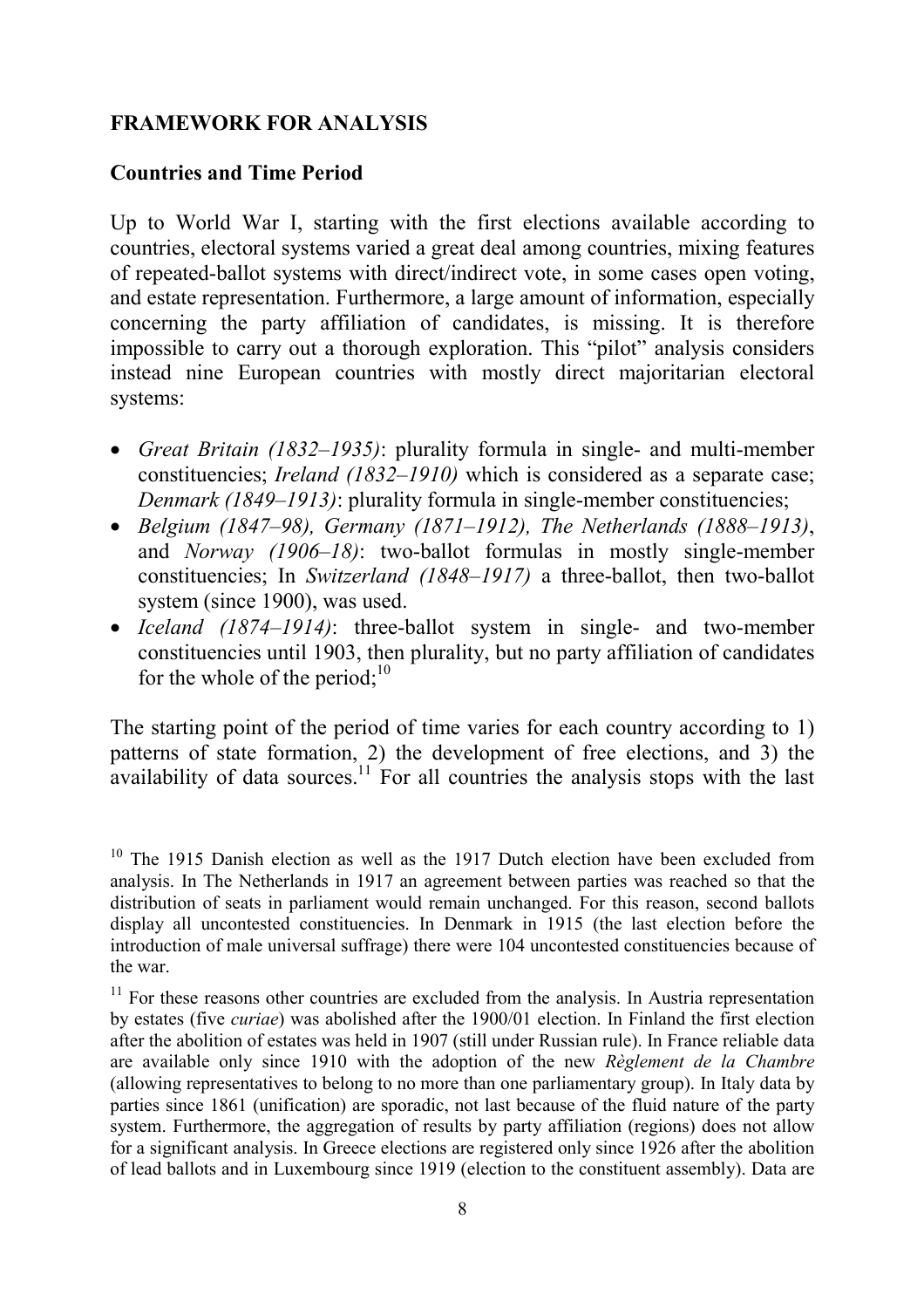election before the introduction of PR – except for the United Kingdom that never introduced PR and for which we present data until 1935.

In several countries, democratic institutions developed under foreign domination before independence. This is the case of Norway which was under Swedish rule from 1815 until 1905. Norwegian elections are however considered since 1906, the first direct election to the *Storting* after independence from Sweden.12 The same applies to the Icelandic parliament (*Alþing*) that was granted direct and independent powers from the Denmark in 1874 (although full independence was reached only in 1944). Ireland returned representatives to Westminster parliament until 1918, but is considered here as a separate case because of the divergent development of its party system after the 1880s.

In the case of Belgium, independence from the Low Countries and the introduction of parliamentary life with competitive elections were two parallel processes. Elections to the *Chambre des représentants* were held since 1830 but registered only since 1847–48 in correspondence to the wave of democratisation that invested the whole of Europe in those years. Elections are registered since 1848 also in the cases of Denmark and Switzerland. In the former case, the date corresponds to the transition from the absolute regime, whereas in the latter it corresponds to the creation of the federal state and the unification on national ground of cantonal electoral laws. Unification is the starting date for the German Empire (elections from 1871 until 1912, the last election before World War I).

In several of the mentioned cases, the starting date corresponds to the transition from representation by estates (inherited from the Middle Ages) to general parliamentary representation. This transition occurred in 1848 in the case of Dutch elections to the *Tweede Kamer*. Data, however, are available only since 1888 in correspondence with the constitutional revision that reduced census requirements and abolished "double constituencies".13 Representation by estates did not exist in England and 1832 is the date of the First Reform Bill and the first registered elections (the earliest case of the analysis).<sup>14</sup>

fragmented and unreliable for Portugal and Spain before the transitions to democracy in the 1970s despite longer periods of parliamentary life during the nineteenth century.

 $12$  Present-day spelling is adopted for proper names throughout the article (for example, *Storting* instead of *Storthing*). For historical spelling see Caramani (2000: 16).

<sup>&</sup>lt;sup>13</sup> Direct elections in two-member constituencies with one representative elected for four years every two years.

<sup>&</sup>lt;sup>14</sup> See Caramani (2000: 1017–75) for complete official and secondary sources.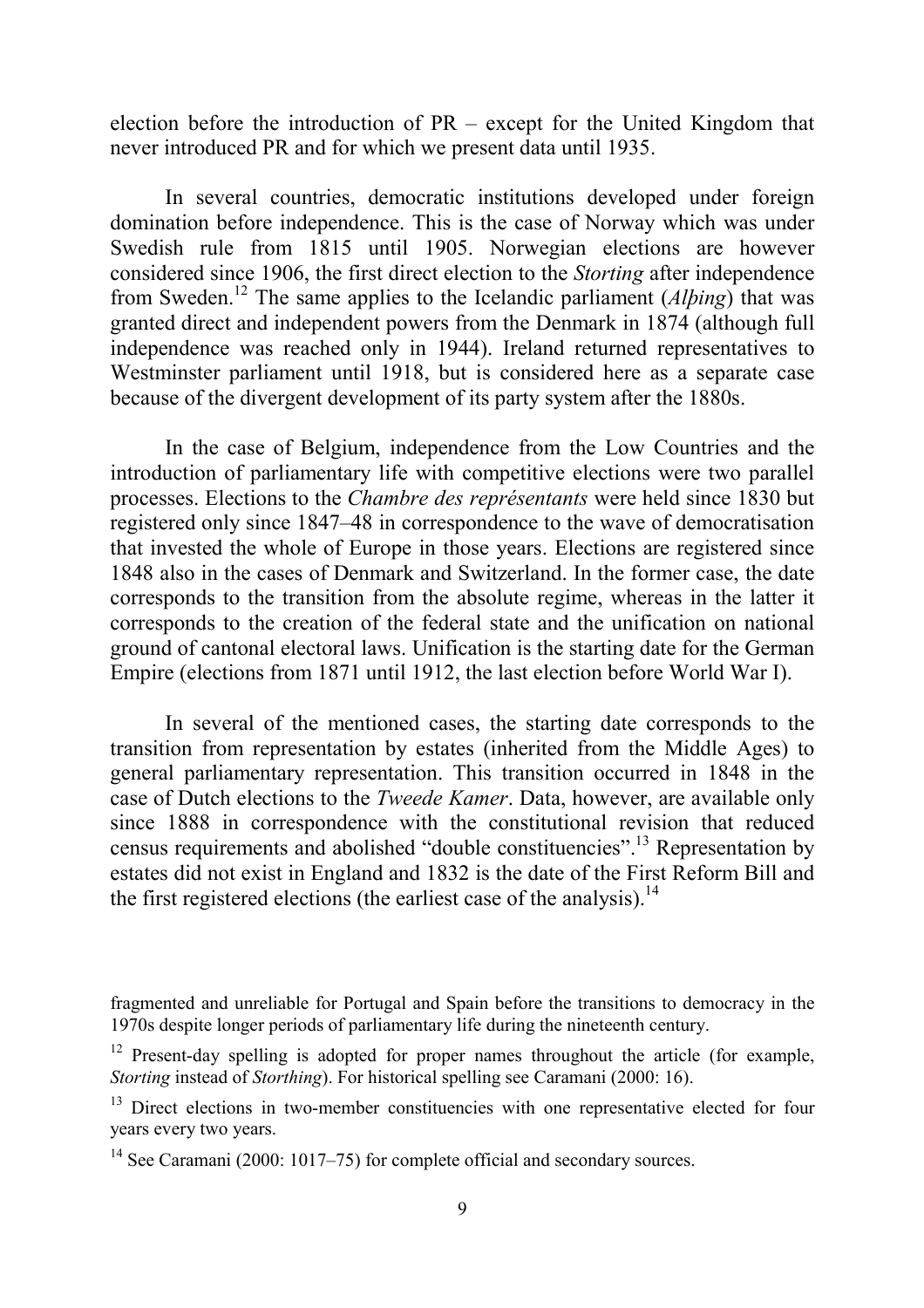# **Data**

Data required are election results by parties and candidates at the level of single constituencies. Data used for analysis in this paper are those published in machine-readable form in the CD-ROM which accompanies the handbook on *Elections in Western Europe since 1815. Electoral Results by Constituencies* (Caramani 2000).<sup>15</sup> Figures are limited to general elections and to the lower houses of parliaments.<sup>16</sup> No by-elections are considered, but staggered elections (*élections partielles*) are included in the analysis in the case of the Belgian *Chambre des représentants* (with half of the house renewed every two years).

Data include for each election the number of persons entitled to vote, voters and valid votes. They further include the number of votes for each party and/or candidate for each ballot if applicable. Information further includes the number of uncontested constituencies. All this information is available for single constituencies, although for some of them it is missing.<sup>17</sup>

# **Indicators**

Of the two interrelated dimensions of party competition selected above – contestedness and territorial spread – the first has been considered in a number of studies (Rose and Urwin 1975; Craig 1977; Cornford 1970; Urwin 1982a). During the early periods of electoral development, plurality systems were characterised by a high number of uncontested constituencies, that is, constituencies in which the number of candidates equals the number of seats to be returned so that no election is needed. The more uncontested constituencies,

 $15$  The CD-ROM gives results by candidates and parties at the level of single constituencies which have been collected and computerised since the earliest elections according to standard rules. Data are available in different programmes (SPSS, SAS, Excel), formats (absolute figures, row and column percentage distributions), as well as structures: for analysing data (horizontal time dimension), building time series (vertical time dimension), and matching socio-economic data (mixed structure).

16 At the Icelandic parliament (*Alþingi*), from 1874 until 1902 of the 30 elected representatives, six constituted the upper house (*Efri Deild*) together with six members appointed by the king, and 26 the lower house (*Neðri Deild*). From 1903 until 1915 of the 34 elected representatives, eight constituted the upper house with the six appointed by the king. Similarly, in Norway one-quarter of the elected representatives to the *Folketing* constitutes the upper house (*Odelsting*) and three-quarters the lower house (*Lagting*).

 $17$  The main missing cases are data for the 1912 German election for some parties (information for three to 329 *Wahlkreise* out of 397), for 16 constituencies (out of 100) in the 1888–94 Dutch elections, and for the six cantons (out of 25) in which voting was open from 1848 until 1869 in Switzerland.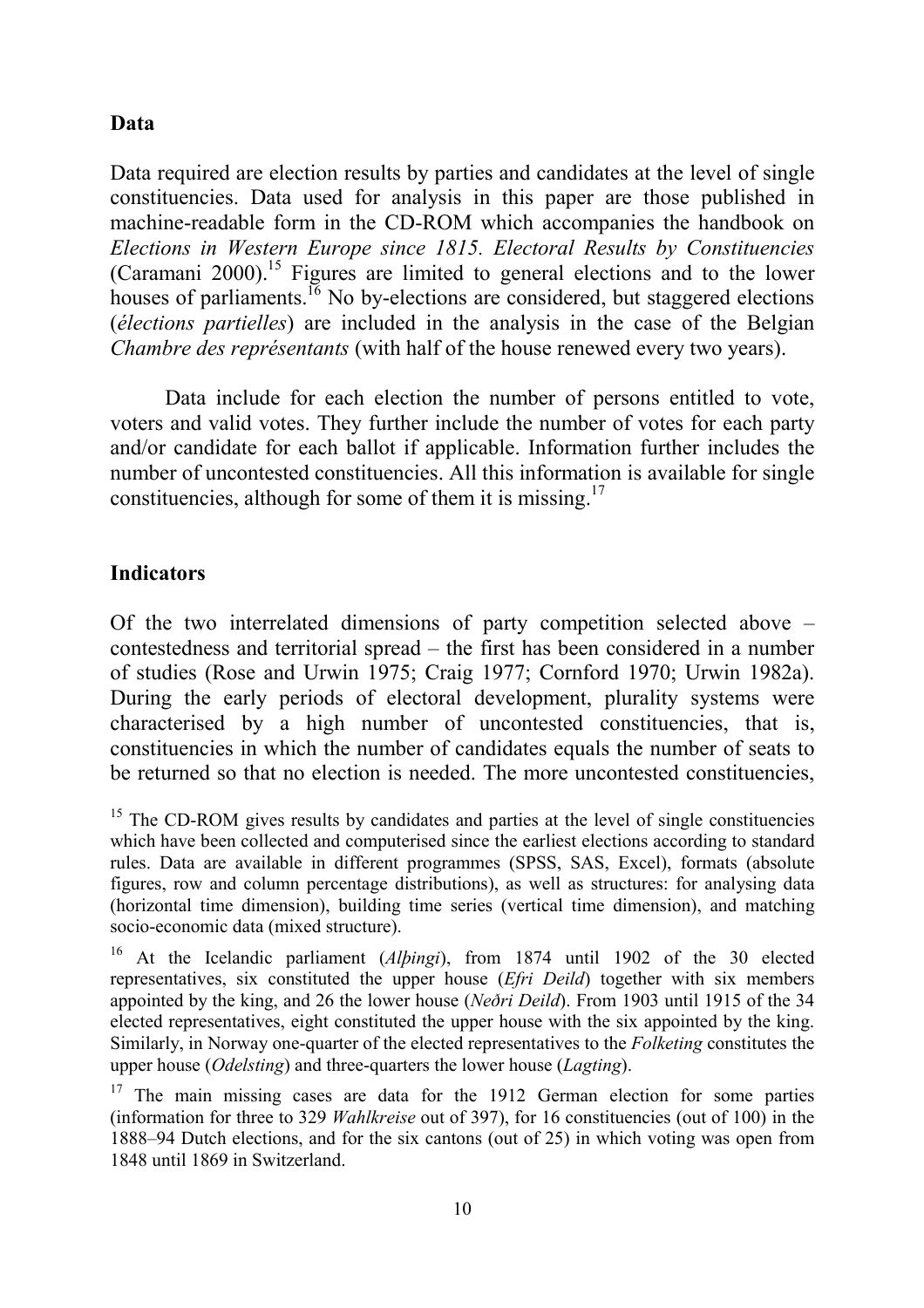the less competition given that uncontested constituencies are dominated by one party, or candidate, in the absence of competitors.

The use of such a simple indicator, however, varies depending upon 1) the electoral system (namely the magnitude of the constituencies), and 2) the available information, namely whether or not the party affiliation of candidates is known. Results for early periods are often given for candidates without the indication of the party affiliation. Table 1 gives a general overview of the electoral systems in force in the various countries in the nineteenth and early twentieth centuries, as well as the availability of party information.

In the nineteenth and early twentieth century, all electoral systems were based on majority rule. However, an important difference concerns whether majoritarian systems were based on single-member or multi-member constituencies. In electoral systems based on single-member constituencies, the number of constituencies equals the number of seats, and therefore the number of uncontested constituencies equals the number of unopposed seats. In most cases, however, single-member constituencies were combined with two-member or multi-member constituencies (for example, in the United Kingdom and Ireland, in Sweden, or in Iceland from 1903 until 1914). In systems based on multi-member constituencies, the number of seats exceeds the number of constituencies.

There is therefore a distinction to be made between uncontested *constituencies* and unopposed *seats*. 18 In several cases two or more candidates of different parties were unopposed. It was frequent in the United Kingdom that, in twomember constituencies, one conservative and one liberal were unopposed.<sup>19</sup> In these cases it is necessary to distinguish between the number of uncontested constituencies and the number of unopposed seats won by each party, the sum of which is usually higher than the number of overall uncontested multi-member constituencies. It can be misleading to limit the count to uncontested constituencies (see Rose and Urwin 1975). Since the two or more seats in the same constituency can be won unopposed by *different* parties, the territorial spread of parties does not necessarily cause a lowering of uncontested constituencies.

<sup>&</sup>lt;sup>18</sup> To stress terminologically the distinction between constituencies and seats, we will speak of 'uncontested constituencies' and 'unopposed seats' or 'candidates' or 'parties'.

 $19$  On the contrary, in 1859 it arrived that all seats of the four-member constituency of City of London were won unopposed by four liberal candidates.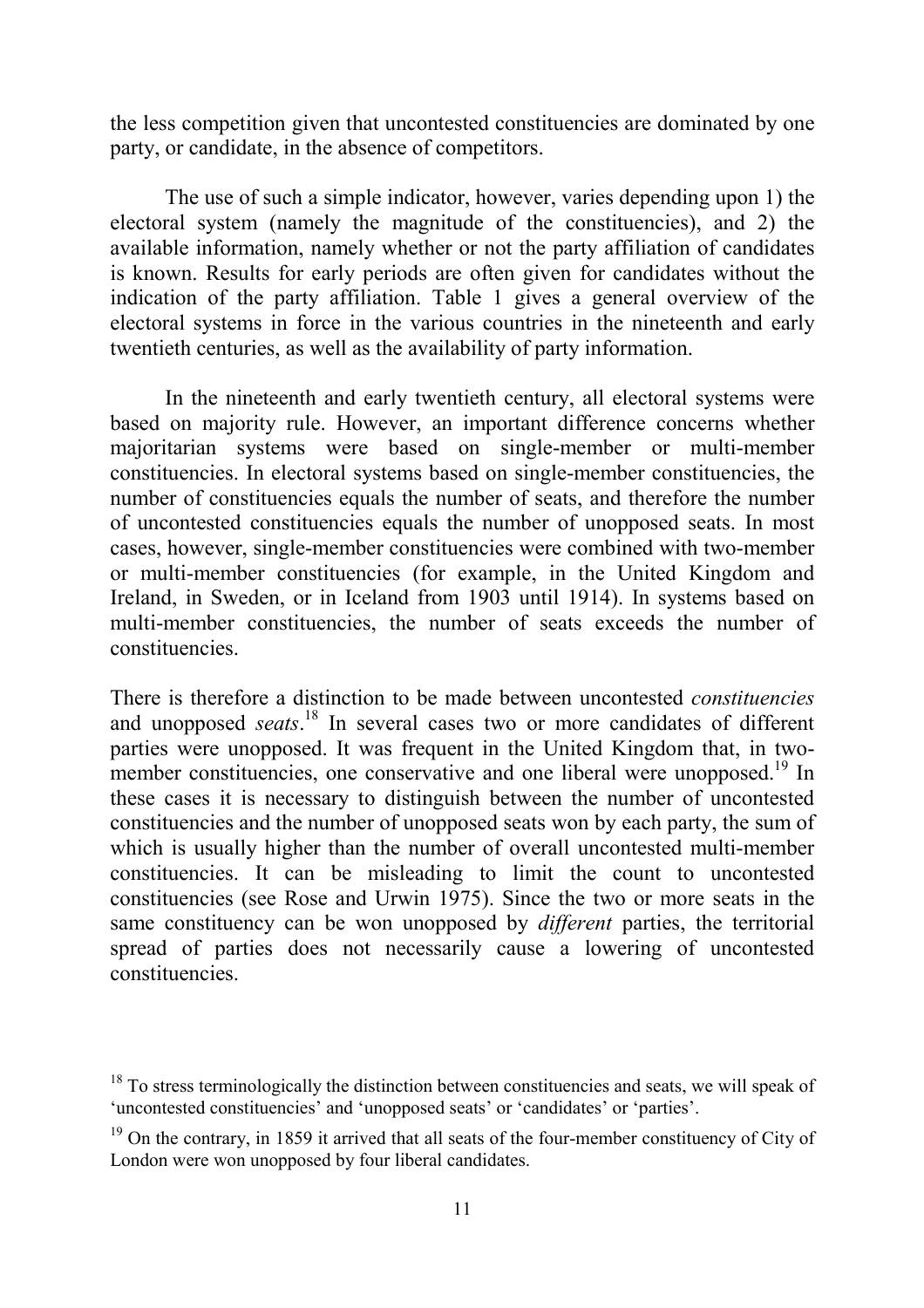| Country           | Period                 | Number of<br>elections | Electoral<br>formula       | Constituency<br>magnitude | Party affi-<br>liation of<br>candidates |
|-------------------|------------------------|------------------------|----------------------------|---------------------------|-----------------------------------------|
| Belgium           | 1847-1898              | 29                     | Two-ballot                 | SM/MM                     | Available                               |
| Denmark           | 1849-1915              | 31                     | Plurality                  | <b>SM</b>                 | Available                               |
| Germany           | 1871-1912              | 13                     | Two-ballot                 | <b>SM</b>                 | Available                               |
| Iceland           | 1874-1902<br>1903-1914 | 11                     | Three-ballot<br>Plurality  | SM/2M                     | Not available                           |
| Ireland           | 1832-1910              | 20                     | Plurality                  | SM/MM                     | Available                               |
| Netherlands       | 1888-1913              | 9                      | Two-ballot                 | <b>SM</b>                 | Available                               |
| Norway            | 1906-1918              | 13                     | Two-ballot                 | <b>SM</b>                 | Available                               |
| Switzerland       | 1848-1899<br>1902-1917 | 24                     | Three-ballot<br>Two-ballot | SM/MM                     | Available                               |
| United<br>Kingdom | 1832-1935              | 20                     | Plurality                  | SM/MM                     | Available                               |

# **Table 1. Electoral systems and party information in nine countries: 1832–World War I**

Notes: The 29 Belgian elections include five general elections (1848, 1857, 1864, 1870, and 1890) and 24 partial renewals. In 1870 one general and one partial election were held. In Denmark two elections in the same year were held in 1853, 1864, and 1881. The election to the Constituent Assembly of 1848 is not included. In Switzerland, party affiliation of candidates available only at the level of cantons. In the United Kingdom (with Ireland) in 1910 two elections were held (January and December).

Although the distinction between single-member and multi-member constituencies applies also to repeated-ballot formulas (two-ballot and threeballot), $^{20}$  with these formulas it is further possible to operationalise the level of competition by:

<sup>20</sup> In Germany, The Netherlands, and Norway (1906–1918) the two-ballot formula was combined with single-member constituencies; whereas in Belgium, Iceland (1874–1902), and Switzerland the two-ballot (or three-ballot) formula was based on both single-member and multi-member constituencies. In the first (one or two) ballots the absolute majority of the valid votes (50 per cent) is required to be elected. If none, or not all, candidates are elected in the first (or first two) ballots, a second or third ballot is carried out (called exhaustive ballot). In the 'runoff formula', the exhaustive ballot is limited to the top two candidates of the previous ballot, so that an absolute majority will necessarily occur. In multi-member constituencies the number of candidates admitted to the exhaustive ballot is twice the number of seats (still) to be allocated. In the 'mixed absolute majority-plurality formula', the absolute

Legend:  $SM = Single-member$  constituencies;  $MM = Multi-member$  constituencies;  $2M =$ Two-member constituencies.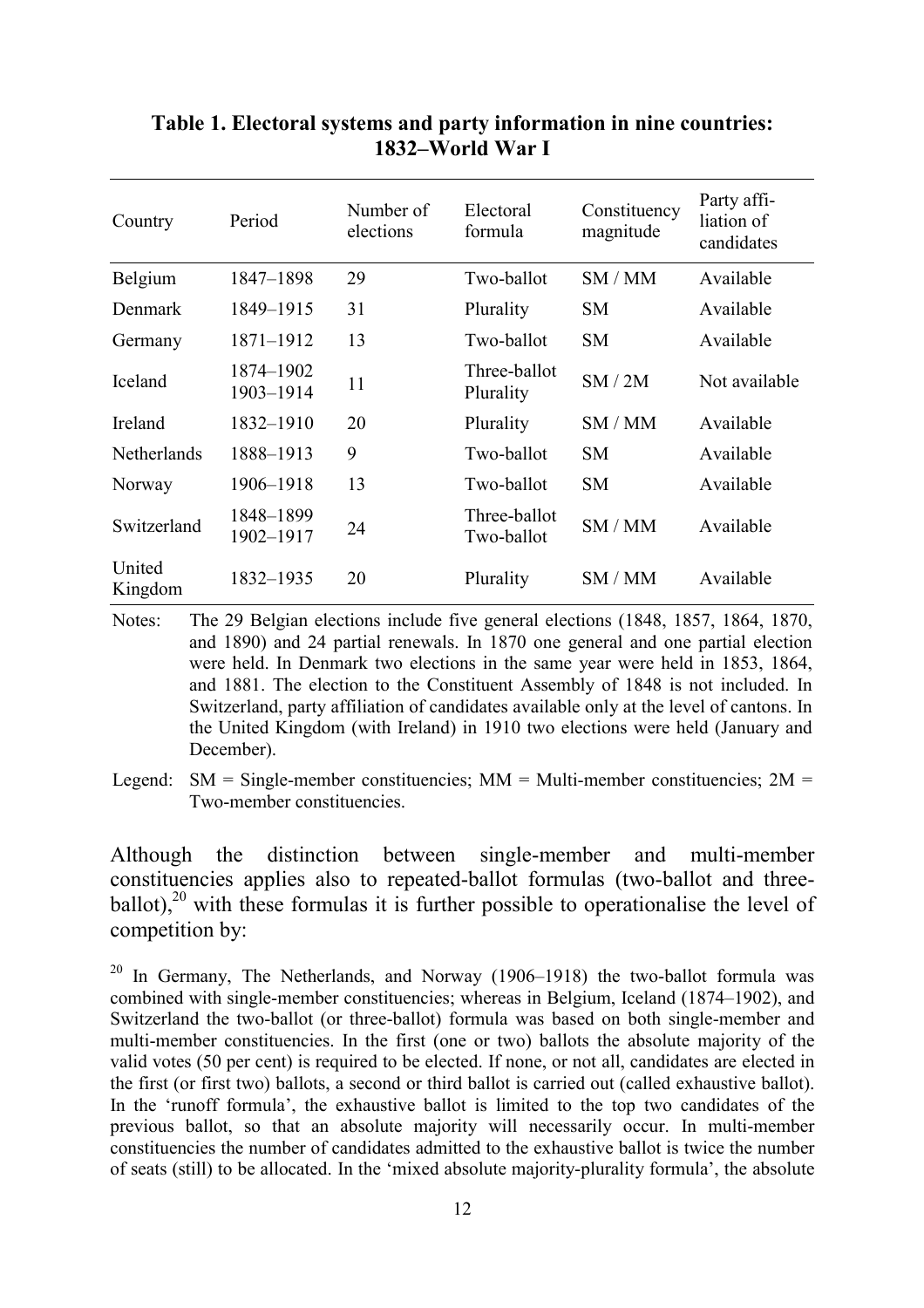- counting the number of uncontested constituencies at second ballot (the higher the number of such constituencies, the lower competition); $^{21}$  or
- counting the number of constituencies in which a second ballot was necessary for electing a representative (the higher the number of such constituencies, the higher competition).

For both single- and multi-member constituencies, because of the frequent redistrictings and redistributions – and also for the sake of cross-national comparison – figures below are mostly based on the number of uncontested constituencies as a *percentage* of the total number of constituencies.<sup>22</sup>

# **EVIDENCE**

# **Plurality Systems**

A case of pure single-member plurality system is Denmark from 1849 until 1913.23 Until 1898 secrecy was not provided and the electoral committee decided, by looking at the crowd, whether or not a candidate could be declared elected on the basis of show of hands. In case of uncertainty a roll-call election was carried out. In the first case (*valgt ved kåring*, elected by acclamation), no counting was carried out. This does not mean that the constituency was uncontested. Sources do not allow to establish whether or not it was. When candidates were unopposed, voters could ask to vote either "yes" or "no" for the unopposed candidate. This vote too was carried out by show of hand and, again, only in case of ambiguity a counting was performed. After 1901 (when secret ballot was introduced) if there was a single candidate, elections did not take place unless 50 voters asked for the "yes/no" vote. Cases of "elections by acclamation", that is, for which it is not known whether a candidate was unopposed or not, have been counted as uncontested constituencies since the fact that no count was needed demonstrates the "uncontestedness" of that constituency (with only marginal opposition candidates).

majority is required at the first one or two ballots, while plurality is sufficient in the exhaustive ballot. Access to subsequent ballots may be determined by a percentage of votes in previous ballots.

 $21$  To do this, cases in which the exhaustive ballot is uncontested because of the withdraw of candidates before election must be added.

 $22$  The total number of constituencies for which data are missing has been subtracted from the total number of constituencies.

 $23$  In Denmark elections between 1849 and 1915 were held in 100–13 single-member *valgkredse*.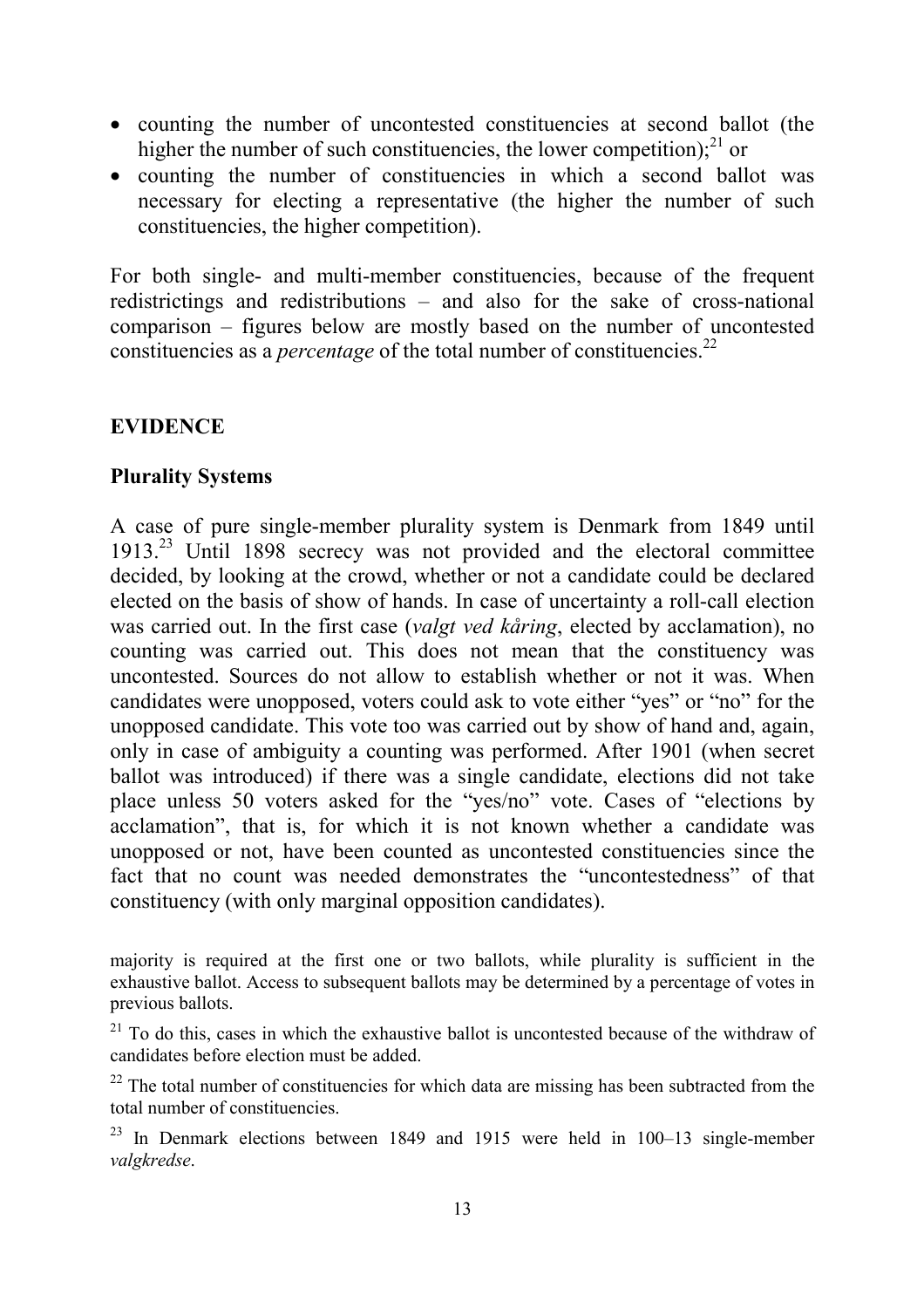As it appears from the left-hand graph in Figure 1, the number of uncontested constituencies decreases continuously from 1853 to 1905. Unconstested constituencies displayed in the graph include mostly those won by *Højre* and *Venstre*, the two main parties of the Danish system until World War I. Other parties won unopposed seats only sporadically. These parties started to appear in 1873 (the Social Democrats contested one constituency) but the system becomes significantly more competitive during the 1890s with the appearance of the United Liberals (*Forenede Venstre*), the Moderates (*Forhandlende Venstre*), the *Radikale Venstre* and the agrarians (since 1905). This shows that there are less and less constituencies dominated by one on the two main parties – *Højre* or *Venstre* – in which the other is absent, indicating a clear and progressive increase in the rate of competition in Danish electoral life.

Let us now turn to a typical case of multi-member plurality elections – that of the United Kingdom since 1832 which includes also Ireland until 1918.<sup>24</sup> Constituencies returned up to four seats although, through the mechanism of limited voting, in these constituencies a maximum of three votes could be cast. Variations occurred over time with "redistributions" of seats: the number of seats returned by constituencies was changed and, in some cases, constituencies were disfranchised because of corrupt practices.

As for Denmark, the party system was dominated by two main parties: Conservatives and Liberals. By the mid-nineteenth century, Chartist and later Liberal Unionist candidates started to challenge these parties but the impact of "third" parties on the party system format was restrained until the appearance of Labour candidates towards the end of the century. In Ireland, Conservatives and Liberals were challenged since the 1870s by Nationalists and Unionists. Since the 1880s, conservative candidates ceased to contest Irish constituencies and the Liberals underwent a rapid decline (although they continued to contest Irish constituencies until 1918).

As it is shown in the right-hand graph of Figure 1, Ireland and Great Britain present two different patterns. On the one hand, the number of uncontested constituencies declines in Great Britain indicating a progressive increase in the rate of competition until the 1930s. On the other hand, in Ireland the movement is more erratic and does not give rise to a clear trend. This

 $24$  In Great Britain the number of parliamentary constituencies varied between 333 in 1832 and 585 in 1935. For Ireland, considered separately for 1832–1910, the number of constituencies is 64–66 and 101 since 1885. Because figures for Britain do not include the number of Irish uncontested constituencies, they differ from those presented by Craig (1977: 624) and Urwin (1982a).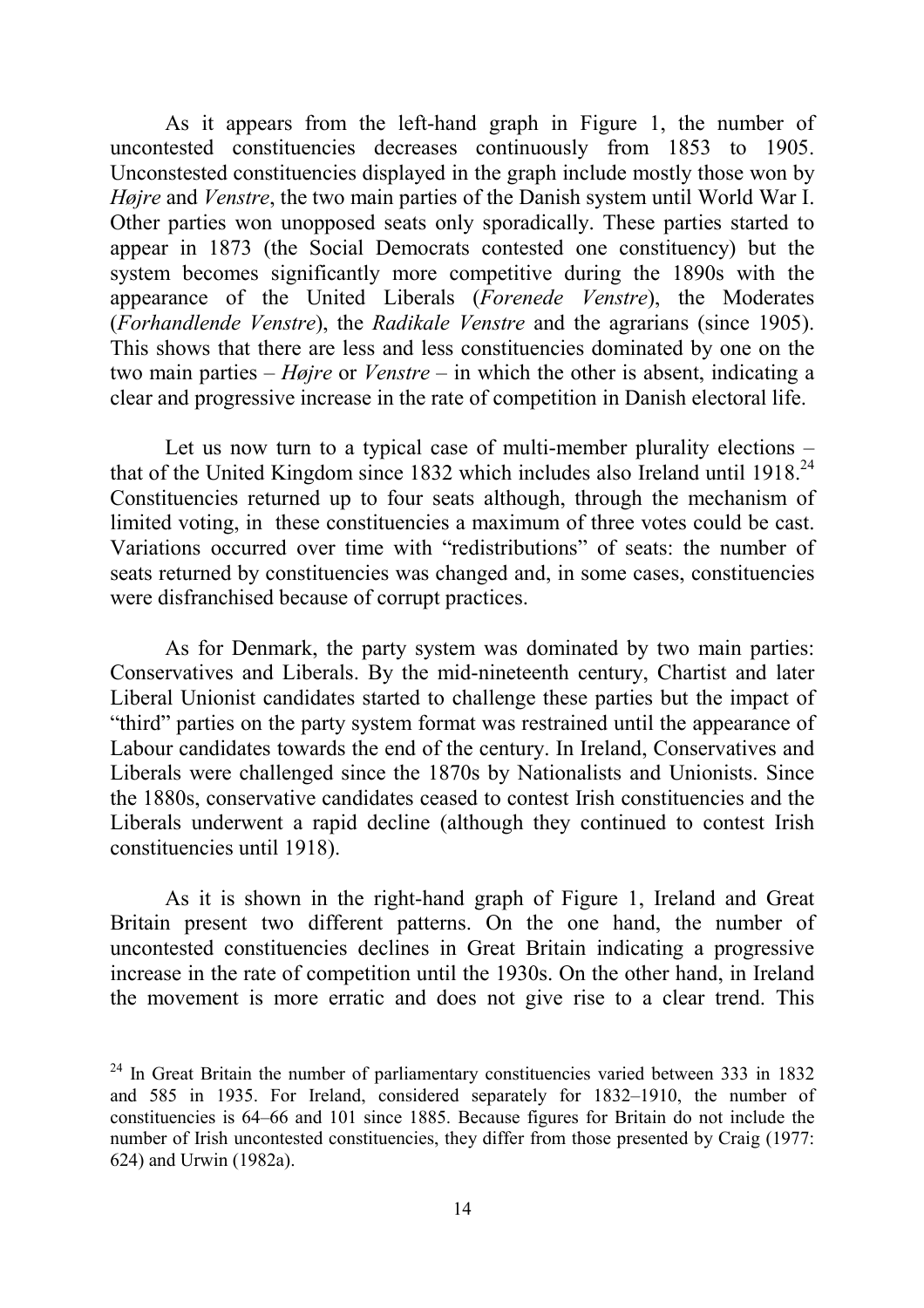difference is due to the persistent partisan structure in Britain and to the radical changes that occurred in the Irish party system.

In Britain the Conservative and Liberal parties were never challenged until the growth of the Labour Party (see also Figure 5 below). In Ireland, by contrast, the decrease of the number of uncontested constituencies between 1874 and 1885 is caused by the appearance of two new antagonists: the Nationalists and the Unionists. Their presence in most constituencies made them competitive and, therefore, the overall number of uncontested constituencies declined rapidly. By 1885 nationalist candidates were mainly unopposed increasing the overall number of uncontested constituencies for that particular election. In 1892, however, the Anti-Parnell Nationalists transformed again Irish constituencies into competitive ones by opposing the Parnell Nationalists. In 1895 the Anti-Parnell Nationalists were mainly uncontested. Since 1890 the (newly unified) Nationalists won the majority of the constituencies unopposedly making again the system non competitive.<sup>25</sup>

## **Constituencies vs. Seats**

What are the figures when we consider seats besides constituencies? Table 2 gives the number of uncontested seats for the first, second, third and fourth candidates for both Conservatives and Liberals in Britain.

The first columns for both Conservatives and Liberals show that one candidate has been declared elected because unopposed in his constituency. In 1832 this happened in 44 (out of 335) constituencies for the Conservatives and in 81 constituencies for the Liberals. Among the 44 constituencies in which a conservative candidate has been elected, in six of them also a second conservative candidate was elected unopposed. Similarly, out of the 81 liberal uncontested constituencies, in 24 a second candidate has been elected unopposed. The total number of uncontested *constituencies* in which candidates won an unopposed seat, therefore, appears in the first column. The remaining columns inform about the additional seats won by unopposed candidates in the same constituencies (for example in 1859 in one constituency four liberal candidates were elected unopposed). The sum of the columns, therefore, gives the total number of unopposed *seats* won in an election.

The table indicates in the first place that constituencies in which more than two candidates of the same party were elected unopposed are rare (that is, third and fourth candidate column). Furthermore, there is a sudden drop of

 $25$  Only a small number of uncontested constituencies was won by the Unionists.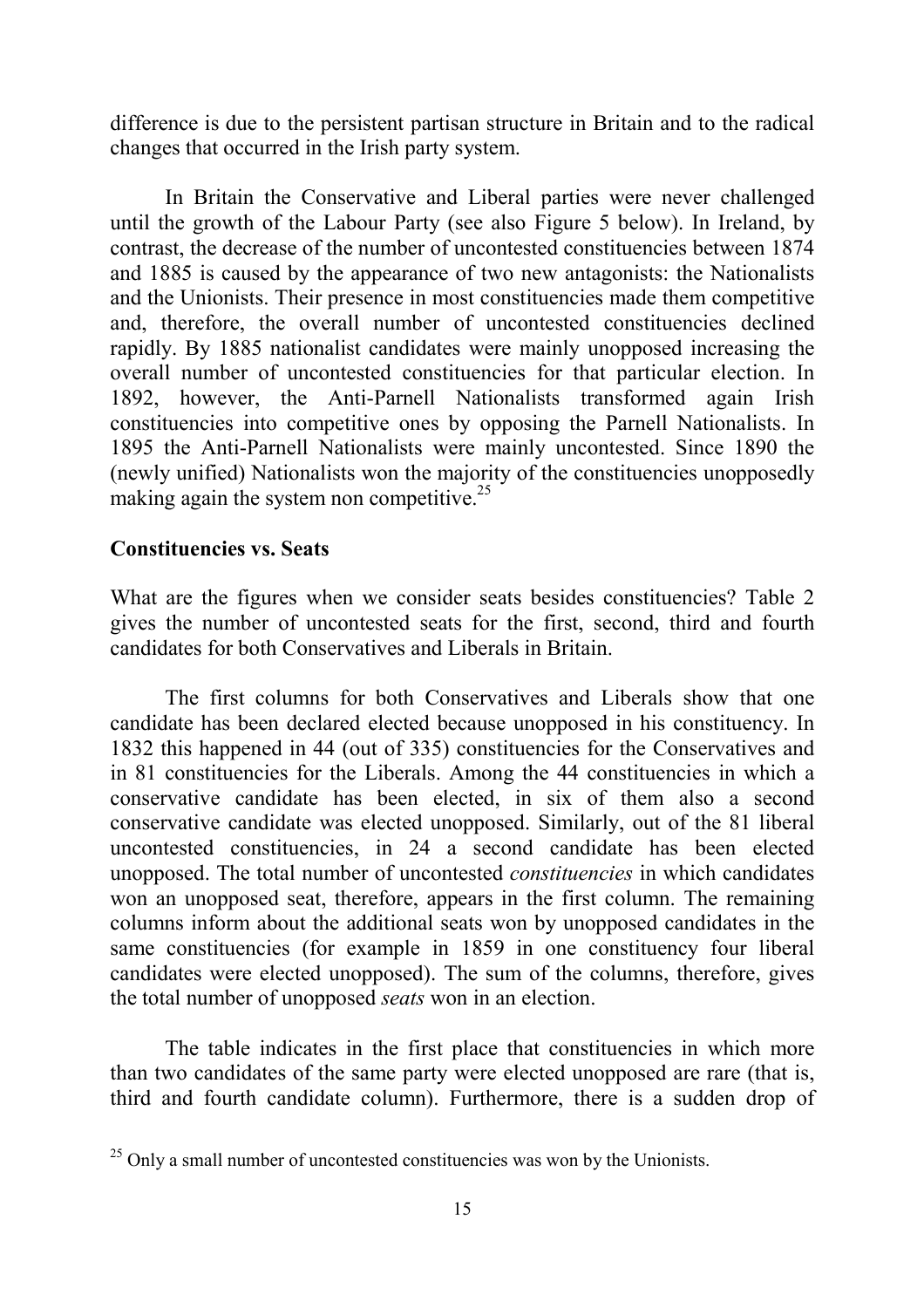constituencies in which two candidates of the same party were elected unopposed after the Third Reform Bill (1884–85) which reduced the number of two-member constituencies in favour of single-member constituencies. Also constituencies in which two candidates of the same party were elected unopposed became rare.

What is more important, however, is the total number of constituencies in which candidates of *different* parties were elected unopposed. This information is obtained by subtracting from the sum of the constituencies in which either at least one conservative or one liberal candidate have been elected unopposed the overall number of uncontested constituencies. In 1832, for example, there were 125 constituencies in which either a conservative or a liberal had been elected unopposed. However, in total there were 104 uncontested constituencies. Therefore, in 21 constituencies both parties were present with unopposed candidates.26

Figure 2 shows the evolution of "shared constituencies". Shared constituencies in which both a conservative and a liberal were unopposed drops to zero in 1885 after the Third Reform Bill, which carried out a large redistribution of seats.27 Most multi-member constituencies were abolished and replaced by single-member constituencies. For this reason the overall number of constituencies increases from 352 to 542. As can be seen, the percentage of shared constituencies is quite limited, reaching a maximum of 45 in 1859 (12.8 per cent of the total number of constituencies and 22.8 per cent of the number of uncontested constituencies). The rest of uncontested constituencies were either single-member constituencies in which there was one unopposed candidate or two-member constituencies in which there were unopposed candidates of the *same* party. The fact that seats within the same constituency were rarely shared between the candidates of different parties reinforces previous indications of a low rate of competition. Most constituencies – either single- or multi-member – attest for the presence of one party only.

<sup>&</sup>lt;sup>26</sup> Such constituencies are obviously two- or multi-member constituencies.

 $27$  Over the entire period, figures include only conservative/liberal unopposed seats.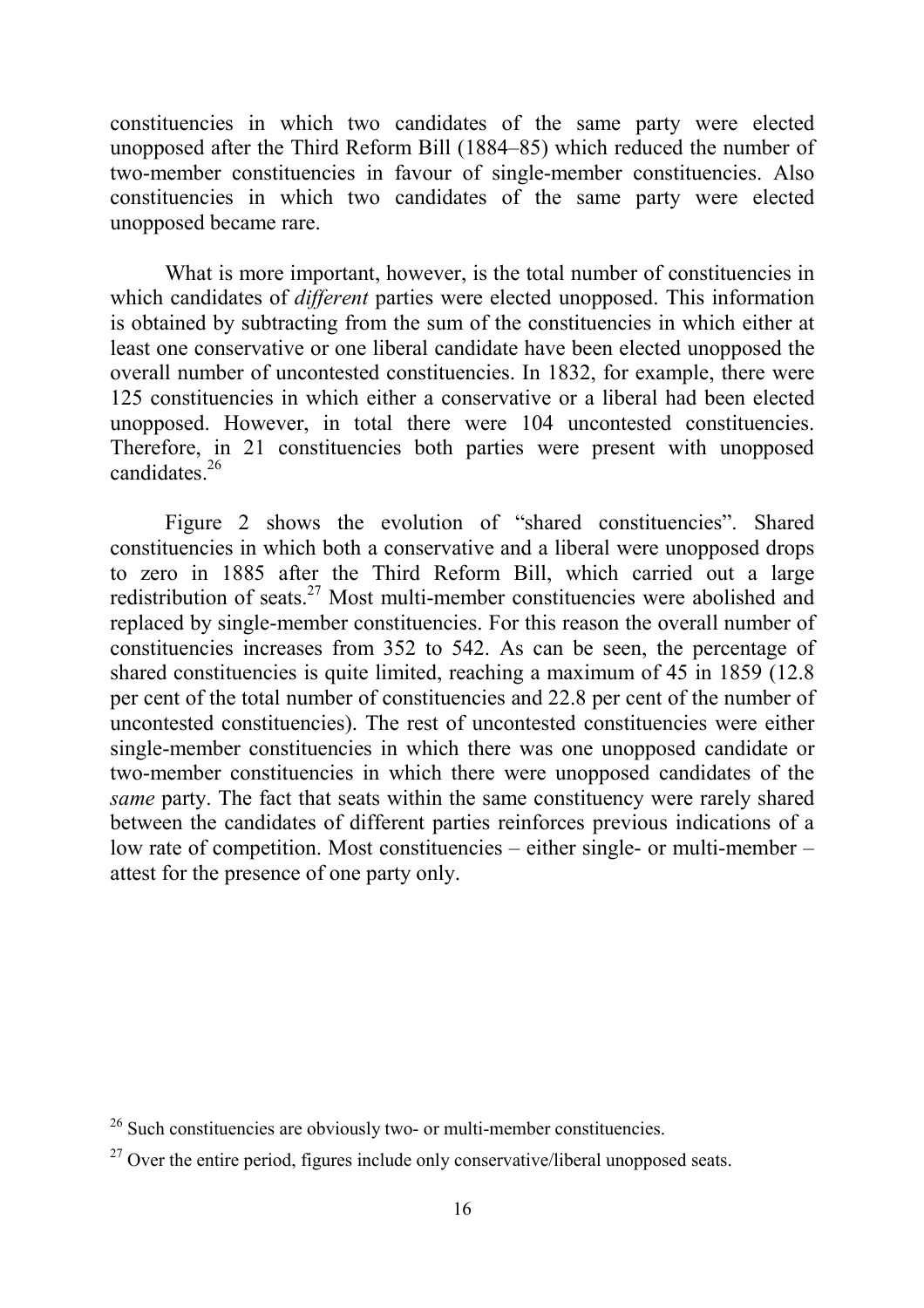

**Figure 1. Percentage of uncontested constituencies in the United Kingdom and Denmark**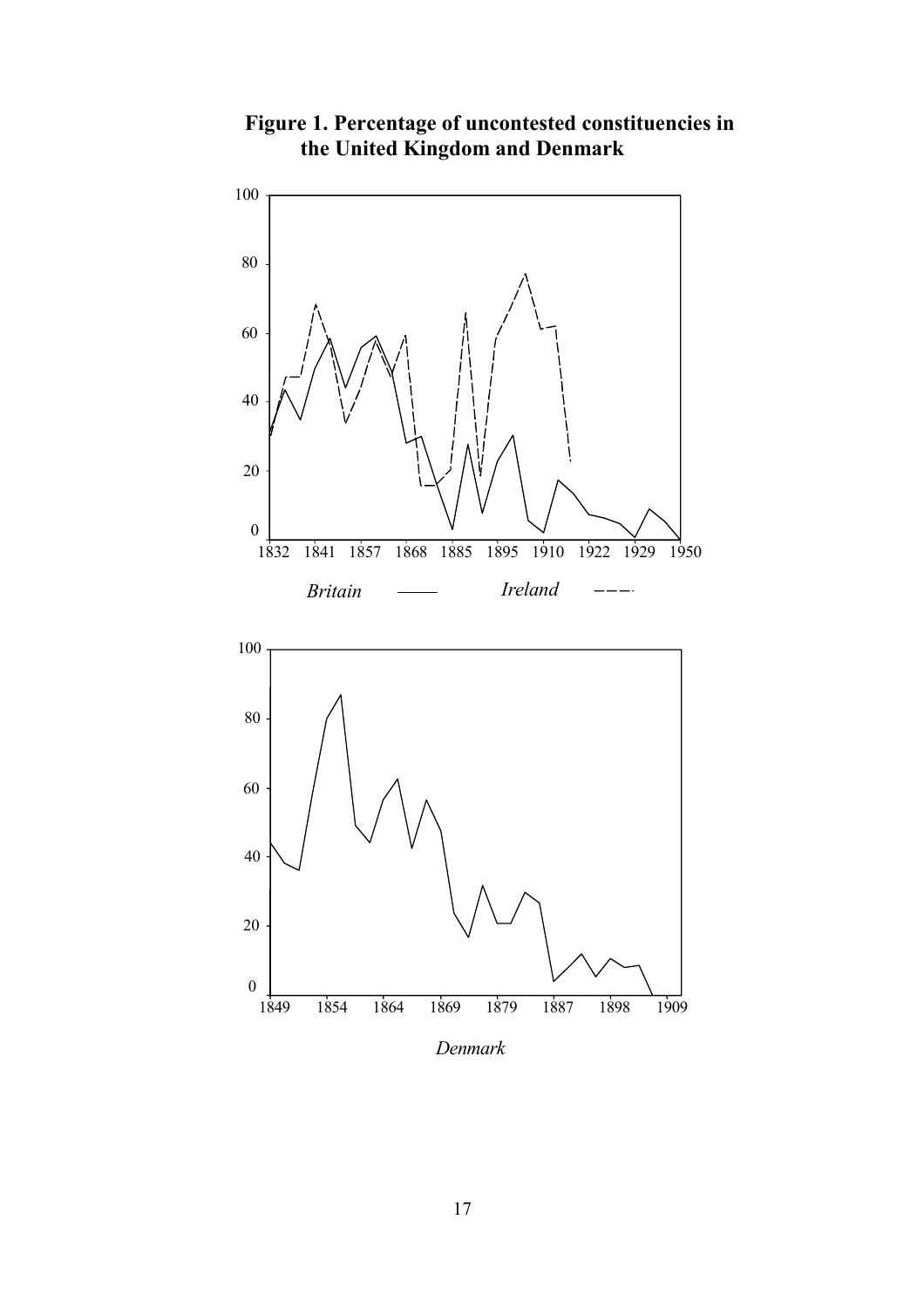| Conservatives    |                                      |                |                  |                                     |                                                            | Liberals |          |          |                           |                      | Total                                   |  |
|------------------|--------------------------------------|----------------|------------------|-------------------------------------|------------------------------------------------------------|----------|----------|----------|---------------------------|----------------------|-----------------------------------------|--|
| Election<br>year | 1st<br>candidate candidate candidate | 2nd            | 3rd              | Total<br>Conser-<br>vative<br>seats | 1 <sub>st</sub><br>candidate candidate candidate candidate | 2nd      | 3rd      | 4th      | Total<br>Liberal<br>seats | Unoppo-<br>sed seats | Uncon-<br>tested<br>consti-<br>tuencies |  |
| 1832             | 44                                   | 6              | $\theta$         | 50                                  | 81                                                         | 24       | $\theta$ | $\theta$ | 105                       | 155                  | 104                                     |  |
| 1835             | 80                                   | 20             | $\overline{0}$   | 100                                 | 100                                                        | 26       | $\theta$ | $\theta$ | 126                       | 226                  | 146                                     |  |
| 1837             | 76                                   | 26             | 0                | 102                                 | 68                                                         | 13       | $\theta$ | $\theta$ | 81                        | 183                  | 116                                     |  |
| 1841             | 123                                  | 56             | 4                | 183                                 | 70                                                         | 13       |          |          | 83                        | 266                  | 166                                     |  |
| 1847             | 123                                  | 54             | $\overline{2}$   | 179                                 | 105                                                        | 21       |          | 0        | 126                       | 305                  | 196                                     |  |
| 1852             | 99                                   | 42             | 2                | 143                                 | 65                                                         | 13       | $\theta$ | 0        | 78                        | 221                  | 147                                     |  |
| 1857             | 98                                   | 36             | $\theta$         | 134                                 | 116                                                        | 33       | $\Omega$ | $\Omega$ | 149                       | 283                  | 186                                     |  |
| 1859             | 115                                  | 41             | 0                | 156                                 | 127                                                        | 30       |          |          | 159                       | 315                  | 197                                     |  |
| 1865             | 82                                   | 32             | 2                | 116                                 | 110                                                        | 22       |          | $\theta$ | 132                       | 248                  | 164                                     |  |
| 1868             | 43                                   | 22             | $\overline{0}$   | 65                                  | 69                                                         | 11       |          |          | 80                        | 145                  | 100                                     |  |
| 1874             | 72                                   | 44             | $\overline{0}$   | 116                                 | 47                                                         | 3        |          | $\theta$ | 51                        | 167                  | 106                                     |  |
| 1880             | 29                                   | 23             | 0                | 52                                  | $36*$                                                      | 3        |          | 0        | $\overline{3}$            | 55                   | 56                                      |  |
| 1885             | $\overline{4}$                       | $\overline{2}$ | 0                | 6                                   | 12                                                         |          | $\theta$ | $\Omega$ | 13                        | 19                   | 17                                      |  |
| 1886             | 83                                   | 4              | 0                | 87                                  | 37                                                         |          |          | $\theta$ | 38                        | 125                  | 150                                     |  |
| 1892             | 22                                   | $\overline{2}$ | 0                | 24                                  | 10                                                         |          |          |          | 11                        | 35                   | 42                                      |  |
| 1895             | 98                                   | $\overline{3}$ | $\boldsymbol{0}$ | 101                                 | 9                                                          | $\theta$ |          |          | 9                         | 110                  | 124                                     |  |
| 1900             | 121                                  |                | 0                | 125                                 | 22                                                         | $\theta$ | $\theta$ | $\theta$ | 22                        | 147                  | 165                                     |  |
| 1906             | 3                                    | 0              | 0                | 3                                   | 23                                                         | $\theta$ | $\Omega$ | $\Omega$ | 23                        | 26                   | 31                                      |  |
| 1910             |                                      |                | 0                | 6                                   | $\overline{0}$                                             |          |          | 0        | $\boldsymbol{0}$          | 6                    | 10                                      |  |
| 1910             | 51                                   | $\overline{2}$ |                  | 53                                  | 31                                                         | 0        | $\theta$ |          | 31                        | 84                   | 95                                      |  |

**Table 2. Uncontested constituencies and unopposed seats in the United Kingdom: 1832–1910**

Notes: Irish constituencies (1832–1918) not included. In 1910 two elections (January and December); (\*) Among which one Liberal/Labour candidate. These were nominees of Liberal associations but "campaigned mainly on trade union and labour issues" (Craig 1977: xv).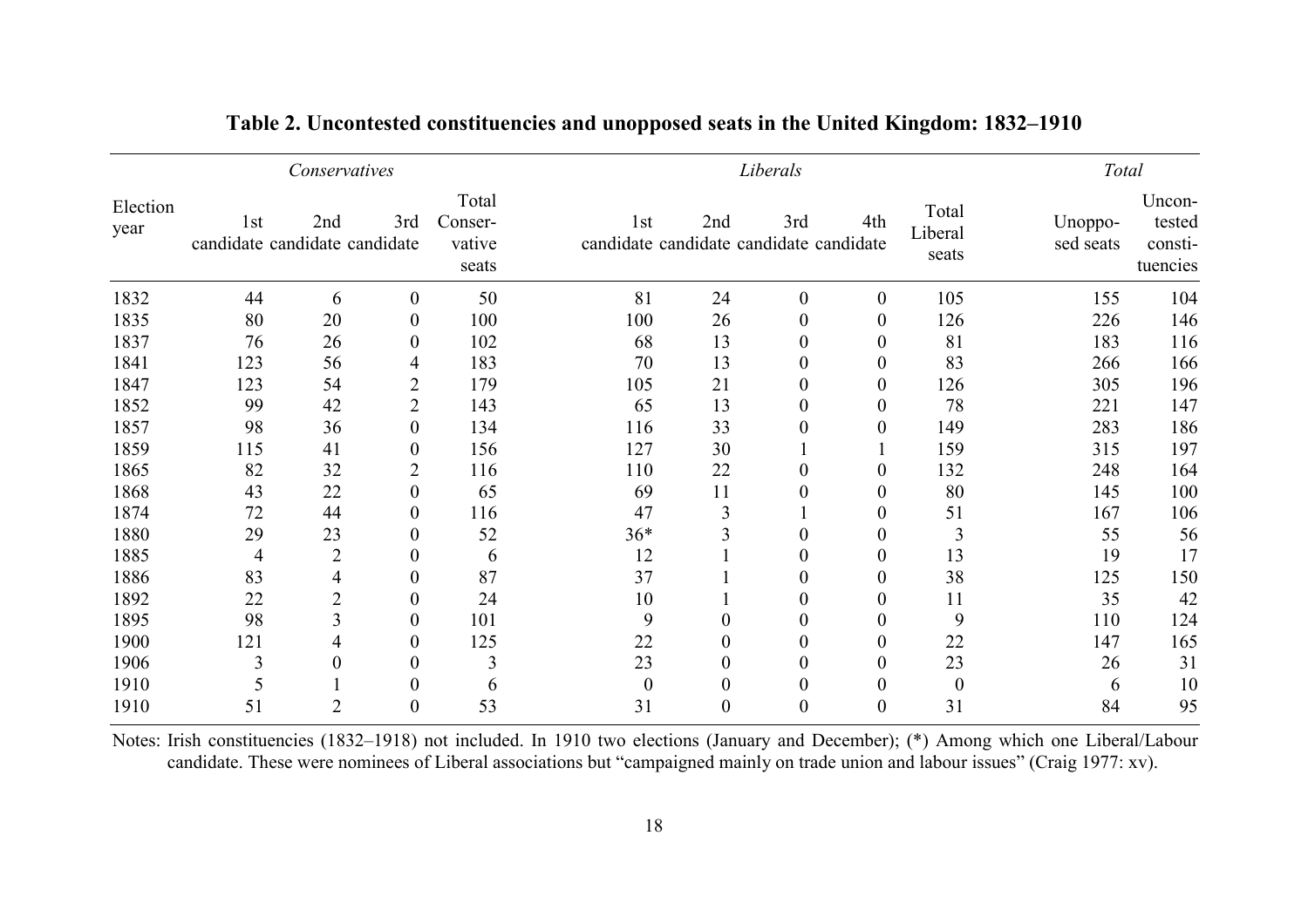#### **Two-Ballot Systems**

Among the countries under scrutiny using a two-ballot formula, the number of uncontested constituencies at first ballots is very low.28 To assess the emergence of national competitive patterns in two-ballot formulas, therefore, the number of constituencies in which a second ballot was necessary for electing a representative is a better indicator: the more constituencies in which a second ballot was required, the higher competition. For comparative purposes (through both space and time), we use the percentage of constituencies in which a second ballot was carried out on the total number of constituencies.

Among our cases, two-ballot formulas were used mostly in singlemember constituencies.<sup>29</sup> As it appears in Figure 3, the longest trend is that of Belgium for which both partial and general elections have been considered. The two types of elections display a parallel trend: elections held alternatively in 19 and 22 *arrondissements* and general renewals of the *Chambre des représentants* are characterised by a low number of second ballots until the early 1880s. Then, this number increases suddenly to a high of almost 60 per cent of the constituencies indicating an increase of the competitiveness in the decades preceding the introduction of male universal suffrage in 1893 and PR before the 1898 election.

The same trend characterises the *Reich* period of two-ballot elections in single-member constituencies from 1871 until 1912, the last election before the Weimar constitution: the number of constituencies in which no candidate reached the absolute majority in the first ballot increases from zero in 1871 and 1874 to almost 50 per cent during the 1880s and 1890s. As for Belgium, therefore, the increase was sudden and rapid. For The Netherlands and Norway the period of time is shorter. After the abolition of "double constituencies" in The Netherlands in 1888, elections were held in single-member *kiesdistricten*. During the period until World War I the percentage of second ballots is similar to those of Belgium and Germany during the same period.

<sup>&</sup>lt;sup>28</sup> The number of uncontested constituencies in Belgium was one in 1848 and one in 1894 (both at the first ballot). In The Netherlands, the number of uncontested constituencies was also low: from a minimum of five in 1913 to a maximum of 11 in 1901/09.

<sup>29</sup> In Belgium elections were held in 41 *arrondissements* during 1847–98 then grouped in 30 constituencies in 1900. In Germany the 382 *Wahlkreise* of 1871 were raised to 397 in 1874 with the annexation of Alsace-Lorraine. In The Netherlands the number of *kiesdistricten* was 100 over the entire 1888–1917 period. During 1906–18 elections in Norway were held in 123–26 *landdistrikter an*d *kjøstæder* (rural and urban districts). Especially for Germany and The Netherlands, constituencies for which information is missing have been excluded.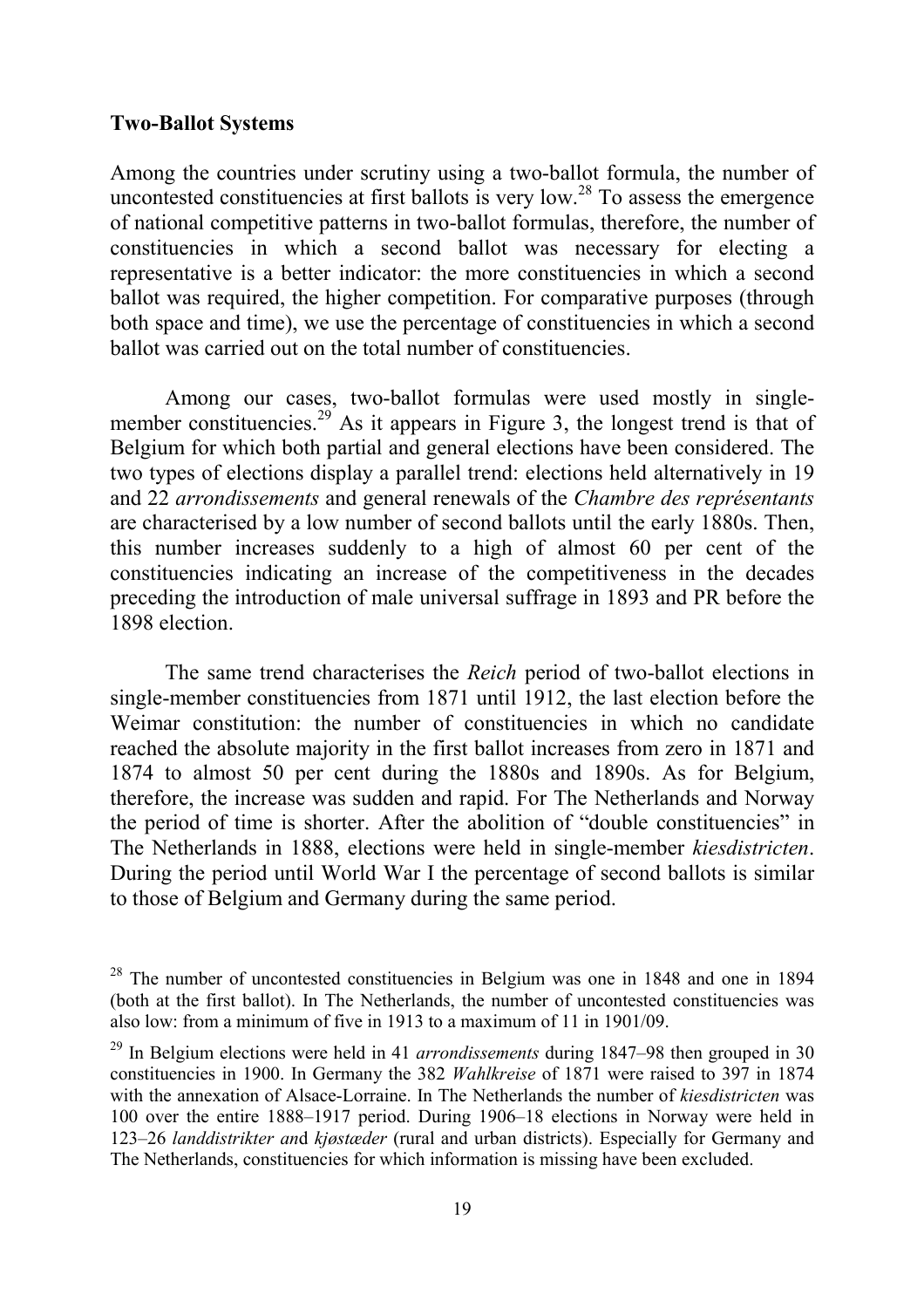**Figure 3. Percentage of constituencies in which a second ballot was held in Belgium, Germany, The Netherlands, and Norway: 1847–1918**



In the case of The Netherlands, it is interesting to consider the number of constituencies in which second ballots, rather than first ballots, were uncontested. These are cases in which one of the two run-off candidates withdraws, which occurred often during the whole of the 1888–1917 period: from a minimum of 50 out of 100 constituencies in 1897, to a maximum of 63 in 1909. Although, therefore, in many constituencies no candidate could be declared elected on the basis of the first ballot, in most of them the difference in terms of votes between the two run-off candidates was high enough to lead one of the two candidates to withdraw.

From 1815 until 1903 Norway voted with an indirect system: *valgmandsvalgene* (election of great electors) and *storthingsvalgene* (election of representatives by great electors). Elections became direct in 1906 (two-ballot formula). Already since the 1880s, however, did the two main parties cover almost 100 per cent of the constituencies (at least at the level of *valgmandsvalgene*). This competitive pattern appears therefore also in the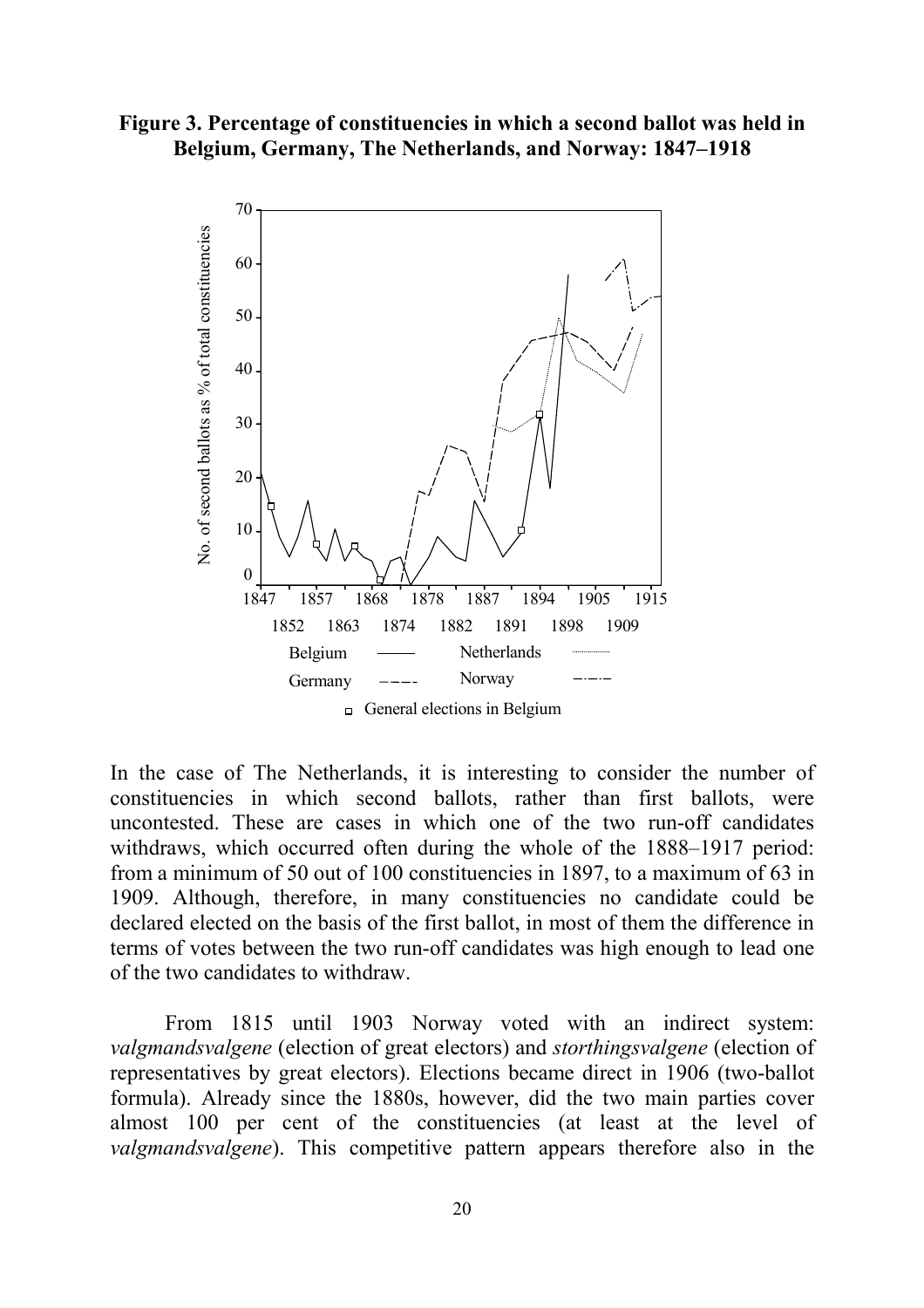number of second ballots needed for electing representatives in the 123–26 *valgkredsen* between 1906 and 1918, the last election before the introduction of PR. As it appears in Figure 3, the number of second ballots as a percentage of the total number of constituencies is between 50 and 60 per cent, a little higher than the percentages of Germany and The Netherlands.

## **Unknown Party Affiliations**

For Iceland (1874–1914) information concerning the party affiliation of candidates is missing.<sup>30</sup> For Iceland, the only available information is the number of votes obtained by the elected candidate(s) in each of the singlemember and two-member constituencies (the ballot is not indicated in the sources). These data can be interpreted in terms of "uncontestedness" of the constituency. It can be considered that the higher the percentage of votes of the elected candidate(s) in each constituency, the weaker other candidates. By contrast, lower percentages would attest for a more evenly matched strength of candidates across constituencies and, therefore, for more competition.<sup>31</sup>

Percentages presented in Figure 4 are averages of elected candidates at one election. The figure shows that from 1874 to 1914 the Icelandic candidates are elected on average with a decreasing share of votes: from around 80 per cent to around 50 per cent. The system passes therefore from a situation of absence of competition to more "marginal" and competitive patterns, although if we also consider second candidates in two-member constituencies it appears that this decrease would be less accentuated. Trends for Sweden, which have not been reproduced here, display on the contrary, an increase in the "safety" of the seats, for both constituencies in which elections were direct and constituencies in which elections were indirect.

<sup>30</sup> In Iceland elections were held in a number of *kjördæmi* varying between 19 and 25. Uncontested constituencies have been rare: one in 1908, six in 1914, two in 1916 (October), nine in 1919, three in 1923, and one in 1933.

<sup>&</sup>lt;sup>31</sup> This anticipates the analysis of competition in terms of marginality. A similar analysis, not presented here, has been carried out for Sweden where, from 1866 until 1908 elections were held by plurality in single-member constituencies (some of which still using an indirect system).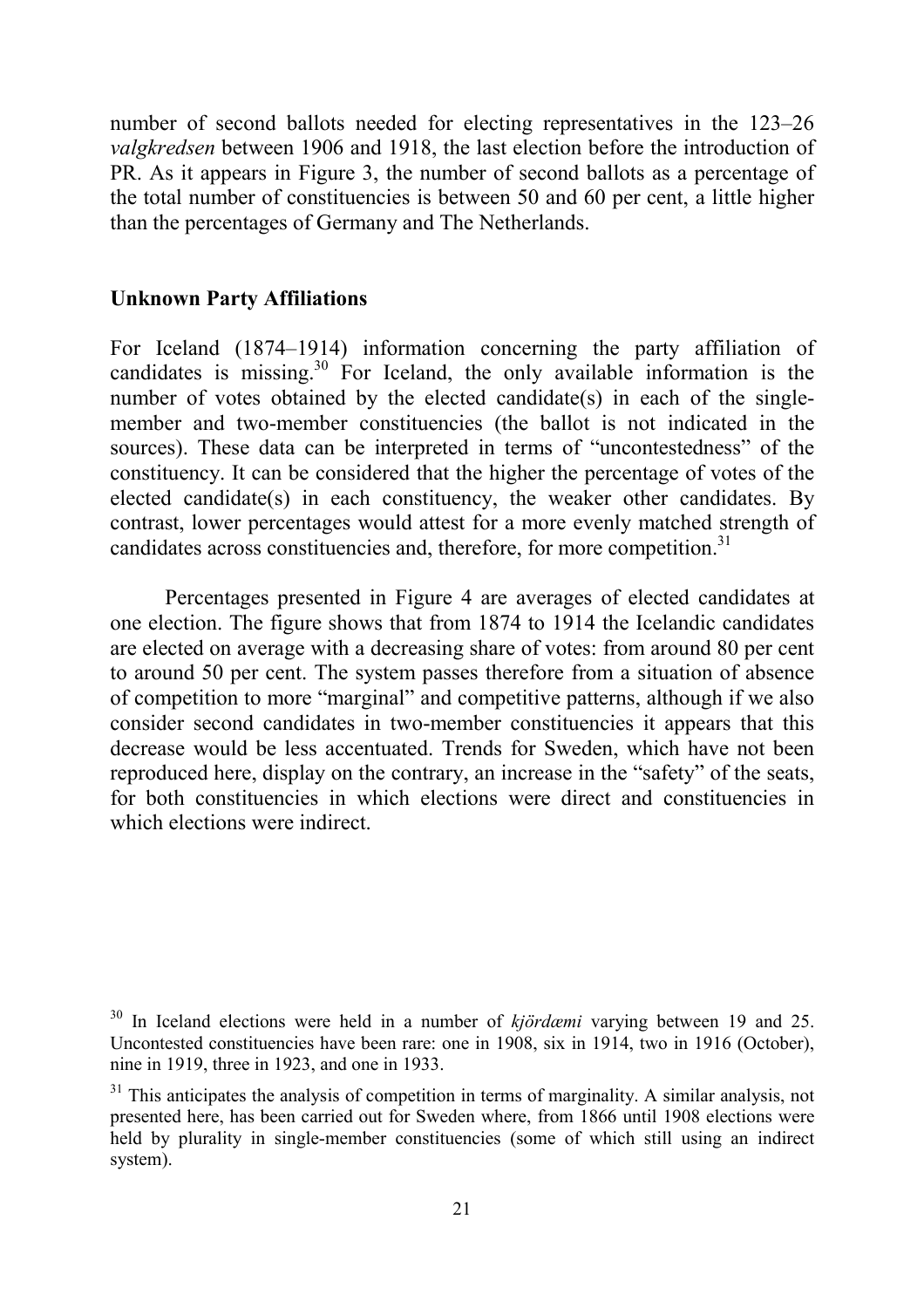**Figure 4. Percentage of votes for the (two) elected candidate(s) in Iceland: 1874–1914**



## **THE DEVELOPMENT OF FREE ELECTIONS**

After having considered evidence about the increasing competitiveness of elections, we address now some of the most important factors which are usually put forward for understanding the growth of party competition. First, this section broadly discusses the timing of contestability in the different countries, that is, when it became possible to contest elections. Second, the next section considers the impact of two elements of the lowering of entry barriers on electoral competition: the extension of suffrage and PR.

Competition is inherently linked to democratic life and parliamentary traditions. Party competition, therefore, was born together with parliamentarism and free elections. However, not only the timing of the introduction and development of free elections was very different from country to country, but also the strength and the duration of previous parliamentary traditions varied a great deal among European states: while in some cases the development of democratic life was smooth and progressive, the introduction of constitutional government in other cases was a sudden and abrupt change from previous absolutism.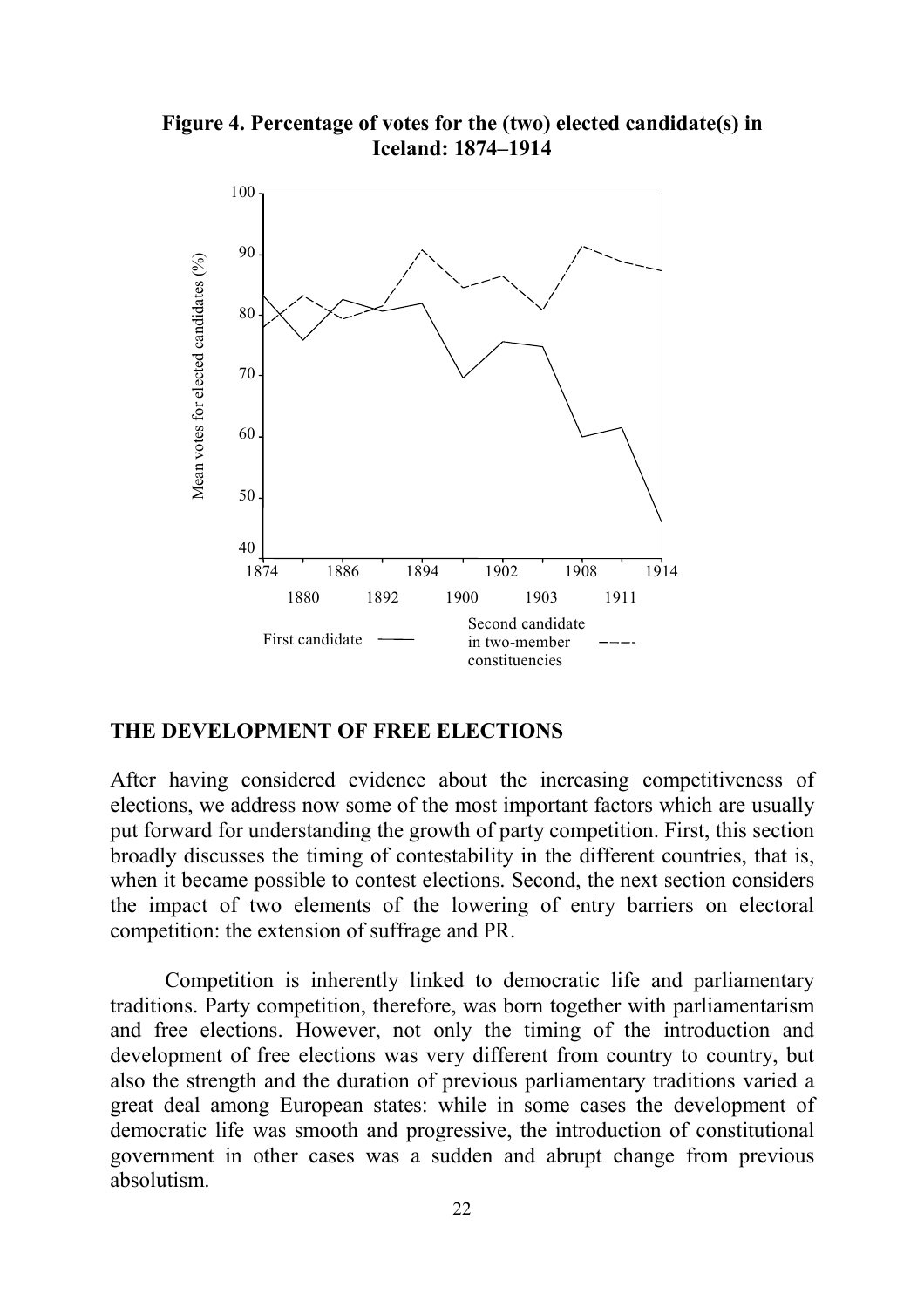Britain and Switzerland are both characterised by a long-term and smooth trajectory. The Representation of the People Act adopted in 1832 (which included, although with different franchise provisions, also Ireland) did not constitute a violent break from representative traditions that were not discontinued – as in most continental countries – during the absolutist period. Similarly, in Switzerland the formation of the federal state in 1848 could rely upon old democratic practices. On the contrary in Denmark the transition from absolutism was sudden in 1848–49.

In other cases democratic progress was accomplished simultaneously with movements of national independence and/or unification. The Belgian revolution of 1830, when independence from the United Kingdom of The Netherlands (which also included the Duchy of Luxembourg) was achieved, introduced elections by a two-ballot majority system based on a restricted franchise. In Germany national unification in 1870 definitely introduced male universal suffrage (already introduced in 1848 but discontinued in most German states) and a two-ballot electoral system.32 In Iceland in 1874 the *Alþingi* was introduced while still under Danish rule.

Furthermore, in many states, after the absolutist period, estate parliaments were introduced as a first step in the direction of general parliamentary representation. Among our cases, this occurred in The Netherlands, elections to the *Tweede Kamer* from 1815 until 1849 were mediated by Provincial Councils in turn based on estate representation. In Belgium itself, therefore, this was the case before independence in 1830. Also in Germany during the reactionary period that followed the 1848 revolution in most states parliaments were reorganised as curial systems, with the exception of Bavaria, Baden, and Prussia (where the three-class electoral system was introduced). In Iceland, finally, in 1831–34 Denmark introduced a provincial assembly based on estate representation.

In most of the countries considered here the introduction of (male) universal suffrage was progressive. Franchise was extended progressively in Belgium (universal suffrage in 1894),<sup>33</sup> Norway (1900), Iceland (1916), Denmark, The Netherlands , United Kingdom, and Ireland (1918). In Switzerland and in Germany, on the contrary, the extension of the franchise to

 $32$  In Germany representation continue to be organised by estates in most states of the German Union until 1848 when the *Vorparlament* adopted the *Reichsverfassung* introducing general representation for the *Nationalversammlung*. This occurred in most state parliaments.

<sup>&</sup>lt;sup>33</sup> In Belgium a plural voting system was introduced together with universal male suffrage. One additional vote was given to those in the higher tax brackets, heads of households, and capitalists; two additional votes were given to teachers and persons with higher education.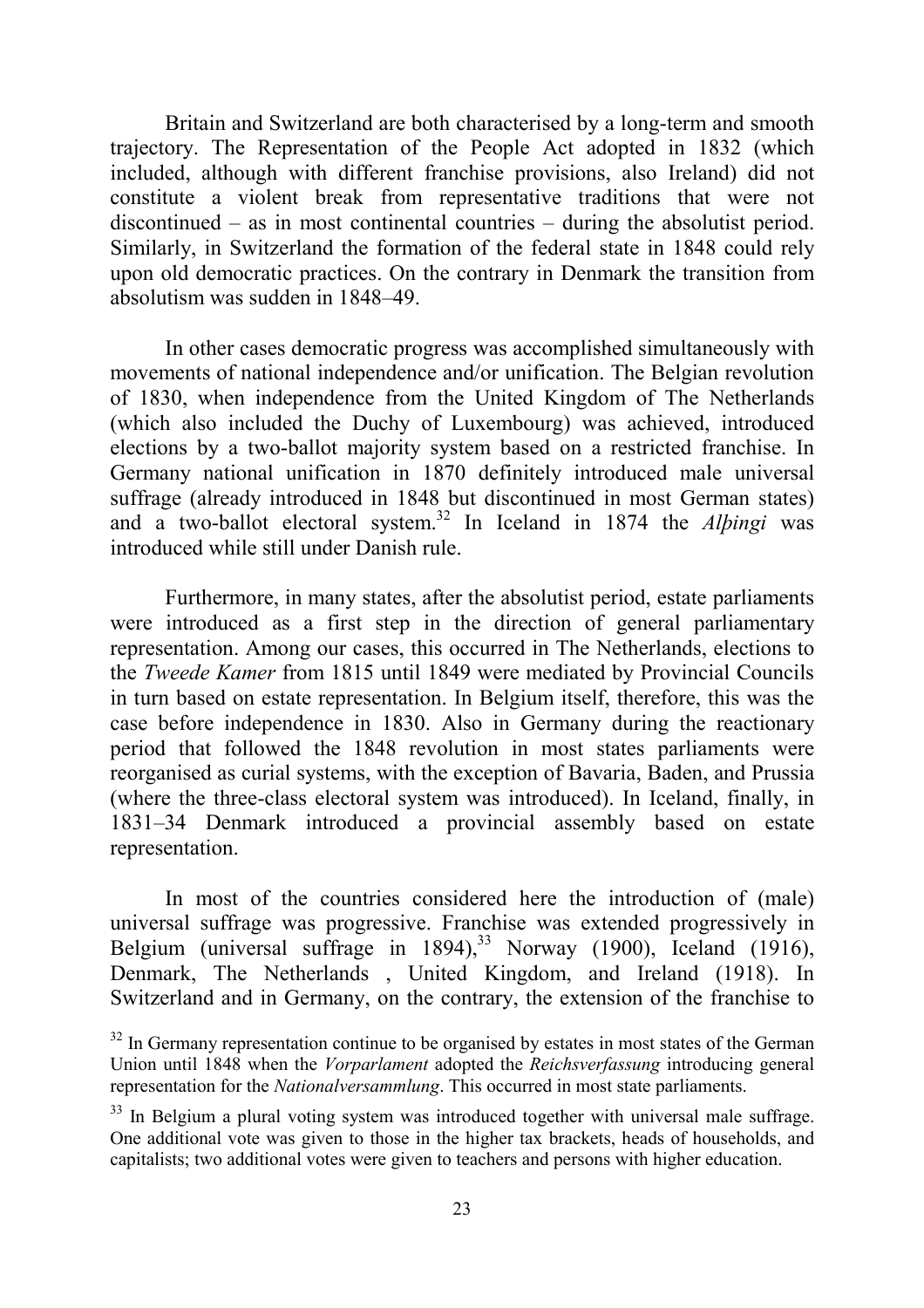all males occurred earlier and abruptly in 1848. However, whereas in Switzerland there were no reversals, the history of Germany has been more agitated with the definite extension in  $1870$  in correspondence to unification.<sup>34</sup>

Independently from the richness in diversity of national trajectories towards free elections and mass suffrage, however, on the basis of the evidence shown above it appears that more competitive electoral configurations have developed everywhere. Figures shown in the graphs for all nine countries do therefore not support the hypothesis on a close link between the type and duration of the traditions of representation, processes of enfranchisement, and the birth of electoral competition. The different indicators used to measure the degree of contestedness of constituencies, all display a similar tendency towards increasing competition independently of the pattern and pace enfranchisement. After the fundamental changes of the rules of the game, in all countries competition among candidates and parties has started off.

## **THE LOWERING OF ENTRY BARRIERS**

## **The Entry of New Parties**

The extension of suffrage is relevant for the birth and development of electoral competition above all insofar as it determines the entry of new political actors that changed the configuration of European party systems towards the end of the nineteenth century.

The opposition between conservatives and liberals was typical of politics in the age of the restricted electorates. If one looks broadly at the European party systems of the nineteenth century, the pattern appears to be almost invariably that of conservatives vs. liberals, although in several countries, conservatives were Catholic parties (as in Belgium and Switzerland, and later also in Germany) opposed to centralising secularised or  $-$  in the religiously mixed countries – Protestant parties. New parties appeared with the joint impact of two macro-processes. First, the enlargement of suffrage extended the right to vote to unprecedented numbers. Second, the Industrial Revolution mobilised large strata

 $34$  Competition was also affected by the prolonged use in some countries of indirect elections, either indirect elections as such (elections in two or more steps with the use of great electors) or elections by the members of provincial councils). In Belgium elections remained indirect until 1847 in Denmark until 1849, in Germany in several states until national unification, in Iceland until 1874, in The Netherlands until 1848, in Norway until 1906, and in Switzerland elections in the cantons were indirect until the creation of the federal state in 1848. In the United Kingdom (and in Ireland) elections have never been indirect. The progressive lowering of the voting age has not been considered here.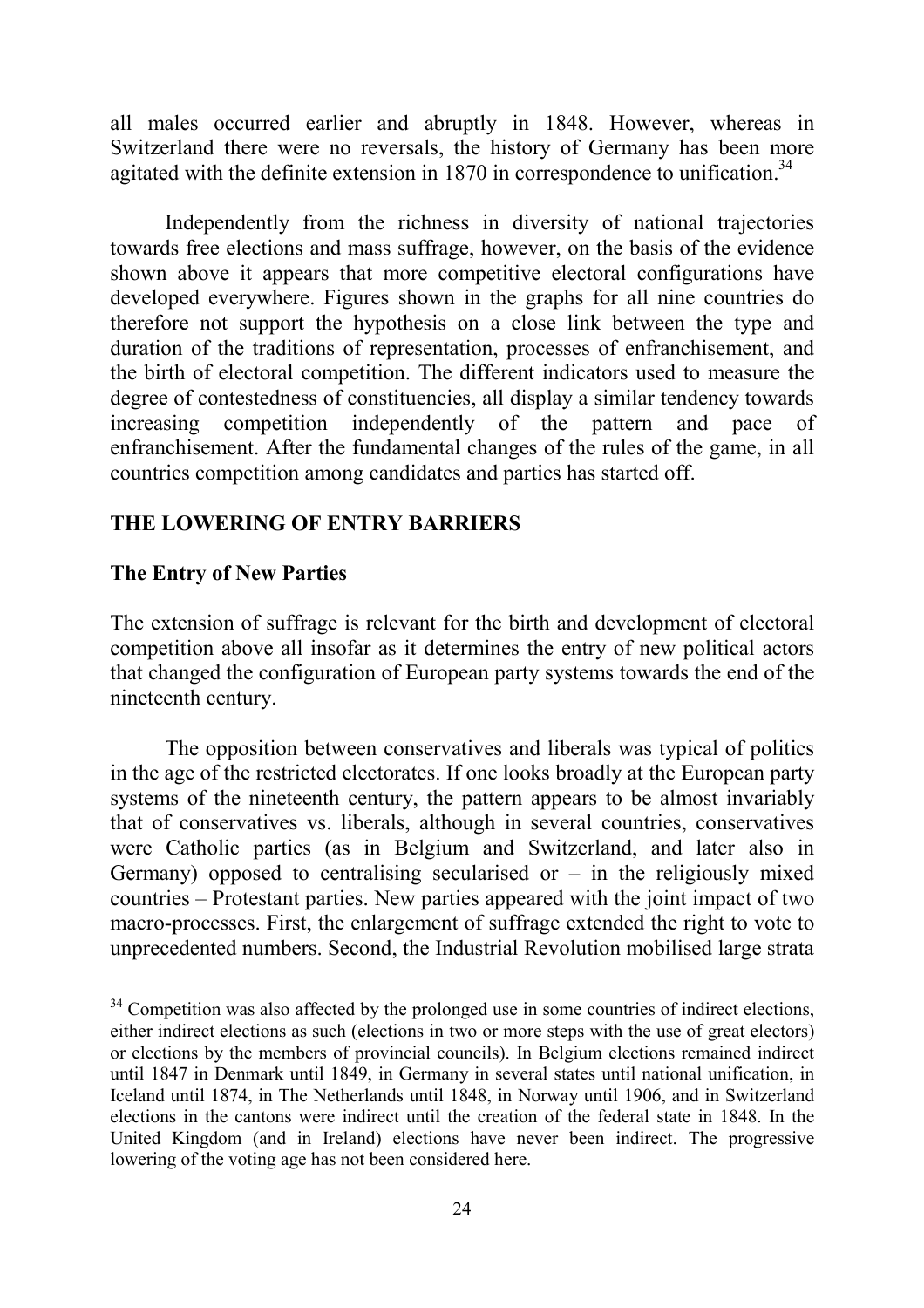of the working class and of peasants. As a consequence, the end of the century witnessed the raise of mass working-class parties (and large agrarian parties in the Nordic countries and in the Protestant Germanic regions).

This section attempts at evaluating the weight of the appearance of such new parties – spreading into and contesting an increasing number of constituencies hitherto controlled by conservatives and liberals – on the overall decline in the number of unopposed seats. The alternative hypothesis would be that this decrease resulted from the spread of conservatives and liberals themselves challenging the strongholds of the opposing party. The information on party affiliation permits therefore to establish the extent to which competition raises from the "mutual challenge" of the main existing parties by expanding into adversary territories, or whether it raises from the appearance of new political forces after the lowering of entry barriers.

The entry of new parties in the electoral arena can be best shown with four cases for which the time series of electoral results by parties is longer will be employed: Belgium, Denmark, Switzerland, and Britain in the nineteenth and beginning of the twentieth century.<sup>35</sup> In all four cases – with some variations – three main party families of the early party systems are considered: two old established families (conservatives or Catholics on the one hand and liberals on the other) and one "new" family (the social democrats).

In Belgium the parties considered are the *Union catholique belge*, the *Parti libéral*, and *Parti ouvrier belge*. In Denmark *Højre* and *Venstre* have been considered as conservative and liberal. The *Socialdemokrater* represent the new entrant.36 In Switzerland the Radicals (*Freisinnig-Demokratische Partei*) have been considered instead of the liberal wing (*Liberal-Demokratische Partei*), together with the *Katholische Konservative* and the *Sozialdemokratische Partei der Schweiz*. Finally, in Britain the Conservative Party, Liberal Party, and Labour Party have been considered. In all these countries majoritarian formulas (two/three-ballot formula in Belgium and Switzerland, plurality in Denmark and Britain) made the existence of other parties difficult and sporadic.

<sup>&</sup>lt;sup>35</sup> Similar figures, not reproduced here, can be obtained for Germany and The Netherlands since the 1870s–80s.

<sup>&</sup>lt;sup>36</sup> Agrarian too appear as 'new' parties with enfranchisement and the Industrial Revolution, However, Denmark, among the Scandinavian countries, is the only case in which a large agrarian party did not develop (agrarian candidates contested elections only during 1898– 1903 and, later, the *Bondepartiet* from 1935 to 1939). For this reason, only social democrats are considered.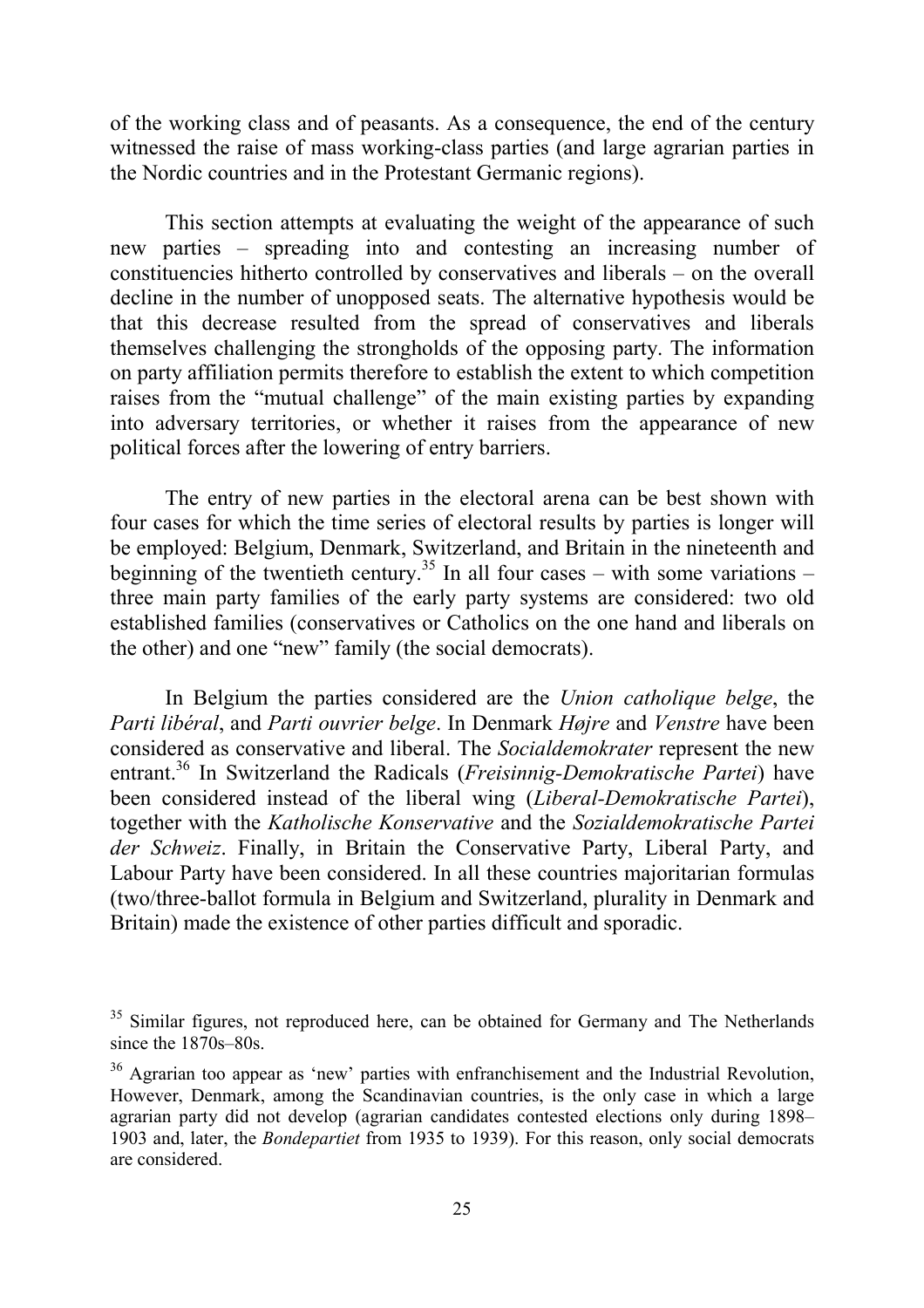Figure 5 is very eloquent in showing the appearance and territorial spread of new parties in Europe.<sup>37</sup> In the four cases considered we find conservatives and liberals covering most of the constituencies since the beginning of the period considered, that is, since the major transitions towards democratic elections. These were the parties which first were able to mobilise restricted electorates under the *régime censitaire* and *capacitaire*. Social democratic and labour parties appear under the joint effect of social and geographical mobilisation caused by industrialisation and urbanisation and the extension of franchise. This occurs towards the end of the nineteenth century, and the territorial spread of this party family is both sudden and rapid, as the solid lines show in Figure  $5^{38}$ 

In Belgium Catholics and Liberals are present in more than 80 per cent of the constituencies; since the 1880s, Catholics are present in all constituencies. The share of constituencies in which conservatives and liberals present candidates is approximately the same in Switzerland and in Britain. The period considered for Switzerland starts with the *Sonderbundkrieg* between Protestant nation-builders and Catholic cantons and the foundation of the federal state. The cleavage between Radicals and Catholics was reflected in a clear-cut territorial segmentation of the vote. Up to the present day, for example, the Radical Party is extremely weak in the Catholic strongholds.

British parties were constantly present in 70–90 per cent of the constituencies without significant variations over time. The coverage of territory was very large for both Conservatives and Liberals (the Chartists were present in

 $37$  The measure has been computed as the percentage of constituencies in which a party is present (nominator) on the total number of constituencies (denominator). The computation of this percentage is complicated by missing data for some constituencies. In such cases the territorial coverage by parties is underestimated. To adjust for this, therefore, the number of missing constituencies has been subtracted from the total number of constituencies. Furthermore, a constituency in which a party is unopposed (an uncontested constituency) is considered as a constituency in which the party is present.

<sup>38</sup> Among the four countries considered, it appears that the spread of workers' candidates was faster in the two most industrialised countries, Belgium and Britain, whereas it was more gradual in Denmark and Switzerland (see Figure 5).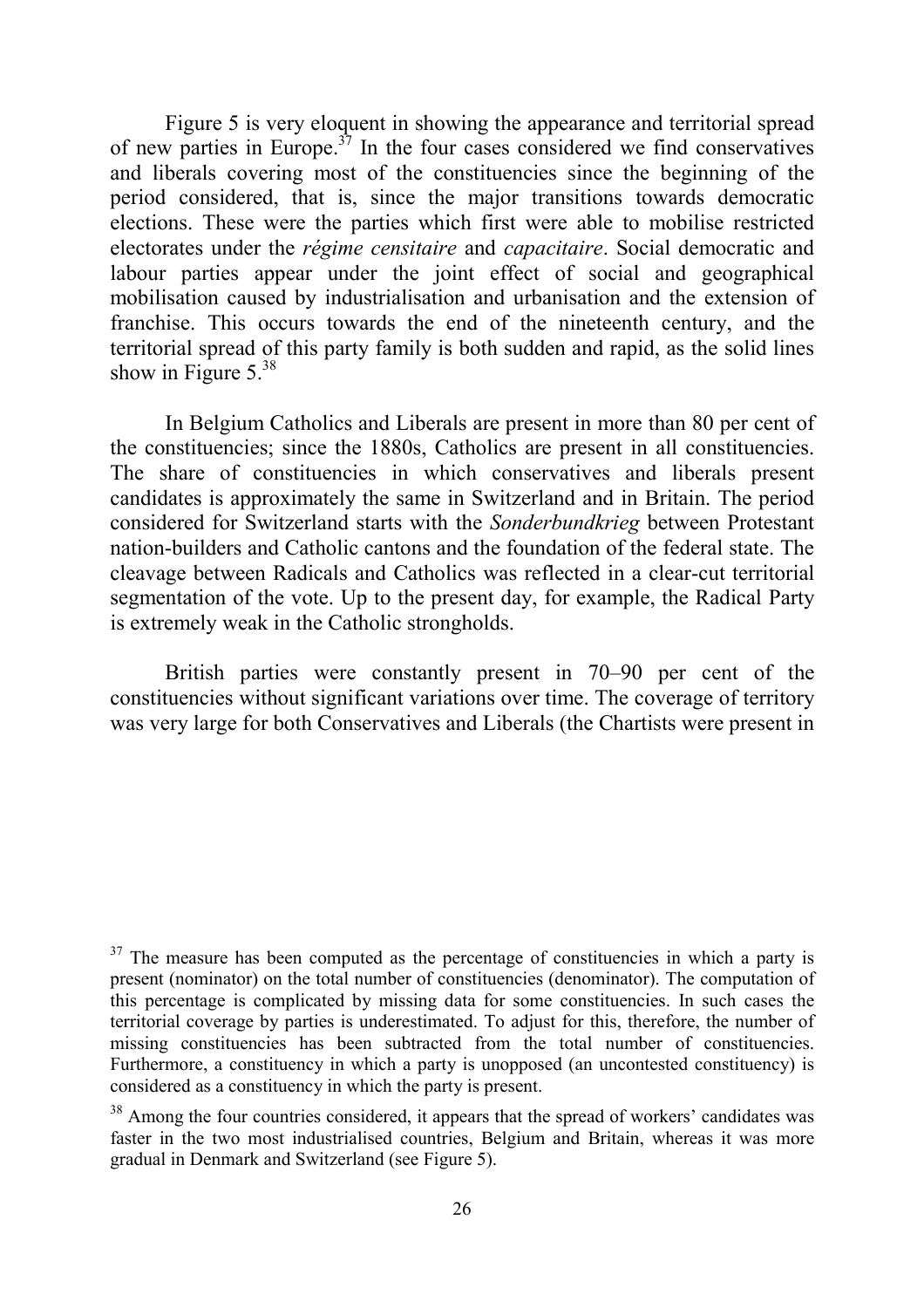

Number of constituencies in which parties are present as a %

Number of constituencies in which parties are present as a %

**Figure 5. Territorial spread of conservatives, liberals, and social democrats in four countries, 1832–1935**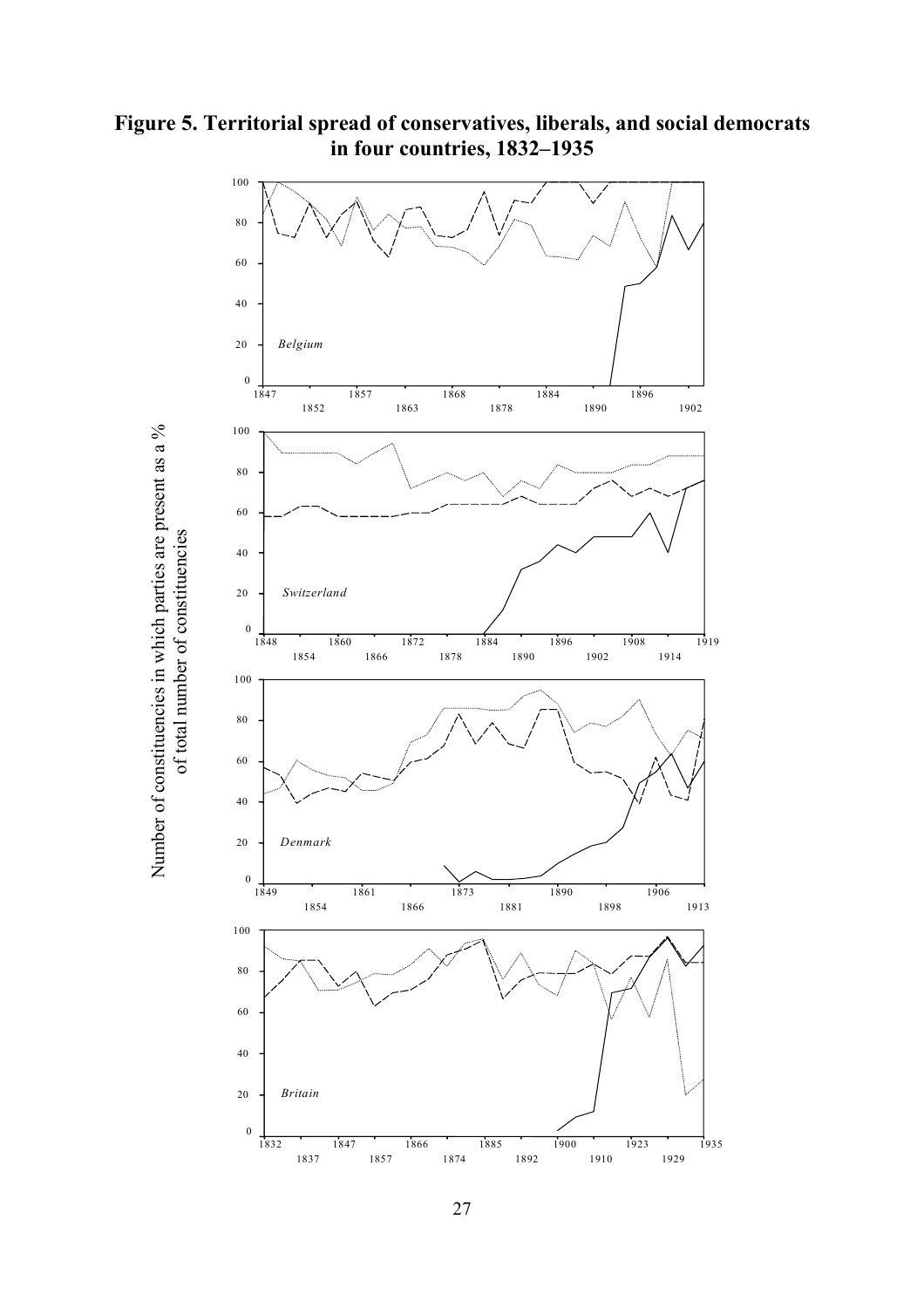a very small number of constituencies). The electoral reforms of 1867–68 and 1884–85 (Franchise Act and Redistribution Act) stimulated the national organisation of political parties (see Urwin 1980 and 1982a on this point). Party support, however, remained dominated by local strains. Historically, liberal support (and later the vote for Labour) corresponded to the distribution of English Nonconformism, whereas Anglican religiosity tended to be associated with conservative support in the regions of the south-east and around London. Liberal support was therefore stronger in the areas on the remove from the centre.39

Whereas in Belgium, Switzerland, and Britain the proportion of territorial coverage by conservatives-Catholics and liberals is stable through time, in Denmark the "Right" and the "Left" increased over the decades the number of constituencies in which they presented candidates. In the early elections after the sudden transition from absolutism to democratic representation, the two parties were present in around half of the *valgkredse*. Both parties expanded in the 1860s–70s reaching around 80 per cent of the constituencies. Each of the two parties increasingly challenged the domination of the other in further constituencies during this period. A retrenchment then again occurred to some extent in the 1890s and 1900s for the *Højre* and later also for the *Venstre*.

The four graphs are also very similar insofar as the spread of social democrats is concerned. In all countries the social democrats spread through national territories in the last decades of the nineteenth century and in the first ones of the twentieth century. This occurs in correspondence with the major enlargements of franchise during that period. Conservatives and liberals mobilised a restricted electorate. Mass parties of the working class, along with agrarian parties in the Nordic countries, people's parties in Catholic countries, etc. (for example, in Denmark the *Radikale Venstre* displays a pattern which is very similar to that of the Social Democrats), were ready – also because of preexisting social organisations (namely, unions) – to mobilise the new workingclass electorates.

What has been the impact of this process on the rate of contestedness? For Denmark and the United Kingdom the partisan affiliations of *unopposed*

 $39$  Until the end of the 1860s this was the case also in Ireland, at the time returning MPs to Westminster. Conservatives and Liberals were each present in around 70 per cent of the constituencies, with the exception of the 1847 election in which Peelete and Repealer candidates increased their share of votes and challenged the two main parties in several constituencies. However, by 1885 conservatives candidates stopped contesting Irish constituencies and Nationalists began to dominate the system and from this moment onwards Liberals too underwent a steep process of retrenchment.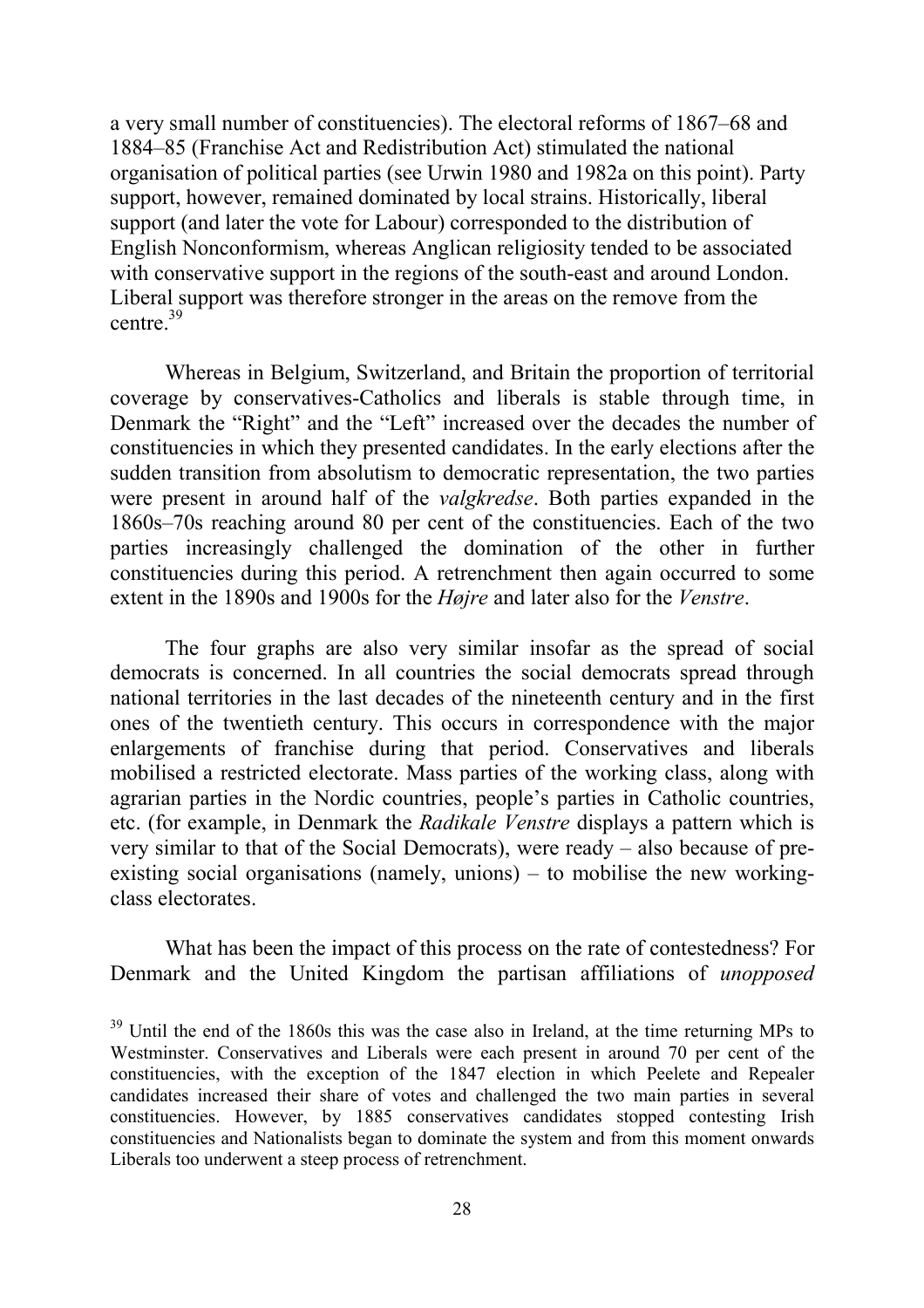candidates is known. This means that the number of seats won in uncontested constituencies by each party is also known, allowing to verify whether the overall decline of the number of uncontested constituencies is caused by the appearance of new parties contesting an increasing number of seats that up to that point were won by either the Conservatives and the Liberals, or whether alternatively this decrease has been determined by the spread of the support of the Conservatives and Liberals – *Højre* or *Venstre* in Denmark – themselves challenging the strongholds of the adversary party.

Figure 6 answers this question for Denmark. Social Democrats contest the first election in 1872 (see Figure 5 above). As it appears from Figure 6, however, by that time the overall number of uncontested constituencies had already drastically dropped. In the Danish case, the entry of the Social Democrats was therefore not the cause of the contestedness of constituencies. Only in an minor way did the entry of this new party affect the overall number of uncontested constituencies. As again can be seen from Figure 5, the spread of the Conservatives (*Højre*) and of the Liberals (*Venstre*) started long before 1872. Percentages of territorial coverage by these two parties increases continuously from 1849 until 1890, after which all three parties cover a similar portion of territory (around 60–70 per cent). The reduction in the number of uncontested constituencies is therefore rather caused by the "mutual challenge" of the Conservatives and Liberals and to the diffusion of these two parties through constituencies<sup>40</sup>

According to Figure 7, the same pattern seems to apply to the British case. Before the appearance of Labour towards the end of the century, parties other than the Conservatives and the Liberals were weak and sporadic (the other main political formations were the Chartists, the Liberal Unionists, and independent candidates). The first Labour candidates did not enter the electoral arena before the end of the century. Their entry is extremely sudden: by 1910, they cover already around 80 per cent of the constituencies. From the 1850s onwards, however, Conservatives and Liberals won a decreasing number of uncontested constituencies. Before 1900 the only antagonist which made these constituencies competitive was the "other" party, either the Conservative or Liberal party.

Unlike Denmark, however, Figure 5 above shows that Conservatives and Liberals were present in almost all constituencies already in 1832 (between 70 and 90 per cent of territorial coverage). The reduction of the number of

<sup>40</sup> Unopposed seats won by *Radikale Venstre* and *Forhandlende Venstre* have not been included in the graph.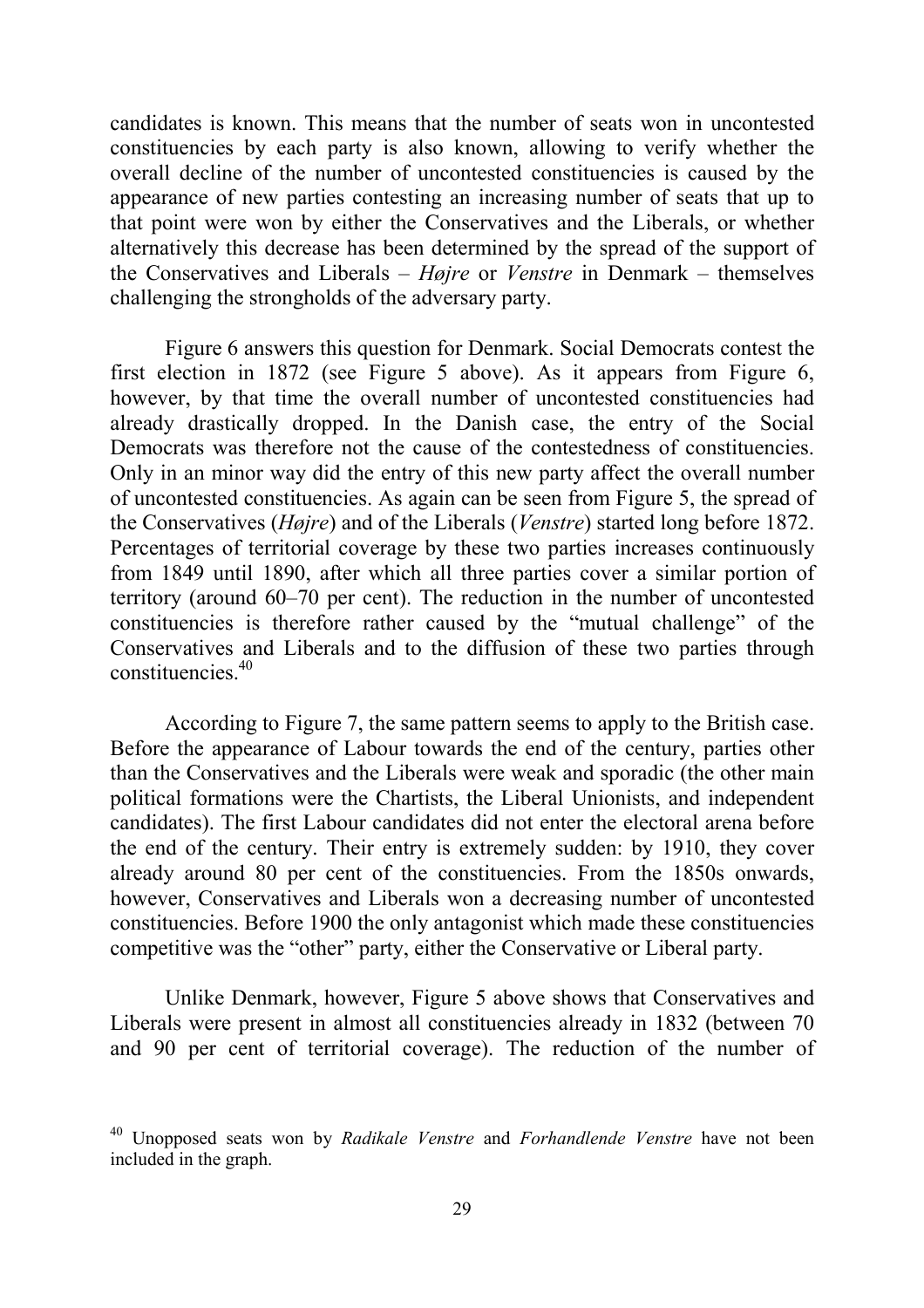**Figure 6. Number of uncontested constituencies for** *Højre***,** *Venstre***, and Social Democrats in Denmark, 1849–1913**



uncontested constituencies for both parties displayed in Figure 7, therefore, is not so much caused by the spread of these parties through constituencies, but rather by the redistribution of seats. A large part of the drop in the number of uncontested constituencies between 1886 and 1885 can be attributed to the around 20 per cent of "shared constituencies" which disappear by 1885 (see Figure 2). In these constituencies both parties were present. If these are split into more single-member constituencies, the single seat becomes automatically competitive.

The Irish case (see Figure 8) is different from both Britain and Denmark. There is no decline of conservative and liberal uncontested constituencies until the 1870s, and only in 1874 and 1880 did the number of uncontested constituencies decline drastically. After 1885 the graph shows the complete change of the party system with the entry of Nationalists as dominant party. A replacement of parties did therefore take place after 1885 with Nationalists winning up to 60–65 per cent of the constituencies unopposed. Furthermore, also the Unionists since 1886 win between five and 10 per cent of the constituencies unopposed. Overall, therefore, almost three quarters of the constituencies were not competitive from 1885 until World War I.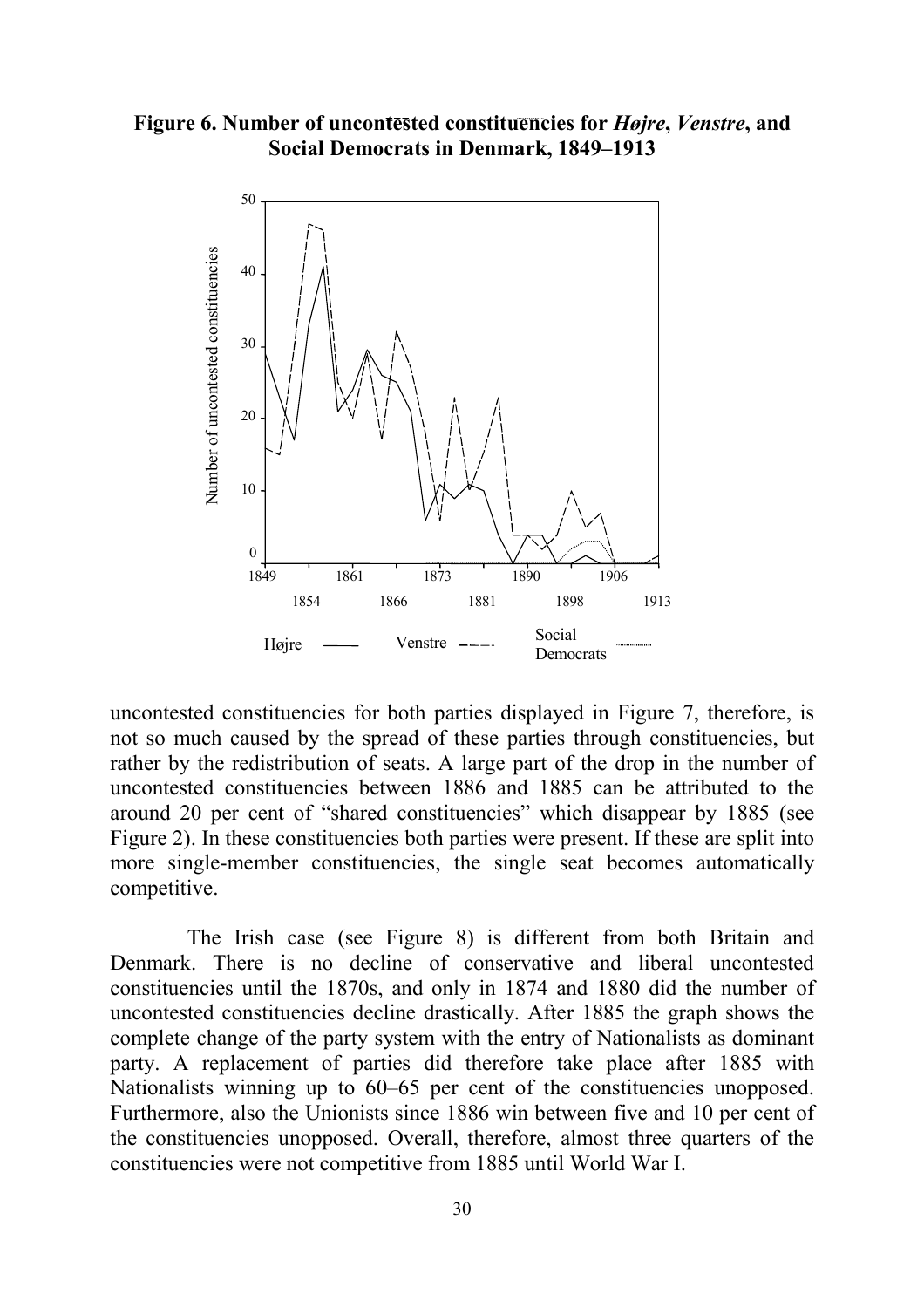**Figure 7. Percentage of uncontested constituencies for Conservatives, Liberals, and Labour in Britain, 1832–1935**



In Belgium, finally, Catholics and Liberals have occupied most constituencies since 1847. However, it is only since 1894, the moment at which universal suffrage is introduced and the Socialists enter the electoral arena, that the number of second ballots really increases (see Figure 3), indicating a growth of the rate of competition. $41$ 

In conclusion, therefore, whereas in Denmark competition seems to have originated from the mutual challenge among conservatives and liberals, and in Britain it is an effect of the redistricting and redistribution of seats, in Belgium the entry of new actors through the extension of suffrage seems to have had a stronger impact. In all cases, however, by the time of the entry of new actors in the political arena, conservatives and liberals had already occupied the political

<sup>&</sup>lt;sup>41</sup> For Switzerland data by party affiliation is available only at the level of 25 cantons rather than constituency level; for this reason, the analysis of uncontested constituencies is not possible. There were between 47 and 52 (depending on the period) single- and multi-member constituencies (*Bezirke*).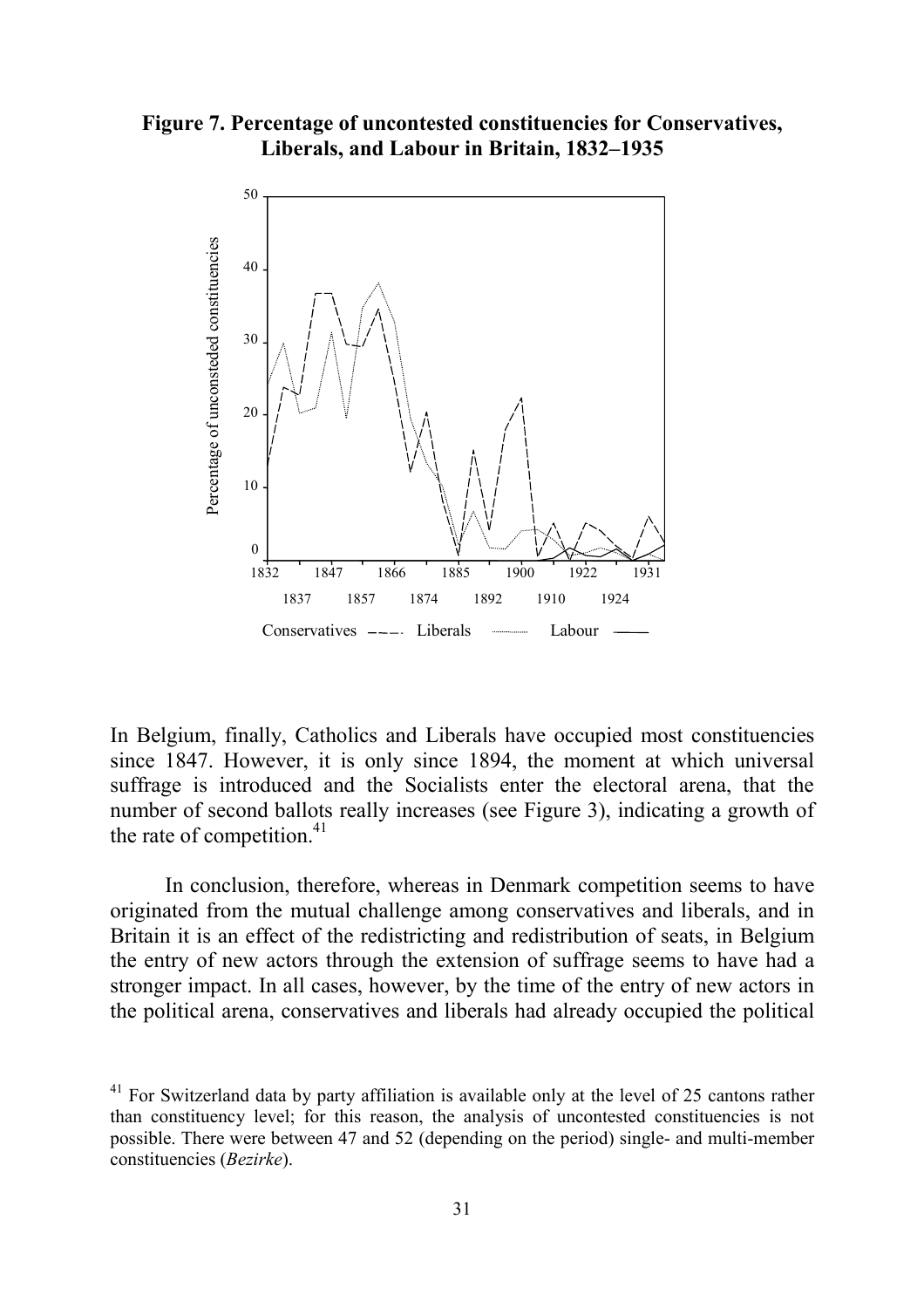## **Figure 8. Percentage of uncontested constituencies for Conservatives, Liberals, Nationalists, and Unionists in Ireland, 1832–1918**



space available and created competition independently from new parties. If the reduction of uncontested constituencies would have been caused by to the entry of new parties, evidence would have shown the reduction of the number of uncontested constituencies and the spread of new parties across territory as parallel processes.

In some cases, as in Britain, the appearance of labour parties even replaced the liberal party. The process of *depassement par la gauche* of the liberals as the "second" party of the system takes place in the 1930s (Figure 5), when the Liberal Party contests only about 30 per cent of the constituencies. In other cases, the social democrats – and the agrarians in the Nordic countries and in Switzerland (and, later, communist parties) – transformed competition from a two- into a three- or more-some competition. This difference is partly due to the electoral formula.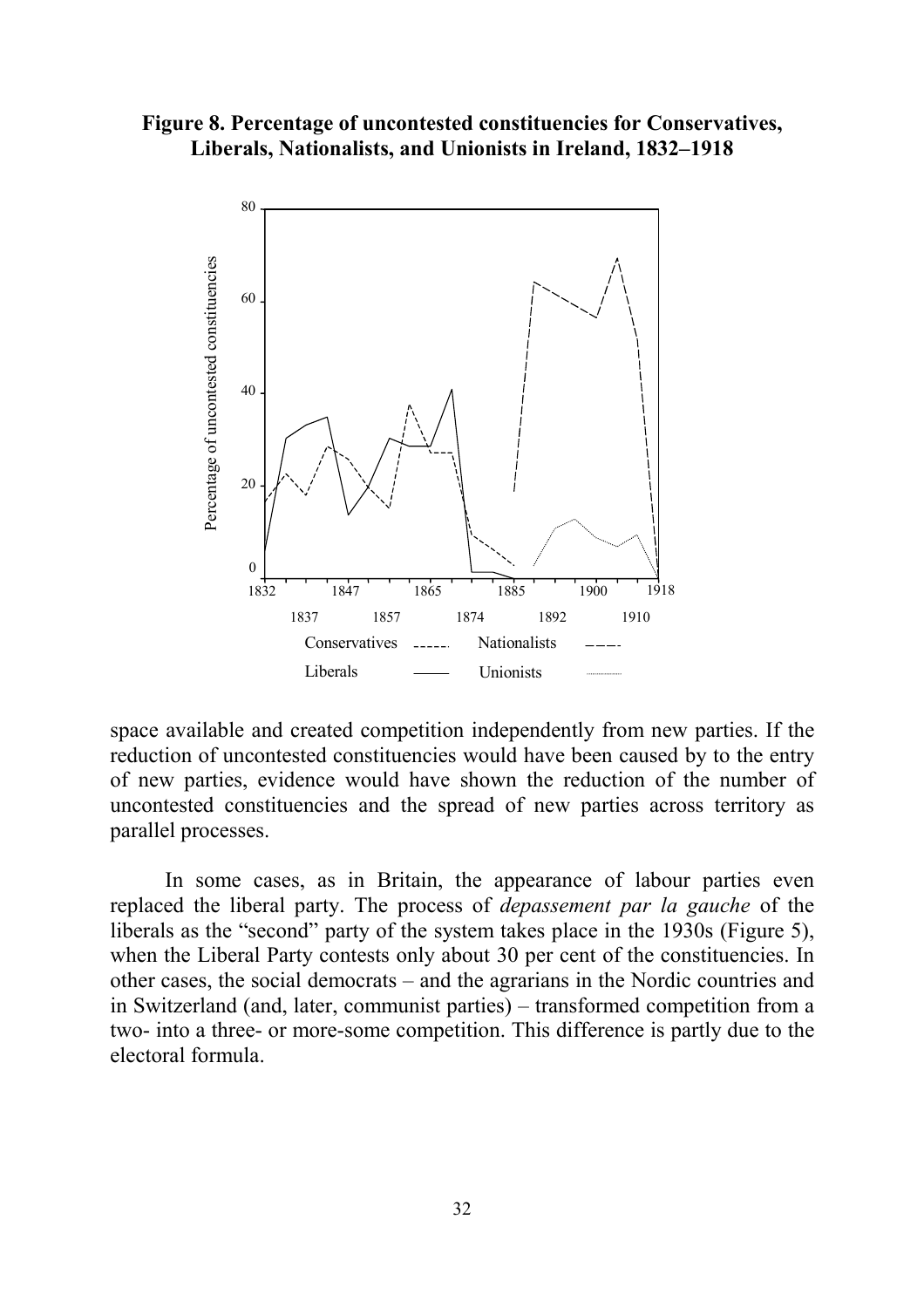## **Majoritarian vs. PR Electoral Formulas**

A second aspect of the lowering of entry barriers is represented by the electoral law. Majoritarian systems set very high thresholds for representation making the entry of new and small parties problematic.<sup>42</sup> Furthermore, given these high thresholds typical of the majoritarian systems in force in all countries until the beginning of the twentieth century, established parties too were not encouraged to spread in territories in which they could not hope to reach the majority of the votes which, on the contrary, is indispensable in a "first-past-the-post" system. As a consequence, majoritarian systems inhibited competition by increasing the persistence of electoral (territorial and subcultural) strongholds. The birth of electoral competition has for this reason sometimes been identified with the introduction of PR around World War I which allowed competition to arise.

The introduction of PR electoral formulas by or in the aftermath of World War I altered fundamentally the meaning of electoral competition. The singlemember plurality formula is the ideal-typical case of a "winner-takes-all" type of competition, in which the candidate or party receiving the most votes takes 100 per cent of the stakes in a constituency. With PR, on the contrary, parties compete for the largest "share of the cake" in each constituency.<sup>43</sup> Instead of "all-or-nothing", the rationale in multi-member PR constituencies is to run for election even in those constituencies in which support is supposed to be weak, since this will lead to some reward in terms of seats. PR therefore represents a strong *incentive* for spreading in all constituencies and challenge adversaries in their strongholds.

According to Duverger (1950 and 1951), majoritarian systems – in particular plurality systems based on single-member constituencies – do not foster the spread of parties in new constituencies. On the contrary, plurality allows parties whose support is territorially concentrated to survive despite their national weakness: "minorities can secure representation on the national level only because they constitute the majority in certain constituencies. The effect is that the majority vote accentuates geographical divisions of opinion: it might even be said that it tends to convert a national current of opinion [. . .] into a regional opinion, as its only chance of representation is in those parts of the country where its strength is greatest" (Duverger 1951: 331–32). In addition,

<sup>42</sup> Rokkan's 'third threshold of democratisation' (Rokkan 1999: 254).

 $43$  More generally this is true for all electoral system – even majoritarian ones – based on multi-member constituencies. However, majoritarian systems were historically based on a maximum of five-member constituencies (only exceptionally was the magnitude larger), whereas PR systems have always been based on much bigger constituencies (with the exception of STV).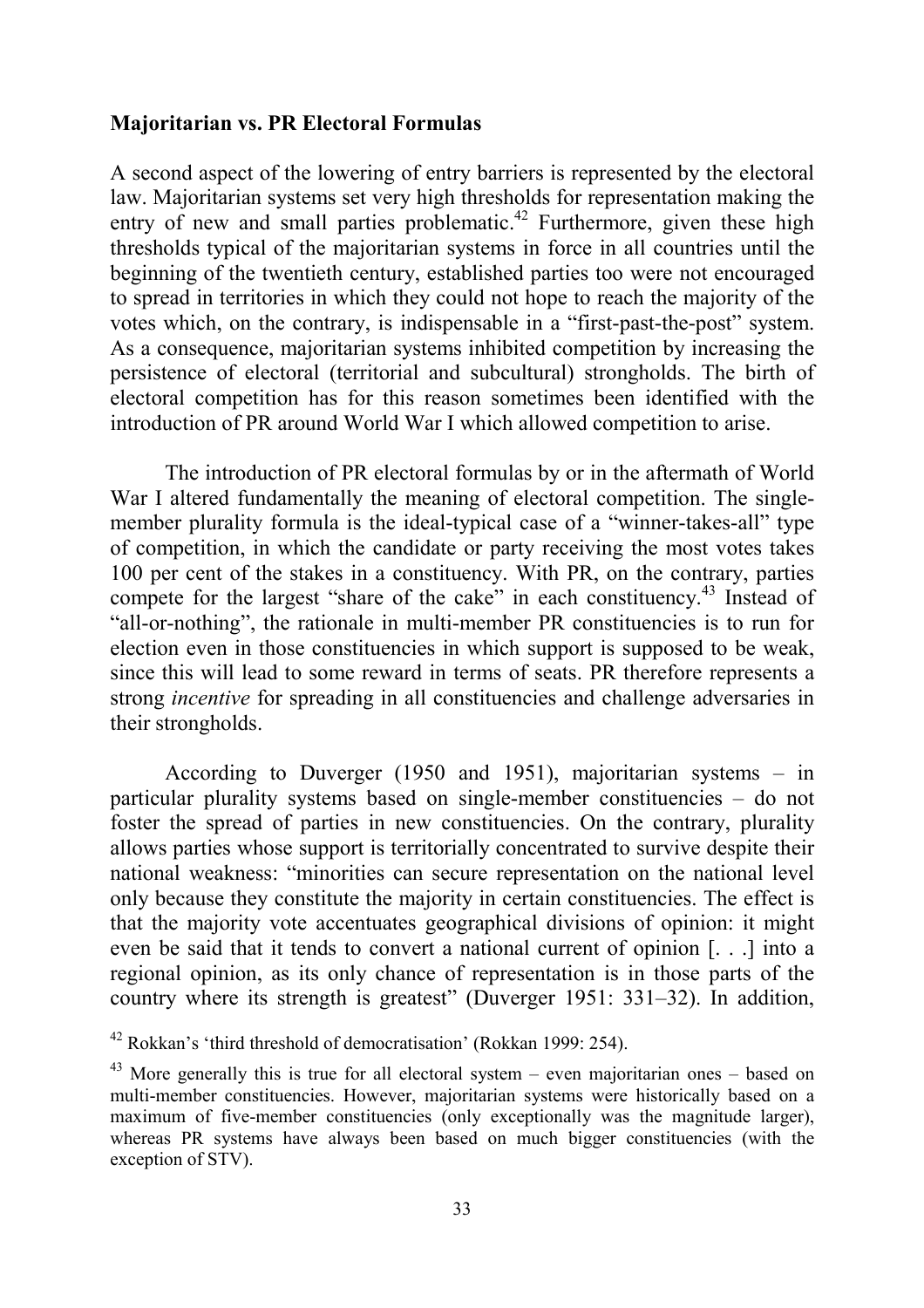parties have no incentive to increase efforts in campaigning and in presenting candidates in those constituencies in which they do not have a chance of winning the seat. This is not the case with PR. Parties are encouraged to expand and to present candidates in all constituencies where, even with a small amount of votes, it is possible to win seats: "in the countries which have adopted PR after having been used to the majority system, we can see a sort of gradual "nationalization" of opinion" (Duverger 1951: 332).<sup>44</sup>

This view of PR systems favouring the spread of competition is shared by other researchers. For Rose and Urwin, in "multi-member constituencies of proportional representation [. . .] there is much more incentive for parties to offer a full slate of candidates in all regions" (Rose and Urwin 1975: 19). For example, Urwin notes about Germany that "[t]he particular variant of proportional representation introduced in the Weimar Republic encouraged parties to contest every electoral district" (Urwin 1982b: 192; see also Urwin 1974). Also Rokkan notes that "proportional representation systems encourage a wider participation while majority systems discourage minorities" (Rokkan 1970:  $350$ .  $45$ 

With list systems, the presence of several candidates of a same party hinders single personalities to campaign idiosyncratically and favours a national standard partisan campaigning which is carried out on ideological-programmatic lines. General issues take therefore a more important place with respect to particular local ones: "the list system [. . .] compels the elector to vote for a party rather than for personalities, that is to say, for a system of ideas and an organization of national scale rather than for the champions of local interests" (Duverger 1951: 333; see, on the same point, Rokkan 1970: 21). In general, the fewer the seats returned in one constituency, the more small parties are penalised. Therefore, parties have no incentive to present candidates in constituencies in which they are weak. This emphasises the relationship between the disproportionality of the electoral formula (the difference in the share of votes and seats) and the spread of party support across constituencies. The higher disproportionality, the higher disparities between territorial units and,

<sup>44</sup> A similar conclusion has been reached by Mair in his analysis of the nationalisation of electoral strategies in Ireland under STV (Mair 1987: 128). As also noted by Hanham (1959) in the British case, elections were not always general in the sense that, for a long time, local and constituency-level factors prevailed on national competition.

<sup>&</sup>lt;sup>45</sup> Furthermore, Rokkan notes that PR leads to the abandonment of local clienteles; with plurality systems marginal votes are useless if the constituency is safe whether the party wins or loses the seat, while with PR each vote counts and therefore mobilisation is encouraged in every single constituency (Rokkan 1970: 333 and 337).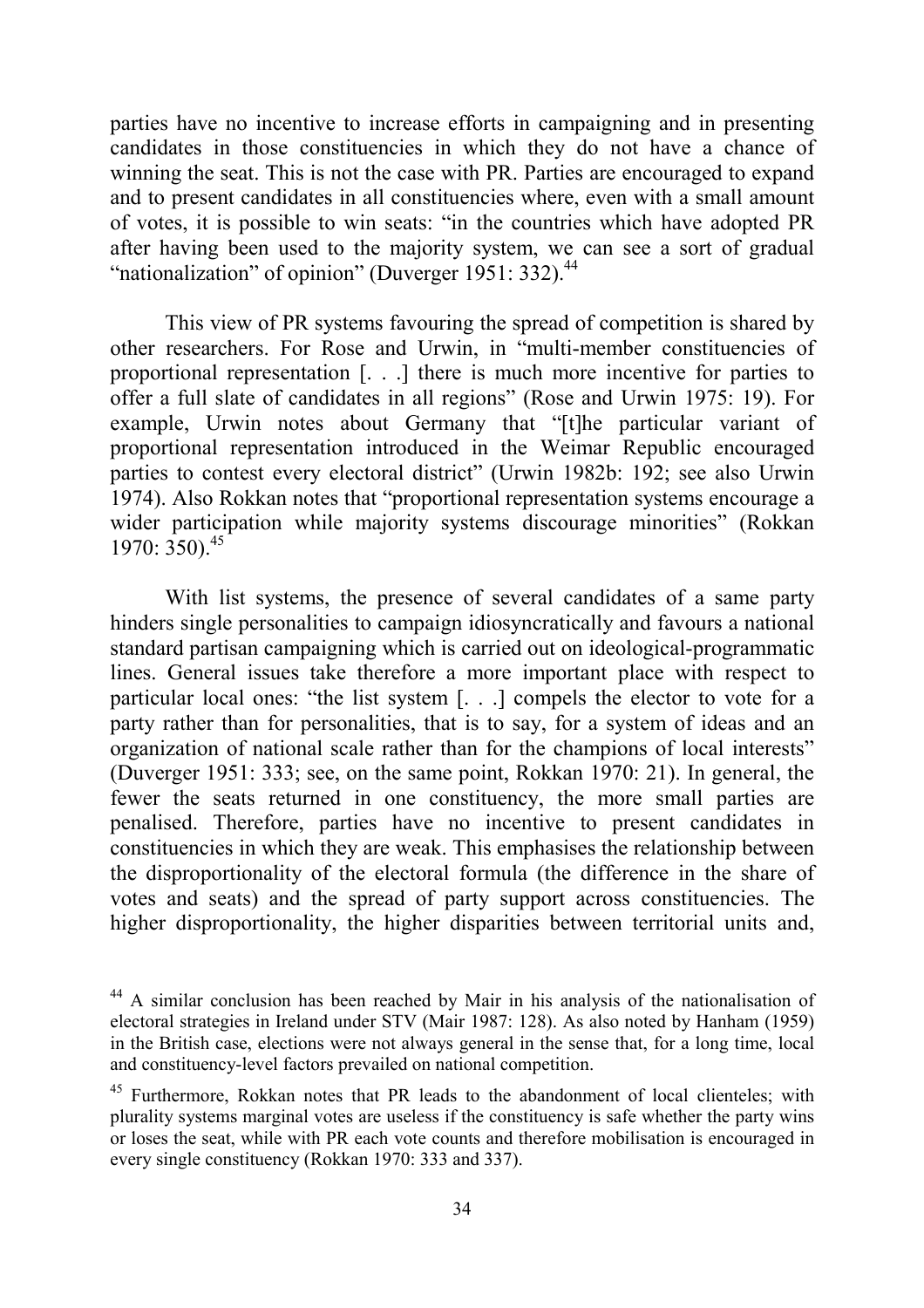therefore, the smaller the amount of constituencies in which parties contest adversaries.

Historically, electoral formulas and magnitudes of constituencies largely overlap: plurality formulas and, more generally, majoritarian systems (repeatedballot systems) $46$  were usually based on single-member constituencies (although two- and three-member constituencies were frequent in Britain as well as in other countries); PR systems were always based on multi-member constituencies.

The hypothesis of a strong link between PR and the birth of competition is however weakened by evidence. As shown in the different graphs, the trend towards more competition in European party systems occurs *before* the introduction of PR and, therefore, independently from the changes in the electoral formula. After World War I, PR has incentivated new and established parties to spread through constituencies and has mobilised voters' turnout (all votes count) by not hindering them to vote for the weakest parties in their constituencies. However, at the time PR was introduced, competition had already developed independently from a change in the rules of the game. It therefore seems that competition has so far been underestimated as a *selffunctioning mechanism independent from the rules of the game*. Parties spread in search of new votes in spite of the barriers set by disproportional representation systems.

Electoral formulas have rather strong consequences on the format of party competition. With the introduction of PR at the beginning of the twentieth century, new parties could be incorporated in a multi-party competitive competition. On the contrary, under plurality systems the entry of new parties challenges the existence itself of the existing parties. This appears clearly in Figure 5 above in which it is shown that in Britain (the only country which did not switch to PR after World War I) the Labour Party *replaced* the Liberal Party in the electoral competition in most constituencies during the 1930s. On the contrary, in most other European countries – which all introduced some form of PR by or after World War I – the format of party competition was modified through the addition and incorporation of new parties.<sup>47</sup>

 $46$  The reasoning is the same with repeated-ballot formulas: parties must have a strong chance to reach the second ballot to present a candidate and this is possible only for larger parties in a given constituency. There is no incentive to present a candidate who has no chances to reach the second ballot since representation will not be secured.

 $47$  This is Sartori's well-know hypothesis sometimes referred to as the 'strategy of the weak' about the introduction of PR in terms of survival of the old parties facing the challenge of new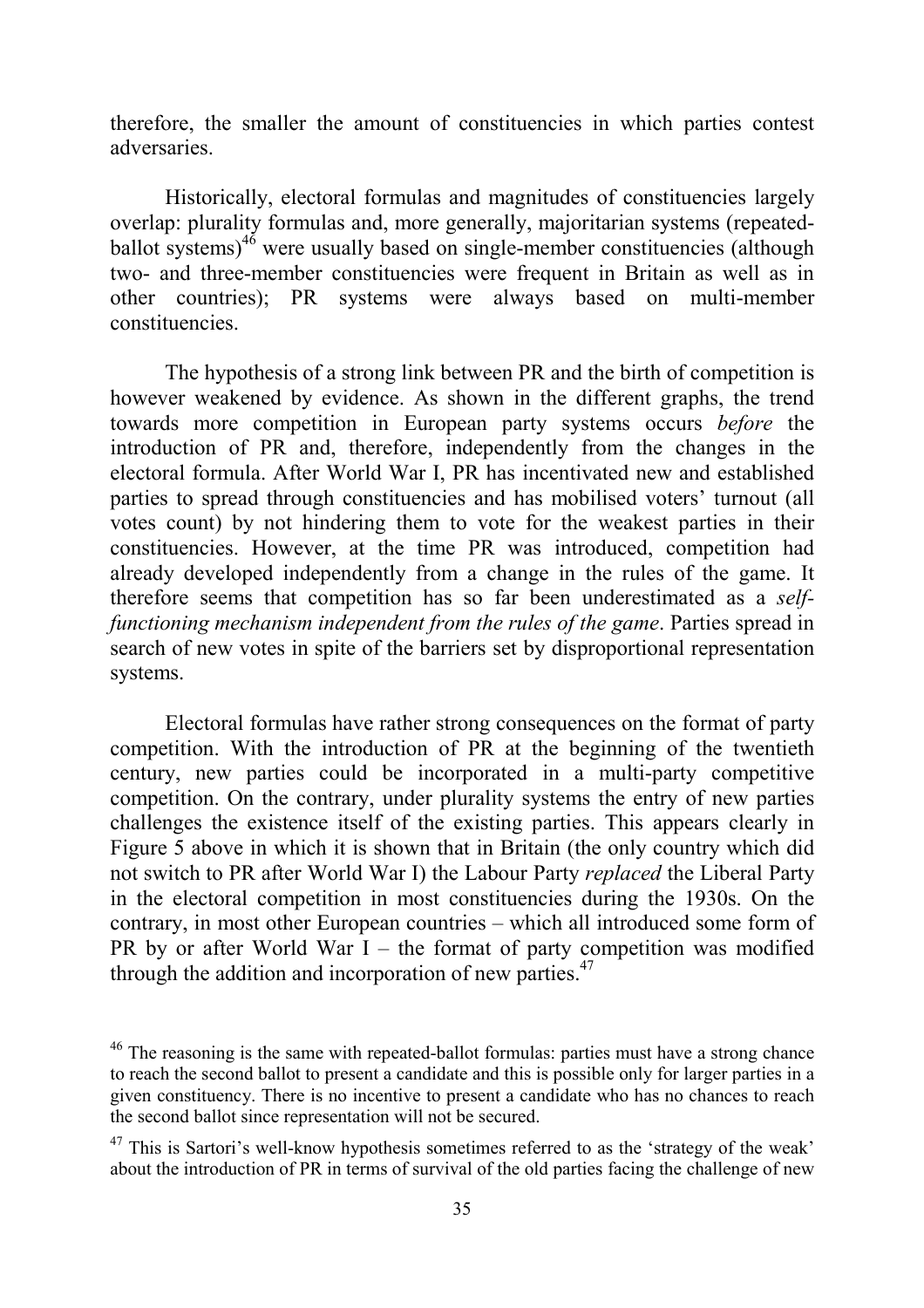# **CONCLUSION: FROM TERRITORIAL TO FUNCTIONAL COMPETITION**

"Silent elections" – *élections tacites* or *stille Wahlen* – progressively disappeared from the European electoral landscape. Uncontested constituencies were wiped away through the mutual challenge among established elites (conservatives and Catholics on the one hand and liberals and radicals on the other). In some countries competition arouse as an effect of the new rules of the political game, in particular the extension of inclusion criteria. Finally, strong pressures came from new challengers, the working classes enfranchised through the extension of voting rights to the masses; mostly labour and social democratic parties, but also agrarians especially in the Nordic countries and in the Protestant areas of the Germanic world.

By World War I competition had started off everywhere. Non-competitive configurations survived only in some cases, usually in the most traditional or remote situations. In Ireland uncontested constituencies continued to exist after the introduction of STV. In 1922, the first election to the *Dáil* after independence, there were still eight (out of 28) uncontested constituencies. The last uncontested constituency is Donegal West in 1944. In Switzerland uncontested cantons continued to exist after the introduction of PR in 1919, mostly in the smaller alpine cantons in which the only seat is allocated by plurality. Between 1919 and 1987 the number of such cantons has varied from one to three.48 Similarly, the Valle d'Aosta in Italy and the Åland Islands in Finland are under the control of ethno-linguistic parties. In the United Kingdom most university and business seats were uncontested until they were abolished with the redistricting of  $1950^{49}$ 

The surge of competition was unrestrainable, indicating the most radical change in political practice. With the introduction of free elections and the enfranchisement of the masses, competition and democracy became overlapping concepts (Schumpeter 1954). Among the different factors that facilitated and favoured the birth of electoral competition, this paper has identified in the competitive strategy of parties the strongest engine. Parties increasingly tend to

mass-mobilisation parties and preferring the safety of their established positions of control in minority parties to the uncertainties of mergers (Rokkan 1970: 88–90).

<sup>48</sup> Mostly Appenzell Inner-Rhoden and Obwalden (where the Catholics dominate up to today with more the 85 per cent of the votes), Appenzell Ausser-Rhoden (where the Radicals dominate), Glarus (where social democrat and independent candidates dominate). Only in 1939, exceptionally, the number of uncontested cantons was nine.

<sup>49</sup> Also in Ireland the constituency of Dublin University was uncontested until it was abolished in 1937.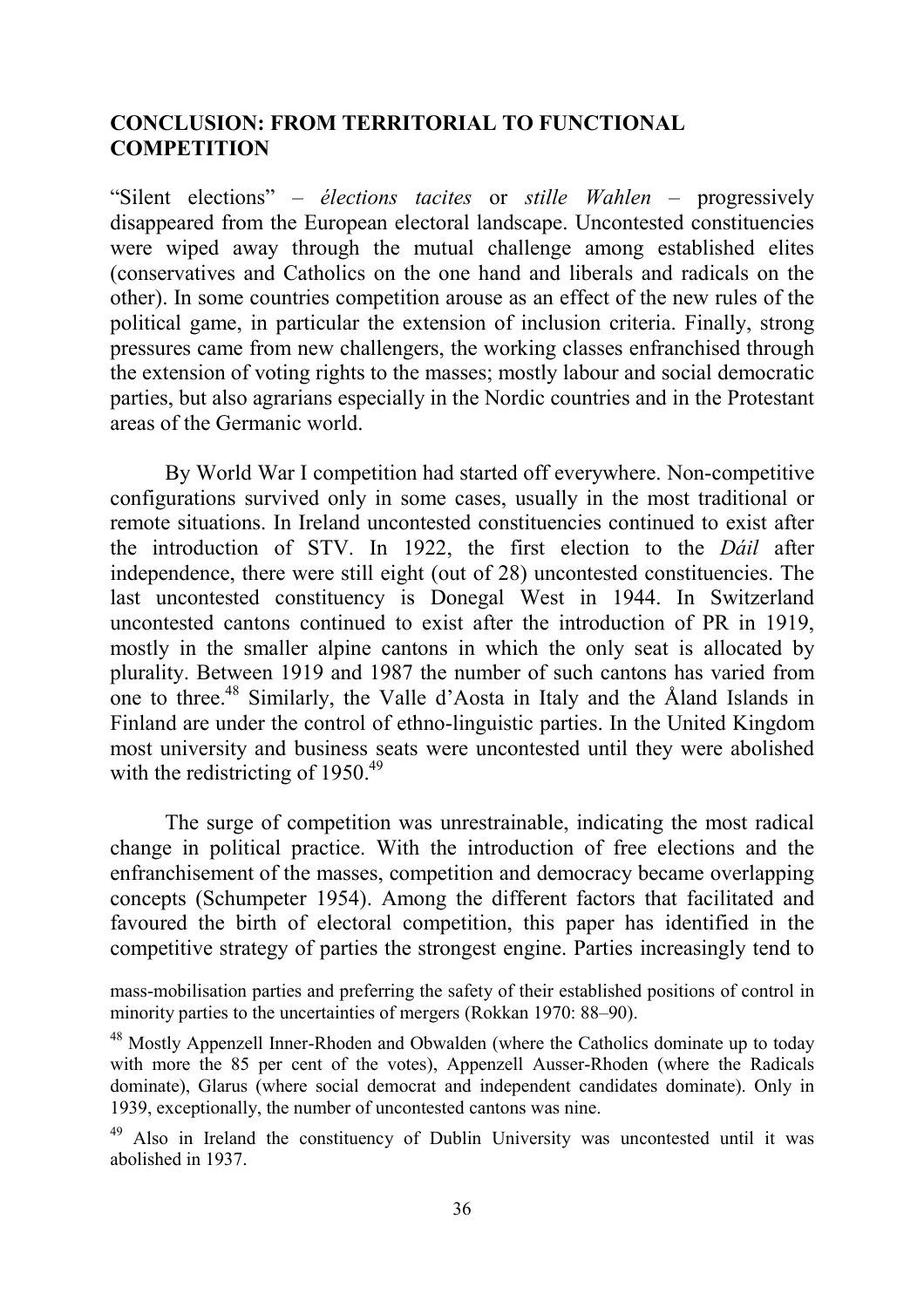challenge other parties in their former strongholds and to "conquer" and "occupy" constituencies which were hitherto in adversaries' hands. It is this strategy itself of existing parties that had the upwind in spite of restrictive rules, and only later did new parties enter the system under changing rules.

The competitive strategy of parties consists in expanding their support by weakening social and territorial barriers. This action by parties and candidates led to the transformation of cleavages through a loss of territoriality. On the one hand, parties adapted to changing social conditions that eroded territorial oppositions and transformed them into functional cleavages. This transformation resulted from processes of geographical mobilisation and peripheral integration through state formation and nation-building, as well as through industrialisation, urbanisation, and the growth of communication technologies and national sources of information. On the other hand, however, evidence presented in this paper shows that the transformation of political cleavages is not simply a "byproduct" of the general integration of societies to which parties adapted, but the product of the action of parties themselves and of their inherent competitive strategies which led them to break down territorial barriers. Parties tend to expand in search of support allover the country. At the territorial level – as later at the ideological level – they tend to cover as much space as possible. If parties faced and adapted to new social conditions, it is also true that they contributed to create conditions that favoured them; and the outcome has been less clear-cut territorial oppositions.<sup>50</sup>

To mobilise the most remote and peripheral electorates, parties needed a capillary network of local organisations. They therefore developed centralised agencies at the national level for the control of local candidacies and relied upon more efficient campaigning techniques which became available with technological progress. Candidates in single-member constituencies during the period of majoritarian elections until World War I were increasingly "party candidates". They no longer represented merely their constituencies but rather nation-wide functional interests and values. Candidates became representatives chosen by national and central party organisations rather than the expression of the *notabilat local*.

Parties started intervening also directly on questions and set on the agenda issues which are not territorially delimited and which could be accepted in all areas of the country. They addressed issues and presenting platforms which

<sup>50</sup> As Lipset and Rokkan wrote, 'we consider the possibility that the *parties themselves* produce their own alignments independently from the geographical, social and cultural conditions of the movements' (1967: 3).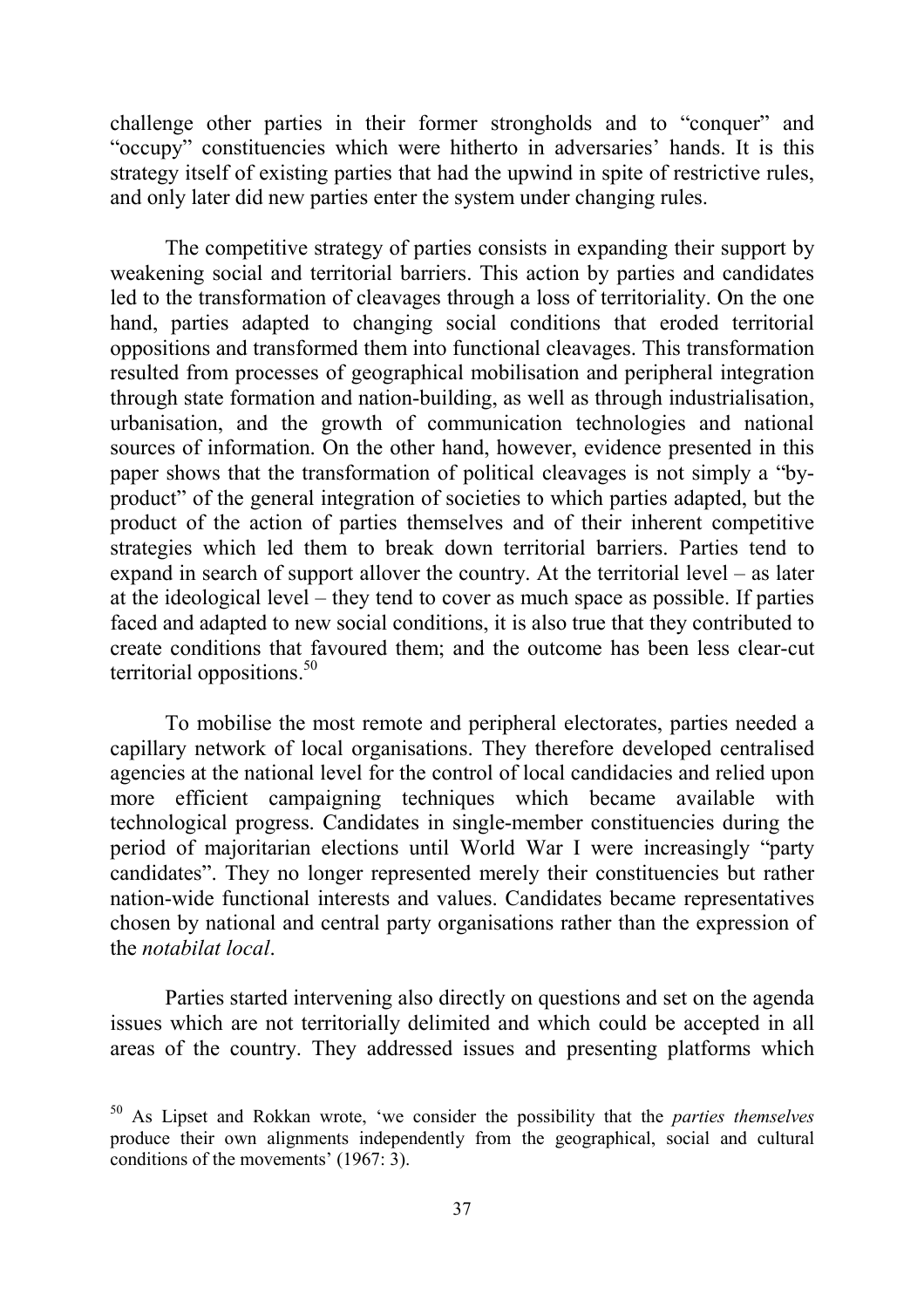appeal large sectors of the electorate.<sup>51</sup> In much the same way as on the ideological level, positions of parties were diluted to make them acceptable to a larger portion of voters; on the territorial level parties abandoned local claims and privileged national ones. This was done by emphasising issues which are national in scope.

Spatial analyses of electoral behaviour and party systems have formalised the notion of competition. Political competition takes place on an imaginary "ideological space" in which political parties move in the search of the optimal location for the maximisation of votes (Downs 1957). This model was inspired by the work on geographical localisation of firms carried out by economists (for example, Hotteling 1929). It is an ideological analogy of what had been developed on the basis of geographical concepts, and from these premises several authors have then employed concepts which are originally geographic: "location", "space", "distance", "hunting ground", "(de)radicalisation", or "landscape". However, the original geographical dimension of the model has rapidly disappeared. The dimensions of conflict considered by spatial analyses are mainly functional-ideological: left-right and religious dimensions in particular. $52$  Evidence above, however, has shown that the same competitive logic working on the ideological level also worked on the territorial level at an *earlier stage* of electoral development. Competition in the territorial space

 $51$  In the American case, Schattschneider noted that 'the party realignment of 1932 is closely related to a deep change in the agenda of American politics' (1960: 93). The high degree of territoriality of American politics dissipated because since 1932 it became dominated by national and no longer local questions. The Depression and the New Deal had the effect of nationalising political issues. This process was reinforced a decade later by international events focusing the attention of the entire nation: World War II and with the beginning of the Cold War.

 $52$  The ideological component of this strategy received its most articulated expression from Anthony Down's *An Economic Theory of Democracy* (1957), whereas the organisational dimension has been described by Otto Kirchheimer in its famous essay of 1966 on the transformation of European party systems which shows the progressive reduction of 'place' as a central element of electoral competition: the strengthening of the national leadership (to the detriment of local political figures) and the de-emphatisation of the *classe gardée* (the social base of support which was often territorially defined) as well as the reduction of the role of party members meaning the removal of action 'on the ground' in favour of a-territorial political communication and socialisation.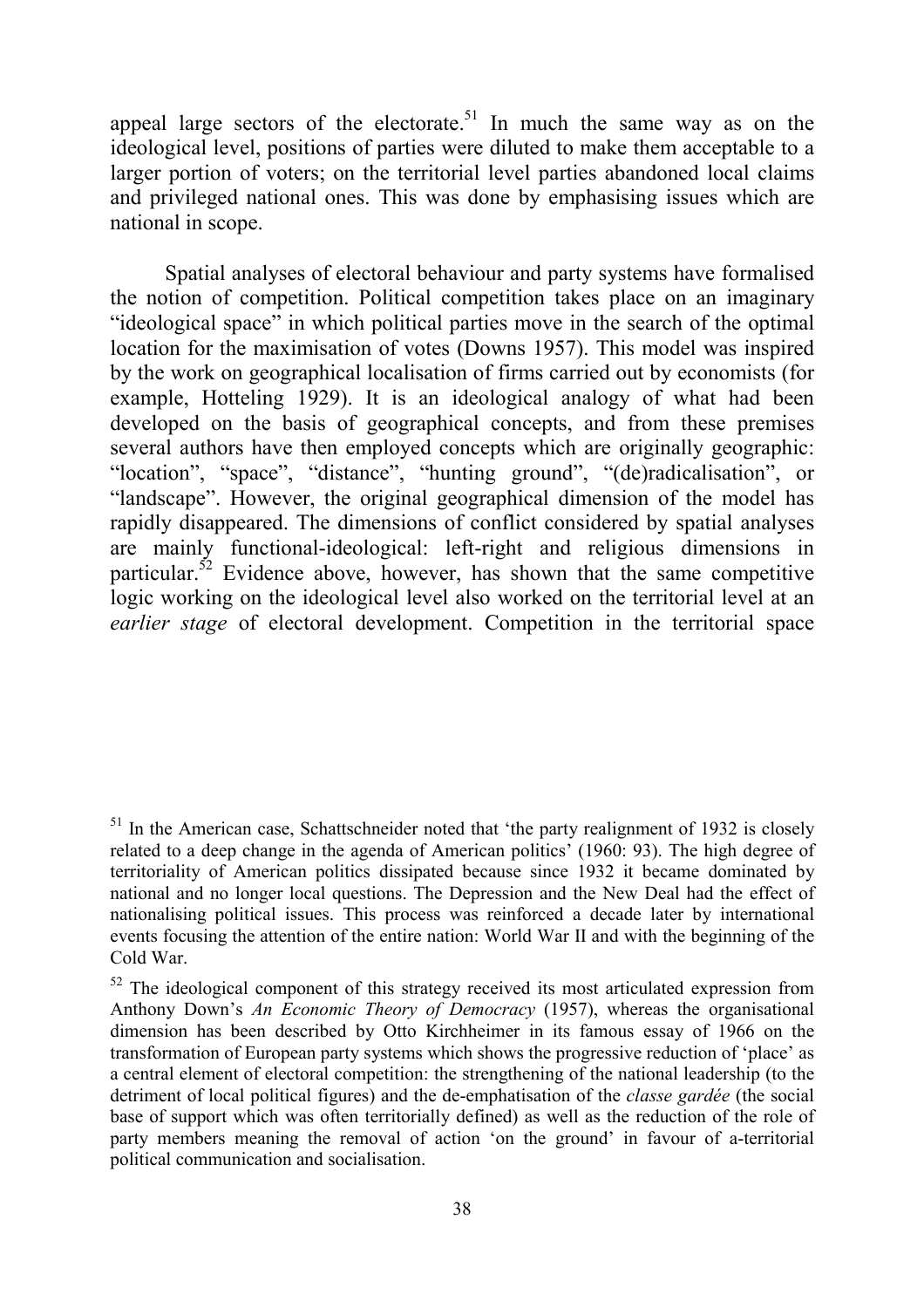## **Figure 9. Main historical phases of party competition: 19th–early 20th century**



preceded competition in the functional-ideological space, especially during phases of restricted electorates. Parties were "catch-allover parties" before being "catchall" parties.

Figure 9 summarises the main phases of the development of party competition. The democratic revolutions which led to free and direct elections, and to parliamentary life were not automatically accompanied by the raise of competition among candidates and electorates. High barriers set during the period of restricted electorates by majoritarian electoral formulas hindered the entry in the arena of new parties and discouraged established parties to spread through constituencies in which electoral consent was in control of adversary influence.

Nevertheless, even in the absence of organised "outsiders" other than sporadic independent candidates, an incipient *endogenous competition* among established parties – conservative-Catholics and liberal-radicals – slowly emerged leading to the increase of the number of contested constituencies and of the number of second ballots necessary to allocate seats. During this period, party organisations adapted to the new social conditions created by the general integration of society which reduced the territorial barriers to expansion: cultural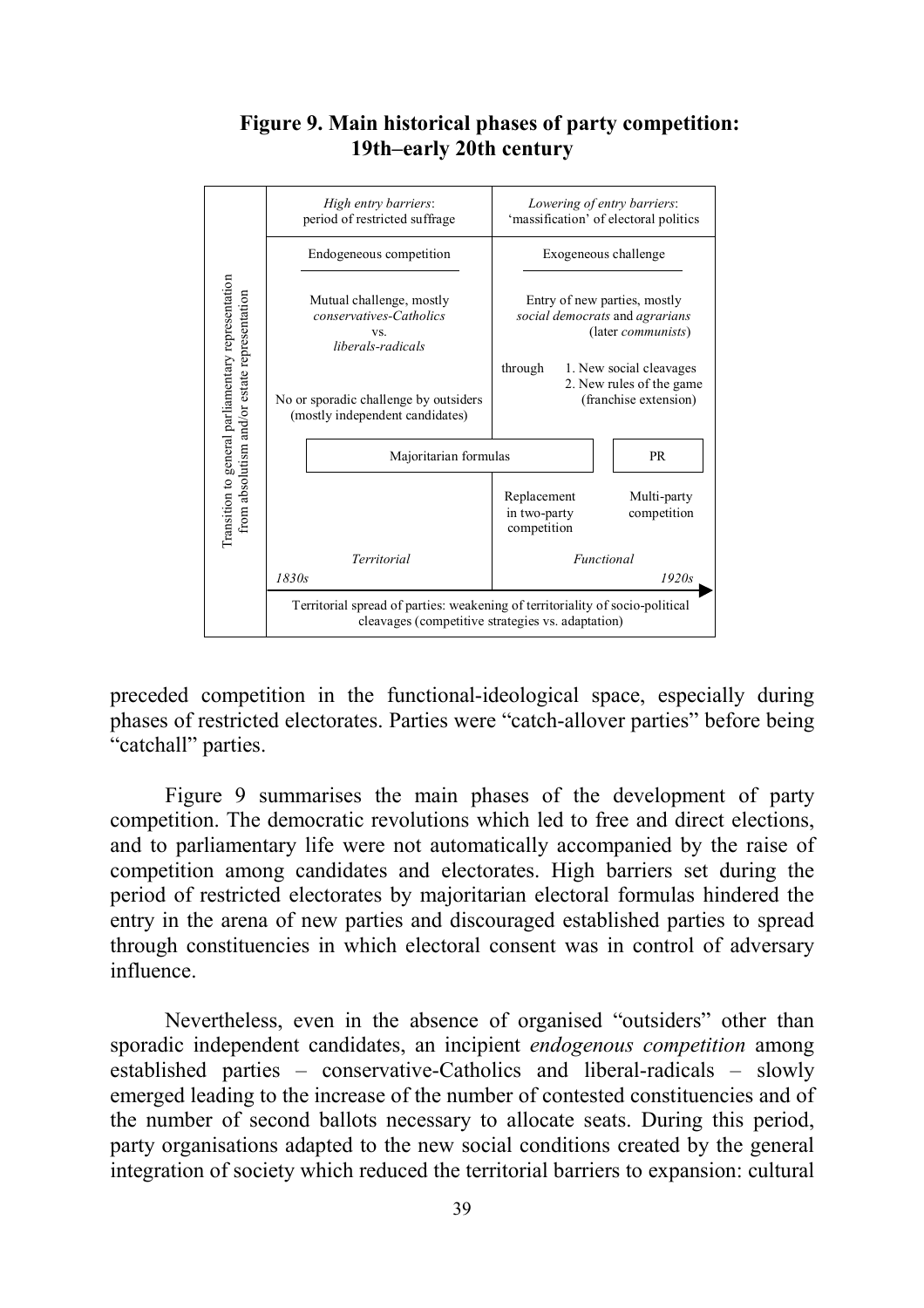cleavages, rural-urban divisions, etc. However, in their competitive strain, parties contributed a great deal of surmounting these divisions and to transform territorial political cleavages into functional-ideological ones. During this phase the competition is mainly *territorial*: parties tended to expand, diffuse, and deradicalise at the territorial level in the search of support all over the country.

The lowering of entry barriers through the "massification" of politics caused by the inclusion of working classes and peasants, allows for the raise of an *exogenous challenge* from new mass parties, in particular labour parties and social democrats. In some countries, large agrarian parties developed and later also communist parties. The impact of these new challengers which emerged from the Industrial Revolution and its new cleavages was to increase the rate of competitiveness in party systems, and the nation-wide scope of the left-right cleavage caused the fast pace at which social democrat candidates spread across constituencies. Territorial oppositions gave definitively the way to an ideological competition.

In all continental European countries, the entry of social democrats (and of agrarian) was accompanied – if not caused – by PR. This altered fundamentally the type of competition which was transformed in a multi-party competition for the largest share of the cake. Where, as in Britain, plurality elections in single-member constituencies were maintained, the strict "winnertakes-all" rule caused on the contrary the replacement of the Liberals through Labour. PR had a strong effect on reducing territorial oppositions. During this phase, therefore competition is mainly *functional*, opposing groups and parties on an ideological non-territorial basis.

By focusing on the "birth" of competition, this paper has described the first phase of territorial competition. From the empirical analysis the main conclusion that has emerged is that competition developed before and independently from the modification of the electoral formula and the lowering of the thresholds of representation. In a way, therefore, this paper attempted to show that, even under rigid restrictions and thresholds, competition is "natural" and that the development of political competition cannot or should not be explained through exogenous factors.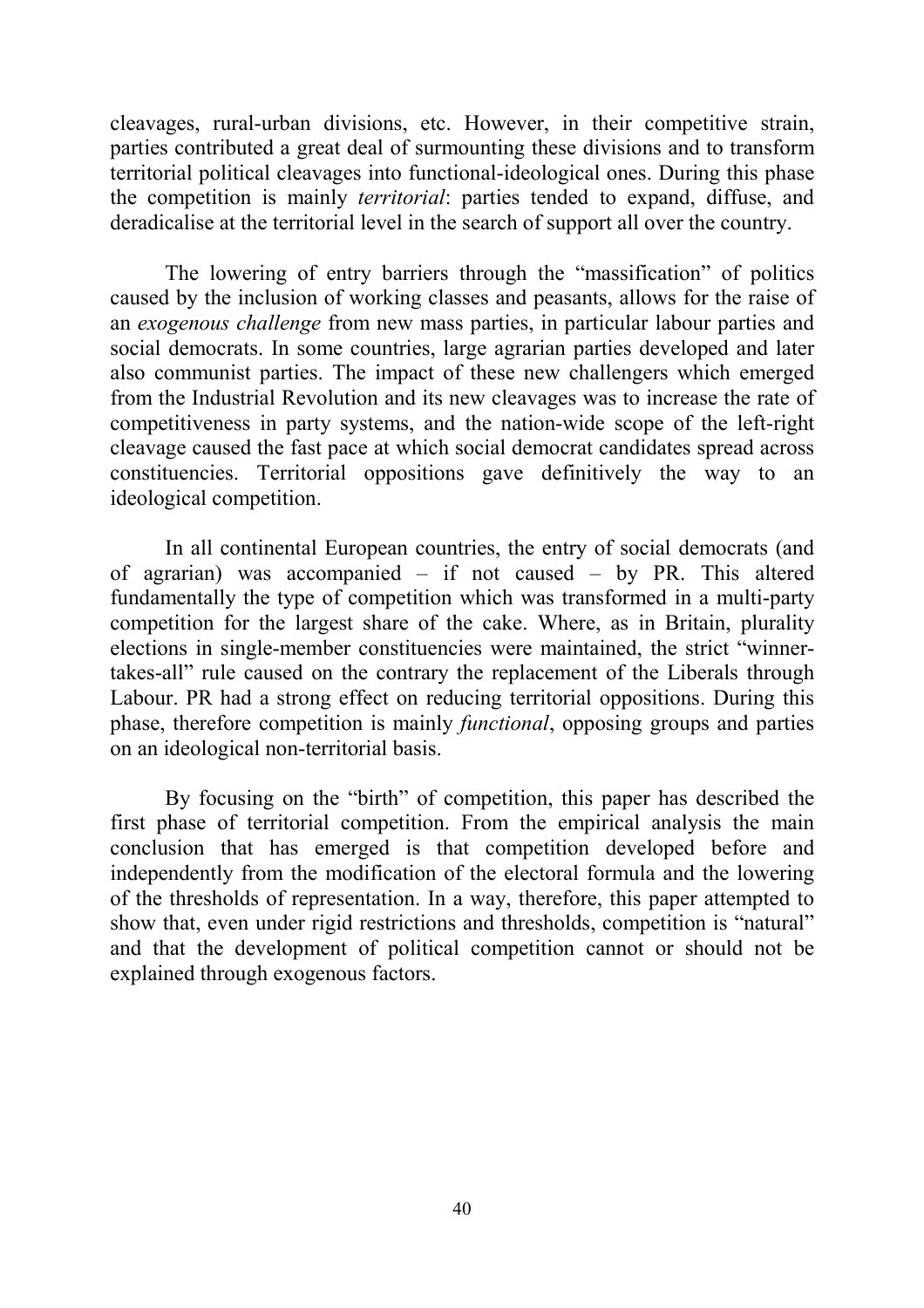## **REFERENCES**

Bartolini, S. (1999), "Collusion, competition and democracy. Part I", pp. 435–70 in: *Journal of Theoretical Politics* 11(4).

- Caramani, D. (2000), *Elections in Western Europe since 1815. Electoral Results by Constituencies [supplemented with CD-ROM]*. London-New York: Macmillan.
- Claggett, W., W. Flanigan, and N. Zingale (1984), "Nationalization of American electorate", pp. 77–91 in: *American Political Science Review* 78(1).
- Cornford, J. (1970), "Aggregate election data and British party alignments, 1885–1910", pp. 107–16 in: Allardt, E. and S. Rokkan (eds.), *Mass Politics: Studies in Political Sociology*. New York: The Free Press.
- Craig, F. (1977), *British Parliamentary Election Results 1832–85*. London: Macmillan.
- Downs, A. (1957), *An Economic Theory of Democracy*. New York: Harper and Row.
- Duverger, M. (1950), *L'influence des systèmes électoraux sur la vie politique*. Paris: Presses de la Fondation Nationale des Sciences Politiques.
- —— (1951), "The influence of the electoral system on political life", pp. 314– 52 in: *International Social Science Bulletin* (3)2.
- Hanham, H. (1959), *Elections and Party Management. Politics in the Time of Disraeli and Gladstone*. London: Longmans.
- Hotteling, H. (1929), "Stability in competition", pp. 41–57 in: *The Economic Journal* 39(1).
- Key, V. Jr. (1964,), *Politics, Parties, and Pressure Groups*. New York: Crowell (fifth edition).
- Kirchheimer, O. (1966), "The transformation of the European party systems", pp. 177–200 in: La Palombara, J. and M. Weiner (eds.), *Political Parties and Political Development*. Princeton: Princeton University Press.
- Lipset, S. and S. Rokkan (1967), "Cleavage structures, party systems, and voter alignments. An introduction", pp. 1–64 in: Lipset, S. and S. Rokkan (eds.), *Party Systems and Voter Alignments. Cross-National Perspectives*. New York: The Free Press.
- Mair, P. (1987), "Party organization, vote management, and candidate selection: toward the nationalization of electoral strategy in Ireland", pp. 104–30 in: Penniman, H. and B. Farrell (eds.), *Ireland at the Polls 1981, 1982, and 1987. A Study of Four General Elections*. Washington DC: American Enterprise Institute.
- Rokkan, S. (1970), *Citizens, Elections, Parties*. Oslo-New York: Universitetsforlaget-McKay.

<sup>—— (2000), &</sup>quot;Collusion, competition and democracy. Part II", pp. 33–65 in: *Journal of Theoretical Politics* 12(1).